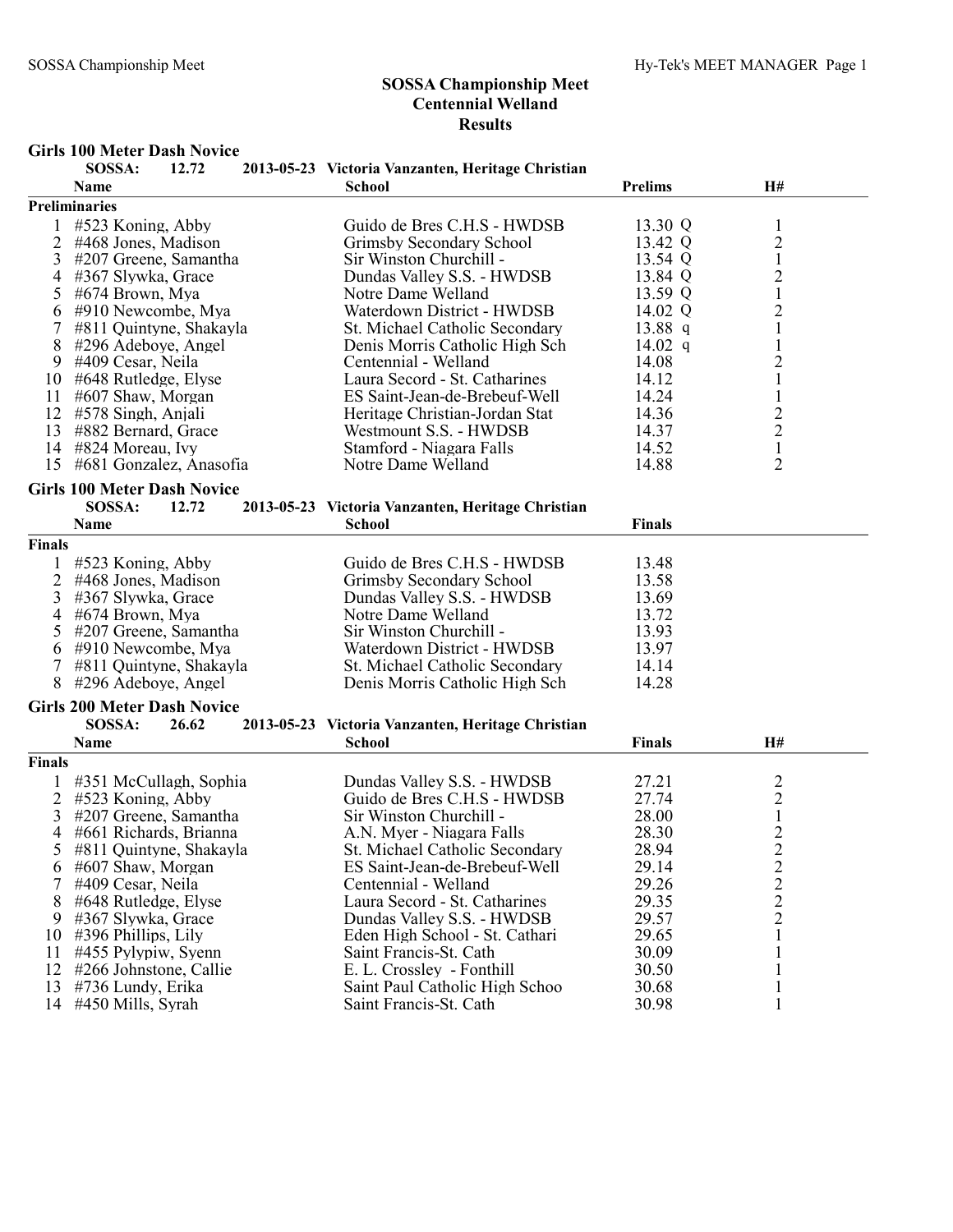|               | Finals  (Girls 200 Meter Dash Novice)     |                                   |                    |                         |
|---------------|-------------------------------------------|-----------------------------------|--------------------|-------------------------|
|               | Name                                      | <b>School</b>                     | <b>Finals</b>      | H#                      |
|               | 15 #647 Munoz, Olivia                     | Laura Secord - St. Catharines     | 31.56              | 1                       |
|               | <b>Girls 400 Meter Dash Novice</b>        |                                   |                    |                         |
|               | SOSSA:<br>57.70                           | 2013-05-23 Jenna Smith, Highland  |                    |                         |
|               | Name                                      | <b>School</b>                     | <b>Finals</b>      | H#                      |
| <b>Finals</b> |                                           |                                   |                    |                         |
|               | #351 McCullagh, Sophia                    | Dundas Valley S.S. - HWDSB        | 1:02.42            |                         |
| 2             | #130 Craig, Mackenzie                     | Ancaster High School - HWDSB      | 1:02.59            |                         |
| 3             | #826 Gallant, Layla                       | Thorold - Thorold                 | 1:05.01            |                         |
| 4             | #643 Eaton, Madison                       | Laura Secord - St. Catharines     | 1:06.39            | 22222222                |
| 5             | #625 Peazel, Bridget                      | Lakeshore Catholic Secondary      | 1:06.53            |                         |
| 6             | #460 Bruinsma, Olivia                     | Grimsby Secondary School          | 1:08.29            |                         |
| 7             | #362 Peaker, Audrey                       | Dundas Valley S.S. - HWDSB        | 1:10.20            |                         |
| 8             | #266 Johnstone, Callie                    | E. L. Crossley - Fonthill         | 1:10.33            |                         |
| 9             | #450 Mills, Syrah                         | Saint Francis-St. Cath            | 1:10.42            | 1                       |
| 10            | #296 Adeboye, Angel                       | Denis Morris Catholic High Sch    | 1:10.49            | 1                       |
| 11            | #856 Anderson, Tianna                     | Westlane - Niagara Falls          | 1:11.09            | 1                       |
| 12            | #334 Cameron, Chloe                       | Dundas Valley S.S. - HWDSB        | 1:11.66            | $\mathbf{1}$            |
| 13            | #254 Brown, Teaghan                       | E. L. Crossley - Fonthill         | 1:13.67            | $\mathbf{1}$            |
| 14            | #740 Yazaroglu, Hanna                     | Saint Paul Catholic High Schoo    | 1:14.57            | $\mathbf{1}$            |
| 15            | #654 Gayet, Laure                         | A.N. Myer - Niagara Falls         | 1:19.85            | 1                       |
|               | <b>Girls 800 Meter Run Novice</b>         |                                   |                    |                         |
|               | SOSSA: 2:19.47                            | 2014-05-22 Fin Adams, Highland    |                    |                         |
|               | Name                                      | <b>School</b>                     | <b>Finals</b>      | H#                      |
| <b>Finals</b> |                                           |                                   |                    |                         |
|               |                                           | Sherwood S.S. - HWDSB             |                    |                         |
|               | #751 Gordon, Erika                        | Notre Dame Welland                | 2:26.70<br>2:30.75 |                         |
| 2<br>3        | #693 Tremeer, Julia                       | Sir Winston Churchill -           | 2:35.29            |                         |
|               | #223 Quinn, Thea<br>#130 Craig, Mackenzie | Ancaster High School - HWDSB      | 2:37.95            | 222222                  |
| 4<br>5        | #479 Stahl, Astrid                        | Grimsby Secondary School          | 2:38.61            |                         |
|               | #460 Bruinsma, Olivia                     | Grimsby Secondary School          | 2:38.67            |                         |
| 6<br>7        | #475 Polmanter-Gentle, Laine              | Grimsby Secondary School          | 2:41.27            |                         |
| 8             | #547 Berkelaar, Mora                      | Hamilton District C.H.S. - HWD    | 2:41.38            | $\mathbf{1}$            |
| 9             | $\#181$ Smilsky, Emily                    | <b>Blessed Trinity-Grimsby</b>    | 2:45.40            | $\mathbf{1}$            |
| 10            | #838 Fransson, Lia                        | Westdale S.S. - HWDSB             | 2:48.29            |                         |
| 11            | #450 Mills, Syrah                         | Saint Francis-St. Cath            | 2:51.27            |                         |
| 12            | #667 West, Raine                          | A.N. Myer - Niagara Falls         | 2:51.91            | $\overline{\mathbf{c}}$ |
| 13            | #254 Brown, Teaghan                       | E. L. Crossley - Fonthill         | 2:52.82            | 1                       |
|               | 14 #170 Melfi, Sienna                     | <b>Blessed Trinity-Grimsby</b>    | 3:04.71            | $\mathbf{1}$            |
| 15            | #877 Thiang, Rene                         | Westlane - Niagara Falls          | 3:21.41            | $\mathbf{1}$            |
|               | 16 #292 Veldhuizen, Taylor                | E. L. Crossley - Fonthill         | 3:27.21            | 1                       |
|               |                                           |                                   |                    |                         |
|               | <b>Girls 1500 Meter Run Novice</b>        |                                   |                    |                         |
|               | SOSSA:<br>4:49.63                         | 2004-05-20 Kelsie Slater, Grimsby |                    |                         |
|               | Name                                      | School                            | <b>Finals</b>      |                         |
| <b>Finals</b> |                                           |                                   |                    |                         |
|               | #751 Gordon, Erika                        | Sherwood S.S. - HWDSB             | 5:06.62            |                         |
| 2             | #224 Quinn, Zoe                           | Sir Winston Churchill -           | 5:10.63            |                         |
| 3             | #693 Tremeer, Julia                       | Notre Dame Welland                | 5:10.95            |                         |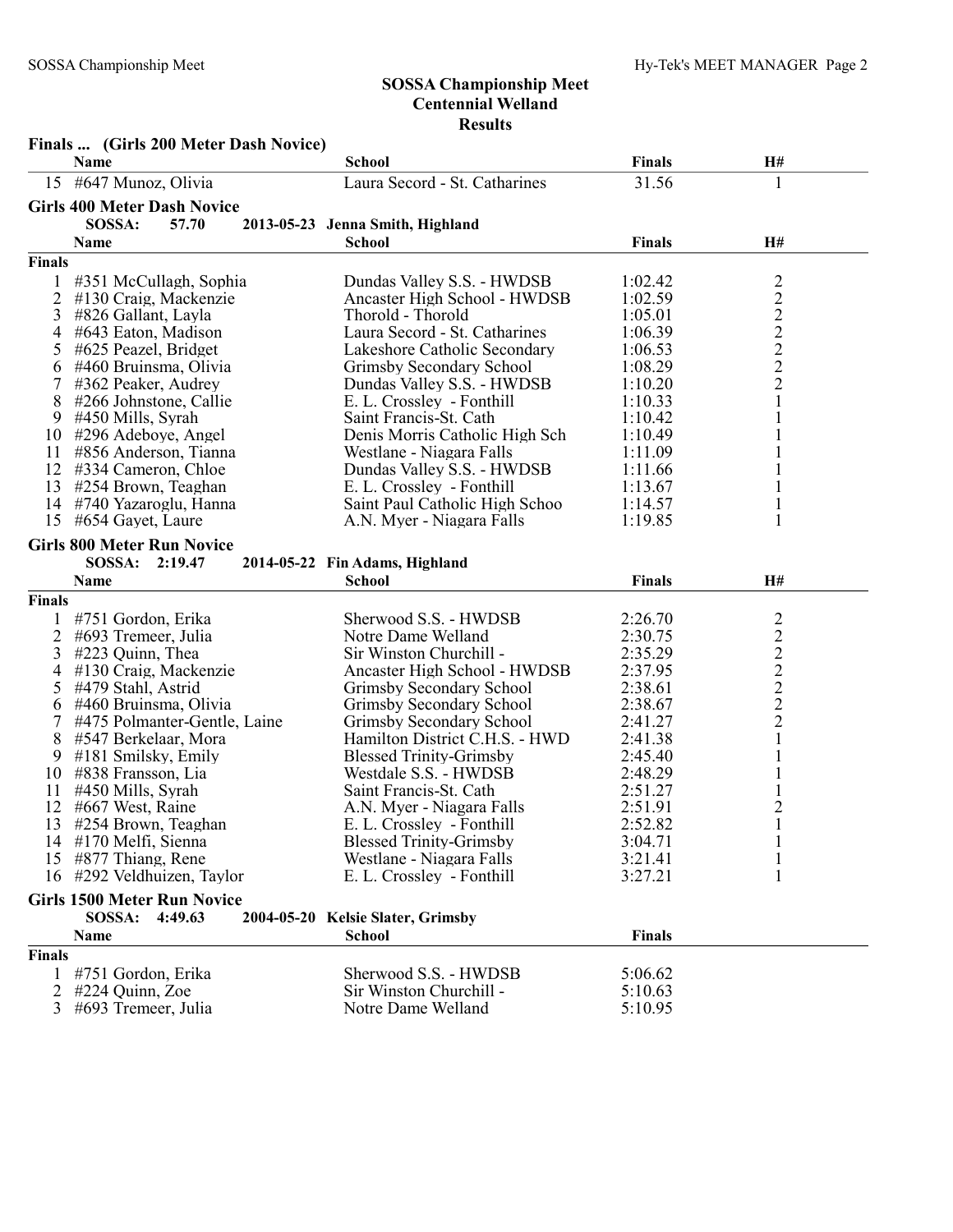#### Finals ... (Girls 1500 Meter Run Novice)

|                | Name                                                                  | <b>School</b>                                               | <b>Finals</b>  |                                |
|----------------|-----------------------------------------------------------------------|-------------------------------------------------------------|----------------|--------------------------------|
| 4              | #223 Quinn, Thea                                                      | Sir Winston Churchill -                                     | 5:18.05        |                                |
| 5              | #130 Craig, Mackenzie                                                 | Ancaster High School - HWDSB                                | 5:22.16        |                                |
| 6              | #547 Berkelaar, Mora                                                  | Hamilton District C.H.S. - HWD                              | 5:25.93        |                                |
| 7              | #479 Stahl, Astrid                                                    | Grimsby Secondary School                                    | 5:28.23        |                                |
| 8              | #475 Polmanter-Gentle, Laine                                          | Grimsby Secondary School                                    | 5:30.92        |                                |
| 9              | #838 Fransson, Lia                                                    | Westdale S.S. - HWDSB                                       | 5:48.50        |                                |
| 10             | #289 Tarasuk, Sasha                                                   | E. L. Crossley - Fonthill                                   | 6:02.32        |                                |
| 11             | #181 Smilsky, Emily                                                   | <b>Blessed Trinity-Grimsby</b>                              | 6:03.33        |                                |
|                | 12 #667 West, Raine                                                   | A.N. Myer - Niagara Falls                                   | 6:07.08        |                                |
|                | 13 #170 Melfi, Sienna                                                 | <b>Blessed Trinity-Grimsby</b>                              | 6:29.89        |                                |
|                | 14 #408 Burns, Mckenna                                                | Centennial - Welland                                        | 6:53.39        |                                |
|                | 15 #668 Yeung, Susanna                                                | A.N. Myer - Niagara Falls                                   | 7:42.13        |                                |
|                | <b>Girls 3000 Meter Run Novice</b>                                    |                                                             |                |                                |
|                | SOSSA: 10:47.87                                                       | 2012-05-24 Stephanie Ryall, Westdale                        |                |                                |
|                | Name                                                                  | <b>School</b>                                               | <b>Finals</b>  |                                |
| <b>Finals</b>  |                                                                       |                                                             |                |                                |
|                | #224 Quinn, Zoe                                                       | Sir Winston Churchill -                                     | 11:50.91       |                                |
|                | 2 #849 Mallany, Dalia                                                 | Westdale S.S. - HWDSB                                       | 12:33.78       |                                |
| 3              | #848 Luduik-Pitkin, Stella                                            | Westdale S.S. - HWDSB                                       | 12:42.33       |                                |
| 4              | #900 Taylor, Molly                                                    | Westmount S.S. - HWDSB                                      | 12:45.82       |                                |
| 5              | #675 Collins, Briar                                                   | Notre Dame Welland                                          | 13:20.59       |                                |
| 6              | #383 Denbak, Megan                                                    | Eden High School - St. Cathari                              | 13:36.80       |                                |
| 7              | #123 Sobotka, Vera                                                    | Sir Allan MacNab S.S. - HWDSB                               | 14:14.14       |                                |
| 8              | #244 Warda, Justine                                                   | ES Franco-Niagara Welland                                   | 15:32.08       |                                |
|                |                                                                       |                                                             |                |                                |
|                |                                                                       |                                                             |                |                                |
|                | <b>Girls 80 Meter Hurdles Novice</b><br>SOSSA:                        |                                                             |                |                                |
|                | 12.02<br>Name                                                         | 2016-05-19 Sarah Saldutto, Notre Dame<br><b>School</b>      | <b>Prelims</b> | H#                             |
|                | <b>Preliminaries</b>                                                  |                                                             |                |                                |
|                |                                                                       | ES Saint-Jean-de-Brebeuf-Well                               |                | 1                              |
|                | #607 Shaw, Morgan                                                     |                                                             | 13.75 Q        |                                |
| 2              | $\#396$ Phillips, Lily                                                | Eden High School - St. Cathari                              | 14.45 Q        | 2                              |
| 3<br>4         | #424 Romano, Bianca                                                   | Centennial - Welland                                        | 15.76 Q        | $\mathbf{1}$                   |
| 5              | #709 Williams, Serenity<br>#362 Peaker, Audrey                        | Nora Francis Henderson S.S. -<br>Dundas Valley S.S. - HWDSB | 15.80 Q        | $\overline{c}$                 |
|                |                                                                       |                                                             | 15.92 Q        | $\mathbf{1}$                   |
| 6              | #702 Penny, Zoie                                                      | Nora Francis Henderson S.S. -                               | 16.13 $Q$      | $\overline{c}$                 |
| 7              | #614 Brewster, Charlotte                                              | Lakeshore Catholic Secondary                                | 16.60 q        | $\mathbf{1}$                   |
| 8              | #858 Caswell, Mackenzie                                               | Westlane - Niagara Falls                                    | $16.92\ q$     | $\mathbf{1}$                   |
| 9              | $#208$ Gregory, Emma                                                  | Sir Winston Churchill -                                     | 17.49          | $\overline{c}$                 |
|                | 10 #598 Donaldson, Jayla                                              | ES Saint-Jean-de-Brebeuf-Well                               | 17.62          | $\overline{2}$                 |
|                | 11 #357 Neiser, Caitlin<br>12 #643 Eaton, Madison                     | Dundas Valley S.S. - HWDSB<br>Laura Secord - St. Catharines | 17.95<br>21.92 | $\mathbf{1}$<br>$\overline{2}$ |
|                |                                                                       |                                                             |                |                                |
|                | <b>Girls 80 Meter Hurdles Novice</b><br>SOSSA:<br>12.02<br>2016-05-19 |                                                             |                |                                |
|                | Name                                                                  | <b>Sarah Saldutto, Notre Dame</b><br><b>School</b>          | <b>Finals</b>  |                                |
| <b>Finals</b>  |                                                                       |                                                             |                |                                |
|                | #607 Shaw, Morgan                                                     | ES Saint-Jean-de-Brebeuf-Well                               | 13.92          |                                |
| $\overline{2}$ | #396 Phillips, Lily                                                   | Eden High School - St. Cathari                              | 13.99          |                                |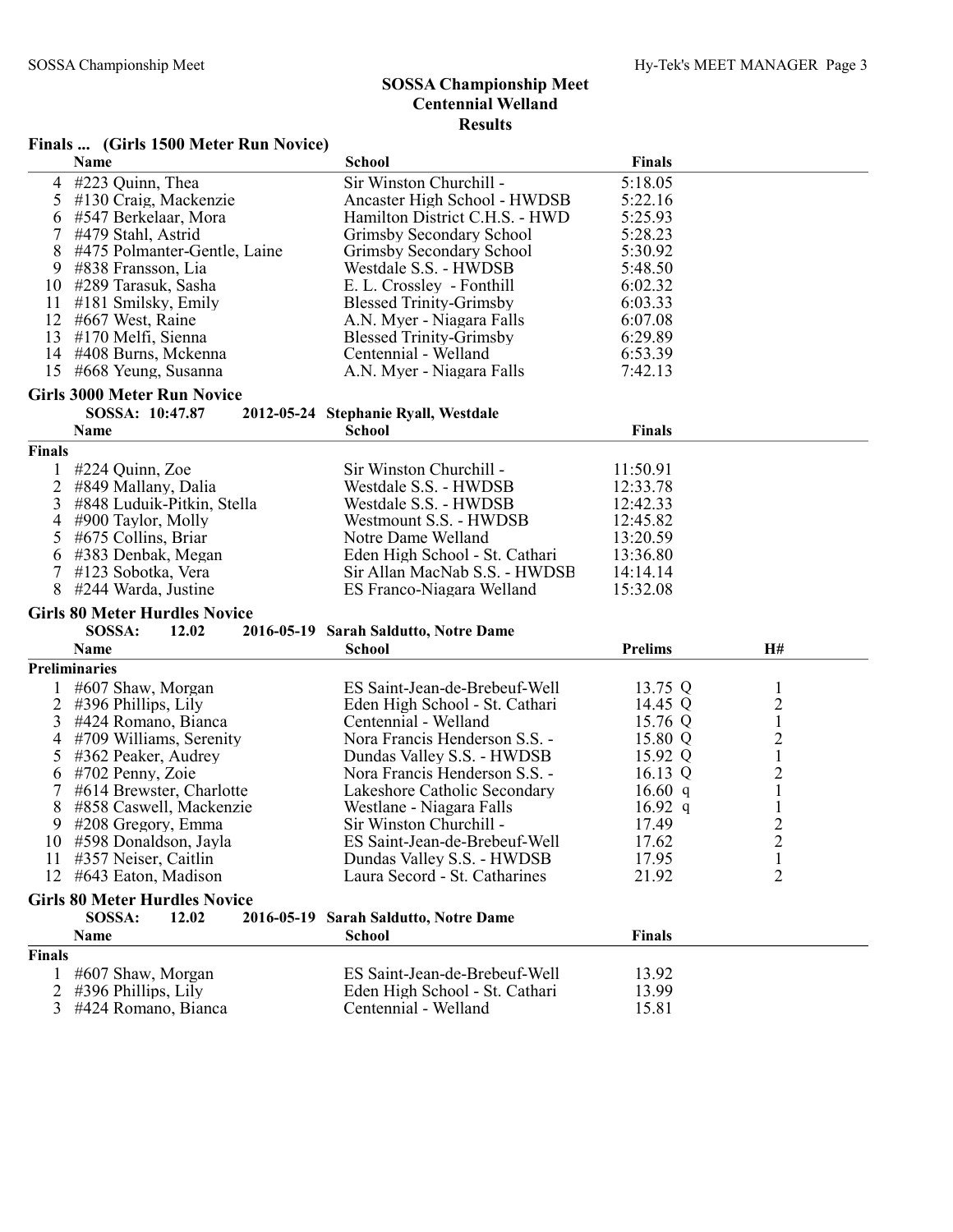|                | Finals  (Girls 80 Meter Hurdles Novice)                  |                                                      |                                             |               |                                |
|----------------|----------------------------------------------------------|------------------------------------------------------|---------------------------------------------|---------------|--------------------------------|
|                | Name                                                     | <b>School</b>                                        |                                             | <b>Finals</b> |                                |
|                | 4 #362 Peaker, Audrey                                    | Dundas Valley S.S. - HWDSB                           |                                             | 15.82         |                                |
| 5 <sup>5</sup> | #709 Williams, Serenity                                  | Nora Francis Henderson S.S. -                        |                                             | 15.83         |                                |
|                | 6 #702 Penny, Zoie                                       | Nora Francis Henderson S.S. -                        |                                             | 15.96         |                                |
| 7              | #614 Brewster, Charlotte                                 | Lakeshore Catholic Secondary                         |                                             | 17.20         |                                |
| 8              | #858 Caswell, Mackenzie                                  | Westlane - Niagara Falls                             |                                             | 17.99         |                                |
|                | <b>Girls 300 Meter Hurdles Novice</b>                    |                                                      |                                             |               |                                |
|                | SOSSA:<br>47.46                                          | 2005-05-19 Ester Vermeer, Smithville Christian       |                                             |               |                                |
|                | Name                                                     | <b>School</b>                                        |                                             | <b>Finals</b> | H#                             |
| Finals         |                                                          |                                                      |                                             |               |                                |
| 1.             | #625 Peazel, Bridget                                     | Lakeshore Catholic Secondary                         |                                             | 51.33         |                                |
| 2              | #643 Eaton, Madison                                      | Laura Secord - St. Catharines                        |                                             | 51.69         | $2222$<br>$221$<br>$21$        |
| 3              | #362 Peaker, Audrey                                      | Dundas Valley S.S. - HWDSB                           |                                             | 54.55         |                                |
| 4              | #431 Blackwood, Angel                                    | Greater Fort Erie SS                                 |                                             | 54.74         |                                |
| 5              | #266 Johnstone, Callie                                   | E. L. Crossley - Fonthill                            |                                             | 55.57         |                                |
| 6              | #858 Caswell, Mackenzie                                  | Westlane - Niagara Falls                             |                                             | 56.38         |                                |
| 7              | #826 Gallant, Layla                                      | Thorold - Thorold                                    |                                             | 56.40         |                                |
| 8              | #705 Ryan, Makenzie                                      | Nora Francis Henderson S.S. -                        |                                             | 56.58         |                                |
| 9              | #424 Romano, Bianca                                      | Centennial - Welland                                 |                                             | 57.17         | $\overline{2}$                 |
|                |                                                          |                                                      |                                             |               |                                |
|                | <b>Girls 4x100 Meter Relay Novice</b>                    |                                                      |                                             |               |                                |
|                | SOSSA:<br>51.83                                          | 2019-05-23 Notre Dame College - Welland, NDC-Welland |                                             |               |                                |
|                |                                                          |                                                      | T Lawson, N Picton, G DiPietro, B Sigurdson |               |                                |
|                | <b>Team</b>                                              | <b>Relay</b>                                         |                                             | <b>Finals</b> | <b>H#</b>                      |
| Finals         |                                                          |                                                      |                                             |               |                                |
|                | 1 Dundas Valley S.S. - HWDSB                             |                                                      |                                             | 55.63         | 2                              |
|                | 1) #343 Kim-Bromstein, Chloe 2) #351 McCullagh, Sophia   |                                                      | $(3)$ #334 Cameron, Chloe                   |               | 4) #357 Neiser, Caitlin        |
|                | 5) #367 Slywka, Grace                                    | 6) #362 Peaker, Audrey                               |                                             |               |                                |
|                | 2 Guido de Bres C.H.S - HWDSI                            |                                                      |                                             | 55.83         |                                |
|                | 1) #523 Koning, Abby                                     | 2) #540 Van Raalte, Sophia                           | 3) #525 Kuizenga, Rachel                    |               | 4) #542 Vanderwal, Cara        |
|                | 5) #504 Beijes, Katie                                    |                                                      |                                             |               |                                |
|                | 3 E.L. Crossley - Fonthill                               |                                                      |                                             | 56.21         |                                |
|                | 1) #291 VanVliet, Karlyn                                 | 2) #266 Johnstone, Callie                            | $3)$ #259 Dunn, Cherith                     |               | 4) #261 Haining, Hillary       |
|                | 5) #288 Stolk, Abby                                      | 6) #254 Brown, Teaghan                               |                                             |               |                                |
|                | 4 Heritage Christian-Jordan Stat                         |                                                      |                                             | 56.39         | $\overline{2}$                 |
|                | 1) #564 Bruining, Hailey                                 | 2) #566 Burke, Mikaela                               | $3)$ #578 Singh, Anjali                     |               | 4) #588 Vyn, Hannah            |
|                | 5) #570 Hodkingson, Charlotte 6) #586 Veldhuizen, Alison |                                                      |                                             |               |                                |
|                | 5 Notre Dame Welland                                     |                                                      |                                             | 56.89         | 2                              |
|                | 1) #687 McKnight, Ava                                    | 2) #681 Gonzalez, Anasofia                           | 3) #693 Tremeer, Julia                      |               | 4) #674 Brown, Mya             |
|                |                                                          |                                                      |                                             | 57.17         | 2                              |
|                | Grimsby Secondary School                                 | 2) #479 Stahl, Astrid                                | 3) #458 Boychuk, Keira                      |               | 4) #475 Polmanter-Gentle, Lain |
|                | 1) #468 Jones, Madison                                   |                                                      |                                             |               |                                |
|                | 5) #460 Bruinsma, Olivia                                 |                                                      |                                             |               |                                |
|                | 7 St. Michael Catholic Secondary                         |                                                      |                                             | 58.64         | 2                              |
|                | 1) #793 Brenya, Naya                                     | 2) #807 Kalonda, Gradivic                            | 3) #811 Quintyne, Shakayla                  |               | 4) #814 Suzuki, Emi            |
|                | Nora Francis Henderson S.S. -                            |                                                      |                                             | 1:02.43       | 2                              |
|                | 1) #709 Williams, Serenity                               | 2) #696 Elsiger, Charlotte                           | 3) #702 Penny, Zoie                         |               | 4) #703 Ritter, Ava            |
|                | 5) #707 Slezak, Breanna                                  | 6) #699 Haalstra, Jayne                              |                                             |               |                                |
| 9              | ES Saint-Jean-de-Brebeuf-Well                            |                                                      |                                             | 1:03.45       | 1                              |
|                | 1) #594 Bak, Ava                                         | 2) #598 Donaldson, Jayla                             | 3) #599 fontaine, Kassidee                  |               | 4) #600 Gauthier, Meryk        |
|                | 5) #610 Wilson, Darlene                                  |                                                      |                                             |               |                                |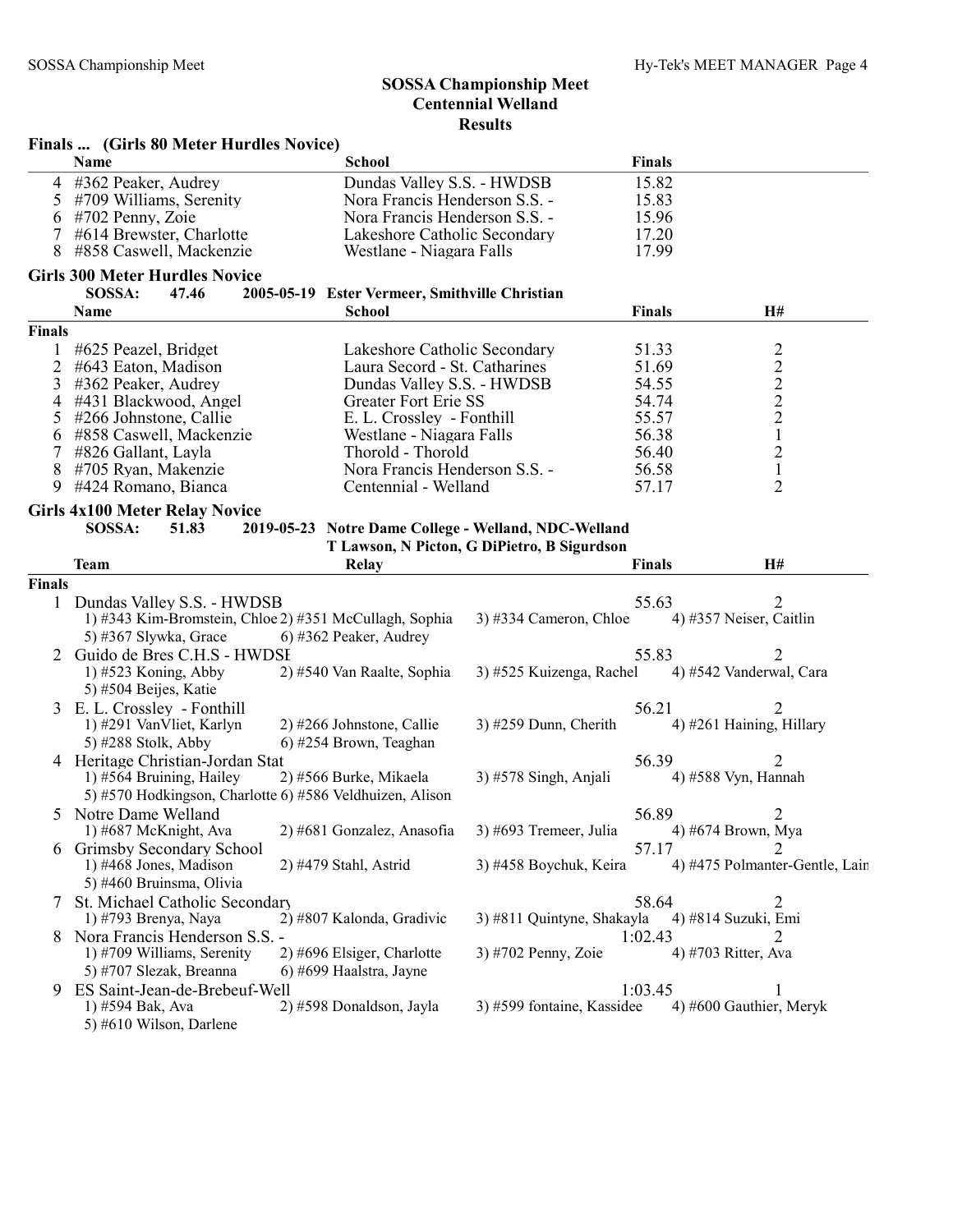|                                                                                    | Finals  (Girls 4x100 Meter Relay Novice)                                                                                                                                                                                                                                                                                                         |                                                                                                                                                                                                                                                                                                                                                          |                                                                                                 |                                                                                                                                                                                        |                       |
|------------------------------------------------------------------------------------|--------------------------------------------------------------------------------------------------------------------------------------------------------------------------------------------------------------------------------------------------------------------------------------------------------------------------------------------------|----------------------------------------------------------------------------------------------------------------------------------------------------------------------------------------------------------------------------------------------------------------------------------------------------------------------------------------------------------|-------------------------------------------------------------------------------------------------|----------------------------------------------------------------------------------------------------------------------------------------------------------------------------------------|-----------------------|
|                                                                                    | <b>Team</b>                                                                                                                                                                                                                                                                                                                                      | Relay                                                                                                                                                                                                                                                                                                                                                    |                                                                                                 | <b>Finals</b>                                                                                                                                                                          | H#                    |
| 10                                                                                 | Saint Francis-St. Cath<br>$1)$ #455 Pylypiw, Syenn<br>5) #451 Nagel, Aidyn                                                                                                                                                                                                                                                                       | $2)$ #450 Mills, Syrah<br>6) #440 Carr, Kaydence                                                                                                                                                                                                                                                                                                         | 3) #452 Nazaire, Isabelle                                                                       | 1:04.29                                                                                                                                                                                | 4) #454 Penner, Taira |
|                                                                                    | <b>Girls High Jump Novice</b><br>SOSSA:<br>1.70 <sub>m</sub><br>Name                                                                                                                                                                                                                                                                             | 2012-05-24 Shyla Cardy, E.L.Crossley<br><b>School</b>                                                                                                                                                                                                                                                                                                    |                                                                                                 | <b>Finals</b>                                                                                                                                                                          |                       |
| <b>Finals</b>                                                                      |                                                                                                                                                                                                                                                                                                                                                  |                                                                                                                                                                                                                                                                                                                                                          |                                                                                                 |                                                                                                                                                                                        |                       |
| 2<br>3<br>4<br>5<br>6<br>7<br>8<br>9<br>10                                         | #690 Orr, Cassie<br>#404 Tournemille, Simone<br>#620 Lovegrove, Sarah<br>#427 Therrien, Ruby<br>#553 Hill, Julianna<br>#540 Van Raalte, Sophia<br>#588 Vyn, Hannah<br>#498 Robinson, Cassie<br>#572 Jansen, Hannah<br>#342 Heeney, Delaney                                                                                                       | Notre Dame Welland<br>Eden High School - St. Cathari<br>Lakeshore Catholic Secondary<br>Centennial - Welland<br>Heritage Christian-Jordan Stat<br>Heritage Christian-Jordan Stat<br>Dundas Valley S.S. - HWDSB                                                                                                                                           | Hamilton District C.H.S. - HWD<br>Guido de Bres C.H.S - HWDSB<br>Governor Simcoe-St. Catharines | J1.44m<br>J1.39m<br>J1.35m<br>J1.35m<br>J1.35m<br>J1.35m<br>J1.30m<br>J1.30m<br>J1.25m<br>J1.20m                                                                                       |                       |
|                                                                                    | <b>Girls Pole Vault Novice</b>                                                                                                                                                                                                                                                                                                                   |                                                                                                                                                                                                                                                                                                                                                          |                                                                                                 |                                                                                                                                                                                        |                       |
|                                                                                    | SOSSA:<br>3.05m<br><b>Name</b>                                                                                                                                                                                                                                                                                                                   | 2016-05-19 Maya Fetic, A.N.Myer<br><b>School</b>                                                                                                                                                                                                                                                                                                         |                                                                                                 | <b>Finals</b>                                                                                                                                                                          |                       |
| <b>Finals</b>                                                                      |                                                                                                                                                                                                                                                                                                                                                  |                                                                                                                                                                                                                                                                                                                                                          |                                                                                                 |                                                                                                                                                                                        |                       |
| $\overline{2}$<br>3                                                                | #259 Dunn, Cherith<br>#288 Stolk, Abby<br>#261 Haining, Hillary<br><b>Girls Long Jump Novice</b>                                                                                                                                                                                                                                                 | E. L. Crossley - Fonthill<br>E. L. Crossley - Fonthill<br>E. L. Crossley - Fonthill                                                                                                                                                                                                                                                                      |                                                                                                 | J2.10m<br>J1.80m<br>J1.80m                                                                                                                                                             |                       |
|                                                                                    | SOSSA:<br>5.38m                                                                                                                                                                                                                                                                                                                                  | 2016-05-19 Sarah Saldutto, Notre Dame                                                                                                                                                                                                                                                                                                                    |                                                                                                 |                                                                                                                                                                                        |                       |
|                                                                                    | Name                                                                                                                                                                                                                                                                                                                                             | <b>School</b>                                                                                                                                                                                                                                                                                                                                            |                                                                                                 | <b>Finals</b>                                                                                                                                                                          |                       |
| <b>Finals</b><br>2<br>3<br>4<br>4<br>6<br>7<br>8<br>9<br>9<br>11<br>12<br>13<br>14 | #412 Fournier, Easton<br>#588 Vyn, Hannah<br>#417 Kporwodu, Ella<br>#455 Pylypiw, Syenn<br>#674 Brown, Mya<br>#572 Jansen, Hannah<br>#707 Slezak, Breanna<br>#553 Hill, Julianna<br>#620 Lovegrove, Sarah<br>#435 Rungi-Ruston, Ksenia<br>#416 Joseph, Adriana<br>#144 Croft-Porter, Janayah<br>#586 Veldhuizen, Alison<br>#732 De Gonia, Olivia | Centennial - Welland<br>Heritage Christian-Jordan Stat<br>Centennial - Welland<br>Saint Francis-St. Cath<br>Notre Dame Welland<br>Heritage Christian-Jordan Stat<br>Nora Francis Henderson S.S. -<br>Lakeshore Catholic Secondary<br><b>Greater Fort Erie SS</b><br>Centennial - Welland<br>Bernie Custis S.S. - HWDSB<br>Heritage Christian-Jordan Stat | Hamilton District C.H.S. - HWD<br>Saint Paul Catholic High Schoo                                | 4.34 <sub>m</sub><br>4.32m<br>4.29m<br>4.23m<br>4.23m<br>4.22m<br>4.13m<br>4.10m<br>3.99 <sub>m</sub><br>3.99m<br>3.90 <sub>m</sub><br>3.79 <sub>m</sub><br>3.58m<br>3.43 <sub>m</sub> |                       |
|                                                                                    | <b>Girls Triple Jump Novice</b><br>SOSSA:<br>11.14m                                                                                                                                                                                                                                                                                              |                                                                                                                                                                                                                                                                                                                                                          | 2015-05-21 Caitlyn Hamm, Ridgeway Crystal Beach                                                 |                                                                                                                                                                                        |                       |
|                                                                                    | Name                                                                                                                                                                                                                                                                                                                                             | <b>School</b>                                                                                                                                                                                                                                                                                                                                            |                                                                                                 | <b>Finals</b>                                                                                                                                                                          |                       |
| <b>Finals</b>                                                                      |                                                                                                                                                                                                                                                                                                                                                  |                                                                                                                                                                                                                                                                                                                                                          |                                                                                                 |                                                                                                                                                                                        |                       |
| $\mathbf{1}$                                                                       | #588 Vyn, Hannah                                                                                                                                                                                                                                                                                                                                 | Heritage Christian-Jordan Stat                                                                                                                                                                                                                                                                                                                           |                                                                                                 | 9.76m                                                                                                                                                                                  |                       |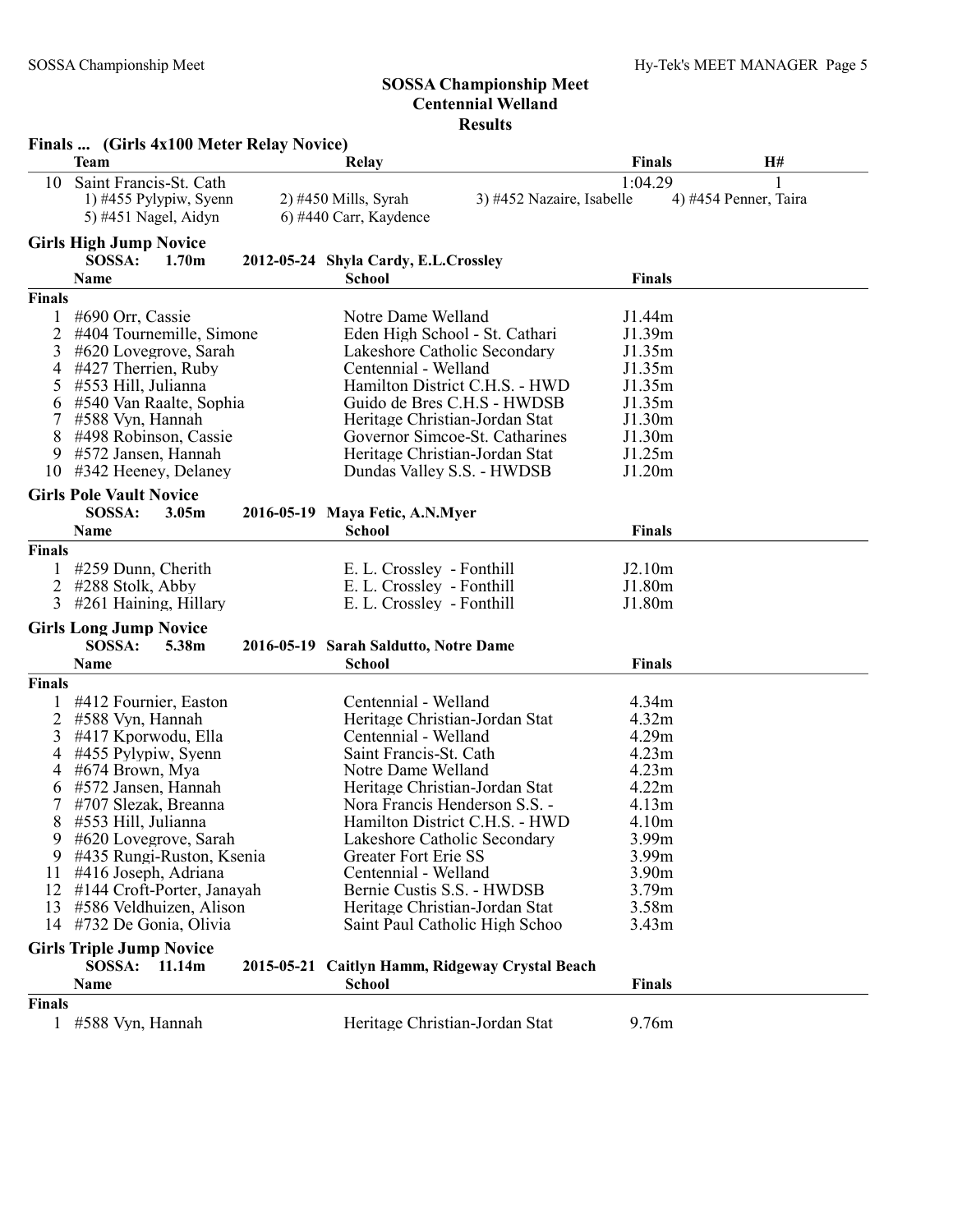|                | Finals  (Girls Triple Jump Novice) |                                     |                   |  |
|----------------|------------------------------------|-------------------------------------|-------------------|--|
|                | Name                               | <b>School</b>                       | <b>Finals</b>     |  |
| 2              | #412 Fournier, Easton              | Centennial - Welland                | 9.42m             |  |
| 3              | #572 Jansen, Hannah                | Heritage Christian-Jordan Stat      | 9.18m             |  |
| 4              | #553 Hill, Julianna                | Hamilton District C.H.S. - HWD      | 9.13m             |  |
| 5              | #404 Tournemille, Simone           | Eden High School - St. Cathari      | 8.99m             |  |
| 6              | #824 Moreau, Ivy                   | Stamford - Niagara Falls            | 8.68m             |  |
| 7              | #519 Jonker, Janaye                | Guido de Bres C.H.S - HWDSB         | 8.54m             |  |
| 8              | #620 Lovegrove, Sarah              | Lakeshore Catholic Secondary        | 8.47m             |  |
| 9              | #435 Rungi-Ruston, Ksenia          | Greater Fort Erie SS                | 8.22m             |  |
| 10             | #614 Brewster, Charlotte           | Lakeshore Catholic Secondary        | 7.93 <sub>m</sub> |  |
| 11             | #454 Penner, Taira                 | Saint Francis-St. Cath              | 7.31 <sub>m</sub> |  |
|                | <b>Girls Shot Put Novice</b>       |                                     |                   |  |
|                | SOSSA:<br>15.22m                   | 2015-05-21 Triinity Tutti, Eastdale |                   |  |
|                | Name                               | <b>School</b>                       | <b>Finals</b>     |  |
| <b>Finals</b>  |                                    |                                     |                   |  |
|                | #481 Van Nynatten, Coco            | Grimsby Secondary School            | 12.04m            |  |
| $\overline{c}$ | #690 Orr, Cassie                   | Notre Dame Welland                  | 9.57m             |  |
| 3              | #535 Smid, Maria                   | Guido de Bres C.H.S - HWDSB         | 9.25m             |  |
| 4              | $#153$ Hribljan, Jasmine           | Beamsville - Beamsville             | 8.47m             |  |
| 5              | #504 Beijes, Katie                 | Guido de Bres C.H.S - HWDSB         | 7.75m             |  |
| 6              | #521 Kasweka, Nyansha              | Guido de Bres C.H.S - HWDSB         | 7.57m             |  |
|                | #623 Mueller, Kierstin             | Lakeshore Catholic Secondary        | 7.41m             |  |
| 8              | #657 Liao, Angela                  | A.N. Myer - Niagara Falls           | 7.30 <sub>m</sub> |  |
| 9              | #741 Blaj, Samantha                | Saltfleet District - HWDSB          | 7.02m             |  |
| 10             | #924 Schaefer, Alysaa              | Grimsby Secondary School            | 6.69m             |  |
| 11             | #923 MacCormack, McKenna           | Thorold - Thorold                   | 6.62m             |  |
| 12             | #454 Penner, Taira                 | Saint Francis-St. Cath              | 5.88m             |  |
| 13             | #611 Adamson, Sage                 | Lakeshore Catholic Secondary        | 5.65m             |  |
|                |                                    |                                     |                   |  |
|                | <b>Girls Discus Throw Novice</b>   |                                     |                   |  |
|                | SOSSA:<br>40.81m                   | 2015-05-21 Triinity Tutti, Eastdale |                   |  |
|                | Name                               | <b>School</b>                       | <b>Finals</b>     |  |
| <b>Finals</b>  |                                    |                                     |                   |  |
|                | #481 Van Nynatten, Coco            | Grimsby Secondary School            | 35.09m            |  |
| 2              | #412 Fournier, Easton              | Centennial - Welland                | 22.77m            |  |
| 3              | #230 Short, Shannen                | Sir Winston Churchill -             | 20.27m            |  |
| 4              | #385 Di Bacco, Mattea              | Eden High School - St. Cathari      | 19.31m            |  |
| 5              | #828 Hales, Kaydence               | Thorold - Thorold                   | 19.11m            |  |
| 6              | #611 Adamson, Sage                 | Lakeshore Catholic Secondary        | 16.91m            |  |
|                | #521 Kasweka, Nyansha              | Guido de Bres C.H.S - HWDSB         | 16.72m            |  |
| 8              | #535 Smid, Maria                   | Guido de Bres C.H.S - HWDSB         | 15.95m            |  |
| 9              | #562 Whitton, Moriah               | Hamilton District C.H.S. - HWD      | 15.89m            |  |
| 10             | #326 Arnold, Charlie               | Dundas Valley S.S. - HWDSB          | 13.95m            |  |
| 11             | #623 Mueller, Kierstin             | Lakeshore Catholic Secondary        | 13.69m            |  |
|                | <b>Girls Javelin Throw Novice</b>  |                                     |                   |  |
|                | SOSSA:<br>36.64m                   | 2015-05-21 Trinity Tutti, Eastdale  |                   |  |
|                | Name                               | <b>School</b>                       | <b>Finals</b>     |  |
| <b>Finals</b>  |                                    |                                     |                   |  |
| $\mathbf{1}$   | #690 Orr, Cassie                   | Notre Dame Welland                  | 34.94m            |  |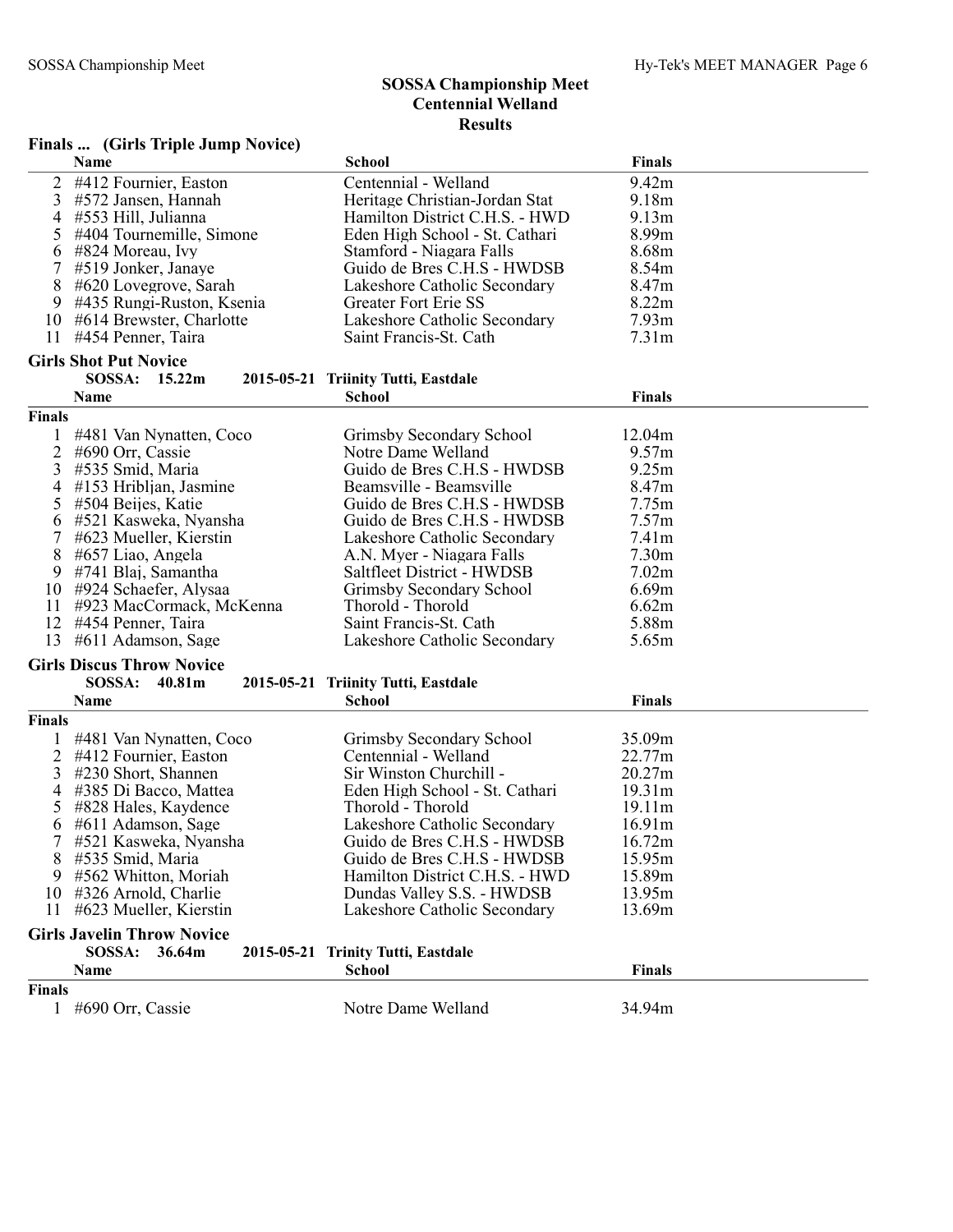#### Finals ... (Girls Javelin Throw Novice)

|    | <b>Name</b>                 | <b>School</b>                  | <b>Finals</b>      |
|----|-----------------------------|--------------------------------|--------------------|
|    | 2 #481 Van Nynatten, Coco   | Grimsby Secondary School       | 29.27m             |
|    | 3 #498 Robinson, Cassie     | Governor Simcoe-St. Catharines | 25.30m             |
|    | 4 #385 Di Bacco, Mattea     | Eden High School - St. Cathari | 25.03m             |
|    | 5 #435 Rungi-Ruston, Ksenia | Greater Fort Erie SS           | 21.76m             |
|    | 6 #828 Hales, Kaydence      | Thorold - Thorold              | 21.54m             |
|    | 7 #427 Therrien, Ruby       | Centennial - Welland           | 21.19m             |
|    | 8 #904 Warby, Grace         | Westmount S.S. - HWDSB         | 20.34 <sub>m</sub> |
|    | 9 #380 Zimmerman, Taryn     | Dundas Valley S.S. - HWDSB     | 19.73m             |
|    | 10 #535 Smid, Maria         | Guido de Bres C.H.S - HWDSB    | 19.53m             |
| 11 | #291 VanVliet, Karlyn       | E. L. Crossley - Fonthill      | 19.27m             |
|    | 12 #623 Mueller, Kierstin   | Lakeshore Catholic Secondary   | 17.24m             |
|    | 13 #292 Veldhuizen, Taylor  | E. L. Crossley - Fonthill      | 16.59m             |
|    | 14 #611 Adamson, Sage       | Lakeshore Catholic Secondary   | 15.70m             |
|    | 15 #732 De Gonia, Olivia    | Saint Paul Catholic High Schoo | 9.77m              |

## Girls 100 Meter Dash Junior<br>SOSSA: 12.55

#### SOSSA: 12.55 2016-05-19 Cree Bell, Sir Allan McNab

|        | Name                               | School                                | <b>Prelims</b> | H#             |  |
|--------|------------------------------------|---------------------------------------|----------------|----------------|--|
|        | <b>Preliminaries</b>               |                                       |                |                |  |
|        | #612 Annunziata, Gianna            | Lakeshore Catholic Secondary          | 13.51 Q        |                |  |
| 2      | #330 Bill, Izabella                | Dundas Valley S.S. - HWDSB            | 13.93 Q        | $\overline{c}$ |  |
| 3      | $\#804$ Fehr, Ashlyn               | St. Michael Catholic Secondary        | 13.80 Q        | $\mathbf{1}$   |  |
| 4      | #781 Munnings, Grace               | Smithville Christ HS -Smithvil        | 14.19 Q        | $\overline{c}$ |  |
| 5      | #626 Spooner, Joseah               | Lakeshore Catholic Secondary          | 14.04 Q        | $\mathbf{1}$   |  |
| 6      | #320 Coulson, Journey              | <b>DSBN</b> Academy - St. Catharines  | 14.20 Q        | $\overline{c}$ |  |
| 7      | #609 Stifter-Schaeffer, Harmor     | ES Saint-Jean-de-Brebeuf-Well         | 14.27 q        | $\mathbf{1}$   |  |
| 8      | #865 Massoom, Victoria             | Westlane - Niagara Falls              | 14.36 q        |                |  |
| 9      | #329 Bauer, Nora                   | Dundas Valley S.S. - HWDSB            | 14.42          | $\frac{2}{2}$  |  |
| 10     | #718 Gonazalez, Maria              | Port Colborne HS                      | 14.78          |                |  |
| 11     | $\#122$ Millington, Katie          | Sir Allan MacNab S.S. - HWDSB         | 14.80          | $\mathbbm{1}$  |  |
| 11     | #871 Patel, Krisha                 | Westlane - Niagara Falls              | 14.80          | $\overline{c}$ |  |
| 13     | #495 Melnychuk, Taisa              | Governor Simcoe-St. Catharines        | 14.89          | $\mathbf{1}$   |  |
| 14     | #737 McAlpine, Charlotte           | Saint Paul Catholic High Schoo        | 14.99          |                |  |
|        | <b>Girls 100 Meter Dash Junior</b> |                                       |                |                |  |
|        | SOSSA:<br>12.55                    | 2016-05-19 Cree Bell, Sir Allan McNab |                |                |  |
|        | <b>Name</b>                        | <b>School</b>                         | <b>Finals</b>  |                |  |
| Finals |                                    |                                       |                |                |  |
|        | #612 Annunziata, Gianna            | Lakeshore Catholic Secondary          | 13.39          |                |  |
| 2      | #804 Fehr, Ashlyn                  | St. Michael Catholic Secondary        | 13.68          |                |  |
| 3      | #330 Bill, Izabella                | Dundas Valley S.S. - HWDSB            | 13.79          |                |  |
| 4      | #865 Massoom, Victoria             | Westlane - Niagara Falls              | 14.03          |                |  |
| 5      | #626 Spooner, Joseah               | Lakeshore Catholic Secondary          | 14.20          |                |  |
| 6      | #781 Munnings, Grace               | Smithville Christ HS -Smithvil        | 14.22          |                |  |
|        | #320 Coulson, Journey              | <b>DSBN</b> Academy - St. Catharines  | 14.27          |                |  |
| 8      | #609 Stifter-Schaeffer, Harmor     | ES Saint-Jean-de-Brebeuf-Well         | 19.11          |                |  |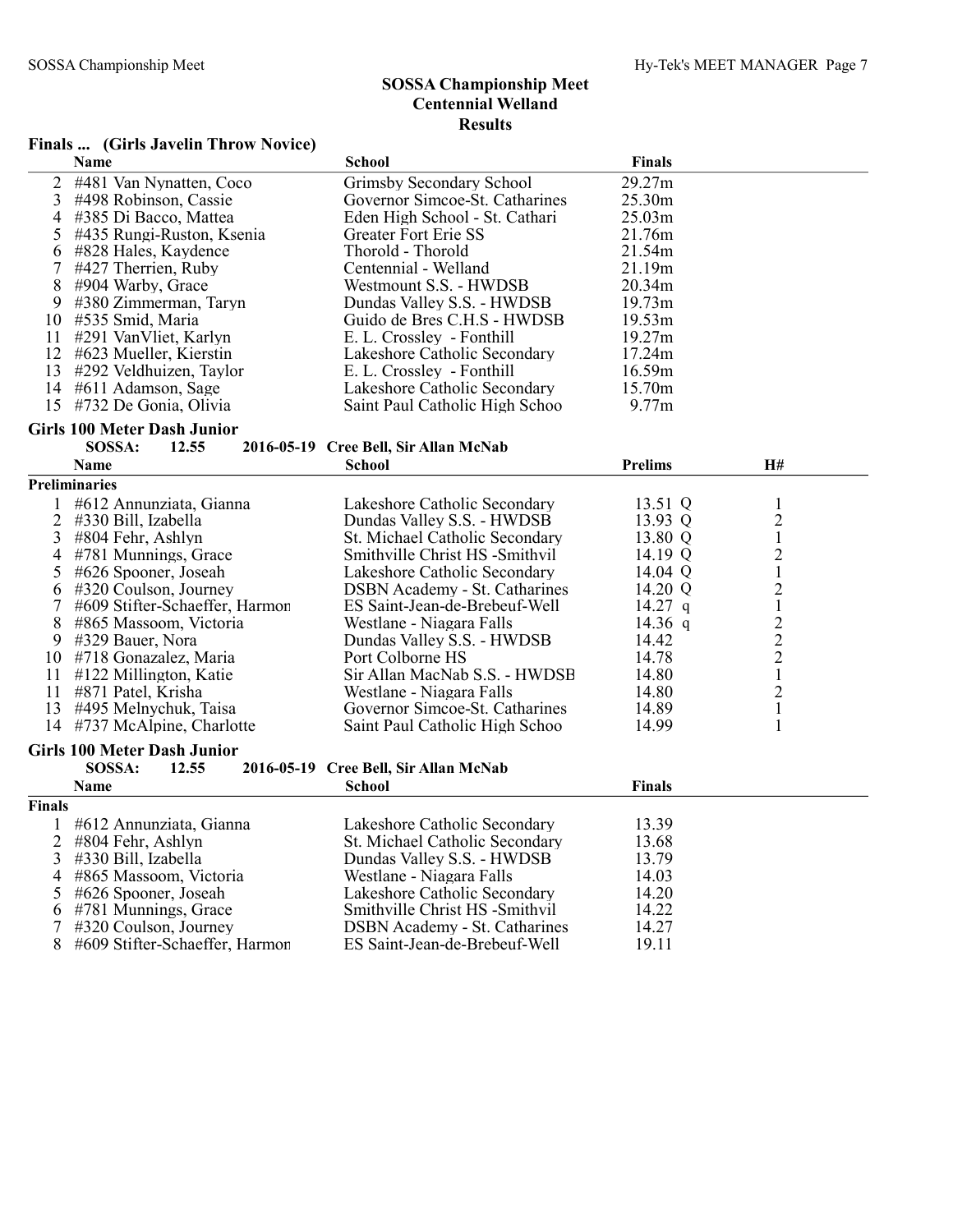#### Girls 200 Meter Dash Junior

|                | SOSSA:                             | 25.70   | 2016-05-19 Cree Bell, Sir Alan McNab       |               |                                                 |  |
|----------------|------------------------------------|---------|--------------------------------------------|---------------|-------------------------------------------------|--|
|                | Name                               |         | <b>School</b>                              | <b>Finals</b> | H#                                              |  |
| Finals         |                                    |         |                                            |               |                                                 |  |
| $\mathbf{1}$   | #184 Thomas, Lauren                |         | <b>Blessed Trinity-Grimsby</b>             | 26.11         |                                                 |  |
| $\overline{2}$ | #612 Annunziata, Gianna            |         | Lakeshore Catholic Secondary               | 28.13         |                                                 |  |
| 3              | #781 Munnings, Grace               |         | Smithville Christ HS -Smithvil             | 28.61         |                                                 |  |
| 4              | #330 Bill, Izabella                |         | Dundas Valley S.S. - HWDSB                 | 28.65         |                                                 |  |
| 5              | #804 Fehr, Ashlyn                  |         | St. Michael Catholic Secondary             | 28.87         | $\frac{2}{2}$ $\frac{2}{1}$                     |  |
| 6              | #906 Giffen, Iris                  |         | Waterdown District - HWDSB                 | 29.35         | $\mathbf{1}$                                    |  |
|                | #656 Ivri, Michaiah                |         | A.N. Myer - Niagara Falls                  | 29.36         | $\mathbf{1}$                                    |  |
| 8              | #903 Turcott, Jessie               |         | Westmount S.S. - HWDSB                     | 29.90         | $\sqrt{2}$                                      |  |
| 9              | #718 Gonazalez, Maria              |         | Port Colborne HS                           | 29.93         | $\,1$                                           |  |
| 10             | #584 VanVliet, Julia               |         | Heritage Christian-Jordan Stat             | 29.95         |                                                 |  |
| 11             | #116 Breukelman, Eva               |         | Great Lakes Christian High                 | 30.11         | $\frac{2}{1}$                                   |  |
| 12             | #395 Nieuwets, Alyssa              |         | Eden High School - St. Cathari             | 30.54         | $\,1\,$                                         |  |
| 13             | #122 Millington, Katie             |         | Sir Allan MacNab S.S. - HWDSB              | 30.78         | $\overline{c}$                                  |  |
| 14             | #267 Jones, Olivia                 |         | E. L. Crossley - Fonthill                  | 30.81         | $\mathbf 1$                                     |  |
| 15             | #670 Bankole, Naomi                |         | Notre Dame Welland                         | 31.80         | $\mathbf{1}$                                    |  |
|                |                                    |         |                                            |               |                                                 |  |
|                | <b>Girls 400 Meter Dash Junior</b> |         |                                            |               |                                                 |  |
|                | SOSSA:                             | 58.22   | 2014-05-22 Jenna Smith, Highland           |               |                                                 |  |
|                | <b>Name</b>                        |         | <b>School</b>                              | <b>Finals</b> | H#                                              |  |
| Finals         |                                    |         |                                            |               |                                                 |  |
|                | $\#184$ Thomas, Lauren             |         | <b>Blessed Trinity-Grimsby</b>             | 1:02.10       |                                                 |  |
| 2              | #584 VanVliet, Julia               |         | Heritage Christian-Jordan Stat             | 1:08.21       |                                                 |  |
| 3              | #613 Basilio, Alyssa               |         | Lakeshore Catholic Secondary               | 1:08.82       | $\begin{array}{c} 2 \\ 2 \\ 2 \\ 1 \end{array}$ |  |
| $\overline{4}$ | #706 Sewell, Ainjel                |         | Nora Francis Henderson S.S. -              | 1:09.14       |                                                 |  |
| 5              | #585 VanZanten, Annemiek           |         | Heritage Christian-Jordan Stat             | 1:09.24       |                                                 |  |
| 6              | #876 Sarfraz, Shahnoor             |         | Westlane - Niagara Falls                   | 1:09.58       | $\begin{array}{c} 2 \\ 2 \\ 1 \end{array}$      |  |
|                | #759 Thorsen-Cavers, Zoe           |         | Sherwood S.S. - HWDSB                      | 1:10.44       |                                                 |  |
| 8              | #420 Nguyen, Izzy                  |         | Centennial - Welland                       | 1:10.97       |                                                 |  |
| 9              | #903 Turcott, Jessie               |         | Westmount S.S. - HWDSB                     | 1:11.34       | $\begin{array}{c} 2 \\ 2 \\ 1 \end{array}$      |  |
|                | 10 #539 Van Raalte, Abigail        |         | Guido de Bres C.H.S - HWDSB                | 1:12.07       |                                                 |  |
| 10             | #116 Breukelman, Eva               |         | Great Lakes Christian High                 | 1:12.07       |                                                 |  |
|                | 12 #414 Gichard, Megan             |         | Centennial - Welland                       | 1:13.72       | $\begin{smallmatrix}2\\1\end{smallmatrix}$      |  |
| 13             | #497 Radimer, Elinore              |         | Governor Simcoe-St. Catharines             | 1:14.73       | $\mathbf{1}$                                    |  |
| 14             | #800 Dever, Peyton                 |         | St. Michael Catholic Secondary             | 1:18.17       | 1                                               |  |
|                |                                    |         |                                            |               |                                                 |  |
|                | <b>Girls 800 Meter Run Junior</b>  |         |                                            |               |                                                 |  |
|                | SOSSA:                             | 2:19.68 | 2010-05-20 Allanah MacDonald, E.L.Crossley |               |                                                 |  |
|                | Name                               |         | <b>School</b>                              | <b>Finals</b> | H#                                              |  |
| Finals         |                                    |         |                                            |               |                                                 |  |
| 1              | #616 Buri, Carolyn                 |         | Lakeshore Catholic Secondary               | 2:26.40       |                                                 |  |
| $\overline{2}$ | #652 Etezadi, Kristina             |         | A.N. Myer - Niagara Falls                  | 2:28.71       | $\frac{2}{2}$                                   |  |
| 3              | #134 Giannou, Vanessa              |         | Ancaster High School - HWDSB               | 2:33.07       | $\frac{2}{2}$                                   |  |
| 4              | #195 Brendzy, Abigail              |         | Sir Winston Churchill -                    | 2:38.08       |                                                 |  |
| 5              | #394 Moran, Claire                 |         | Eden High School - St. Cathari             | 2:38.15       | $\mathbf 1$                                     |  |
| 6              | #127 Bekdache, Shirine             |         | Ancaster High School - HWDSB               | 2:39.95       |                                                 |  |
| 7              | #360 Nyakundi, Sylvia              |         | Dundas Valley S.S. - HWDSB                 | 2:44.50       | $\frac{2}{2}$                                   |  |
| 8              | #286 Stacey, Sarah                 |         | E. L. Crossley - Fonthill                  | 2:44.72       | $\overline{2}$                                  |  |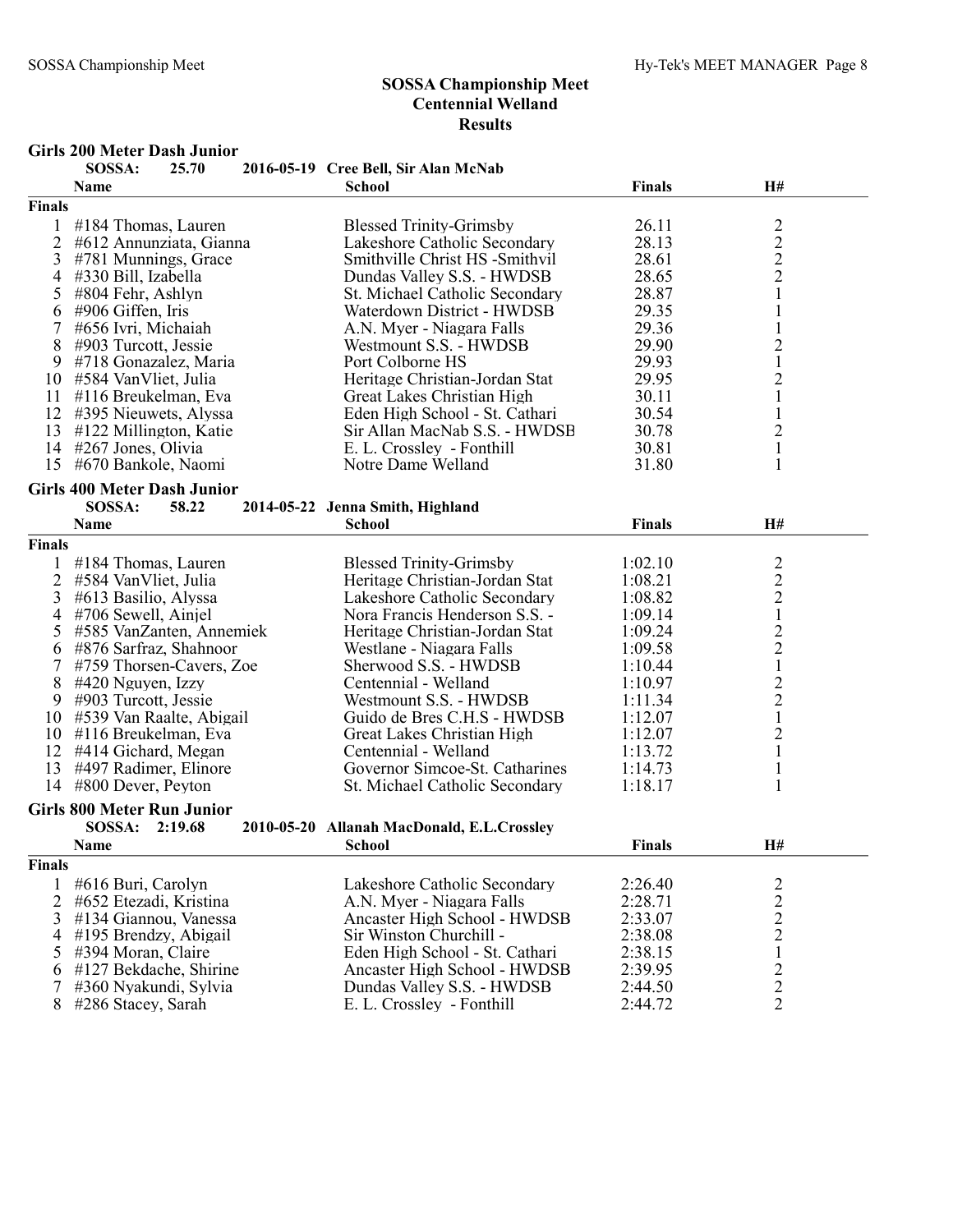|               | Finals  (Girls 800 Meter Run Junior)  |                                        |               |                |  |  |  |
|---------------|---------------------------------------|----------------------------------------|---------------|----------------|--|--|--|
|               | Name                                  | <b>School</b>                          | Finals        | H#             |  |  |  |
|               | 9 #585 VanZanten, Annemiek            | Heritage Christian-Jordan Stat         | 2:51.66       | $\mathbf{1}$   |  |  |  |
|               | 10 #256 Collins, Alexis               | E. L. Crossley - Fonthill              | 3:06.25       | $\mathbf{1}$   |  |  |  |
| 11            | #212 Li, Lulu                         | Sir Winston Churchill -                | 3:09.30       | $\mathbf{1}$   |  |  |  |
|               | <b>Girls 1500 Meter Run Junior</b>    |                                        |               |                |  |  |  |
|               | SOSSA: 4:46.01                        | 2005-05-19 Kelsey Slater, Grimsby      |               |                |  |  |  |
|               | Name                                  | <b>School</b>                          | <b>Finals</b> |                |  |  |  |
| <b>Finals</b> |                                       |                                        |               |                |  |  |  |
| 1             | #158 Cino, Sophia                     | <b>Blessed Trinity-Grimsby</b>         | 4:55.42       |                |  |  |  |
| 2             | #652 Etezadi, Kristina                | A.N. Myer - Niagara Falls              | 5:01.37       |                |  |  |  |
| 3             | #616 Buri, Carolyn                    | Lakeshore Catholic Secondary           | 5:01.99       |                |  |  |  |
| 4             | #386 Dilalla, Chloe                   | Eden High School - St. Cathari         | 5:06.62       |                |  |  |  |
| 5             | #134 Giannou, Vanessa                 | Ancaster High School - HWDSB           | 5:12.84       |                |  |  |  |
| 6             | #195 Brendzy, Abigail                 | Sir Winston Churchill -                | 5:33.99       |                |  |  |  |
| 7             | #127 Bekdache, Shirine                | Ancaster High School - HWDSB           | 5:34.79       |                |  |  |  |
| 8             | #360 Nyakundi, Sylvia                 | Dundas Valley S.S. - HWDSB             | 5:39.27       |                |  |  |  |
| 9             | #286 Stacey, Sarah                    | E. L. Crossley - Fonthill              | 5:41.72       |                |  |  |  |
| 10            | #651 Douma, Madison                   | A.N. Myer - Niagara Falls              | 5:43.25       |                |  |  |  |
| 11            | #397 Rigby, Annika                    | Eden High School - St. Cathari         | 5:53.17       |                |  |  |  |
|               | 12 #213 Maredia, Anna                 | Sir Winston Churchill -                | 5:59.56       |                |  |  |  |
| 13            | #905 Duncan, Stella                   | Waterdown District - HWDSB             | 6:04.48       |                |  |  |  |
| 14            | #595 Bremner, Addison                 | ES Saint-Jean-de-Brebeuf-Well          | 6:24.65       |                |  |  |  |
|               | 15 #815 Tries, Diana                  | St. Michael Catholic Secondary         | 6:37.35       |                |  |  |  |
|               | <b>Girls 3000 Meter Run Junior</b>    |                                        |               |                |  |  |  |
|               | SOSSA: 10:38.76                       | 2011-05-19 Phoebe Cseresnyes, Westdale |               |                |  |  |  |
|               | Name                                  | <b>School</b>                          | <b>Finals</b> |                |  |  |  |
| <b>Finals</b> |                                       |                                        |               |                |  |  |  |
|               | #158 Cino, Sophia                     | <b>Blessed Trinity-Grimsby</b>         | 11:34.68      |                |  |  |  |
|               | 2 #386 Dilalla, Chloe                 | Eden High School - St. Cathari         | 11:52.14      |                |  |  |  |
| 3             | #213 Maredia, Anna                    | Sir Winston Churchill -                | 13:36.44      |                |  |  |  |
|               | 4 #229 Scott, Keira                   | Sir Winston Churchill -                | 13:49.63      |                |  |  |  |
|               | <b>Girls 80 Meter Hurdles Junior</b>  |                                        |               |                |  |  |  |
|               | SOSSA:<br>11.77                       | 2017-05-18 Sarah Saldutto, Notre Dame  |               |                |  |  |  |
|               | Name                                  | <b>School</b>                          | <b>Finals</b> |                |  |  |  |
| <b>Finals</b> |                                       |                                        |               |                |  |  |  |
|               | #865 Massoom, Victoria                | Westlane - Niagara Falls               | 13.15         |                |  |  |  |
|               | 2 #345 Kosempel, Megan                | Dundas Valley S.S. - HWDSB             | 16.24         |                |  |  |  |
| 3             | #263 Hildebrandt, Regan               | E. L. Crossley - Fonthill              | 16.26         |                |  |  |  |
| 4             | #531 Schenkel, Rebecca                | Guido de Bres C.H.S - HWDSB            | 16.43         |                |  |  |  |
| 5             | #626 Spooner, Joseah                  | Lakeshore Catholic Secondary           | 16.69         |                |  |  |  |
| 6             | #895 Major, Noella                    | Westmount S.S. - HWDSB                 | 16.82         |                |  |  |  |
|               | <b>Girls 300 Meter Hurdles Junior</b> |                                        |               |                |  |  |  |
|               | SOSSA:<br>46.00                       | 2011-05-19 Mary Ollier, Grimsby        |               |                |  |  |  |
|               | Name                                  | <b>School</b>                          | <b>Finals</b> | H#             |  |  |  |
| <b>Finals</b> |                                       |                                        |               |                |  |  |  |
| 1             | #192 Berner, Charlotte                | Sir Winston Churchill -                | 51.44         | $\overline{c}$ |  |  |  |
| 2             | #612 Annunziata, Gianna               | Lakeshore Catholic Secondary           | 53.61         | $\sqrt{2}$     |  |  |  |
| 3             | #263 Hildebrandt, Regan               | E. L. Crossley - Fonthill              | 55.08         | $\overline{2}$ |  |  |  |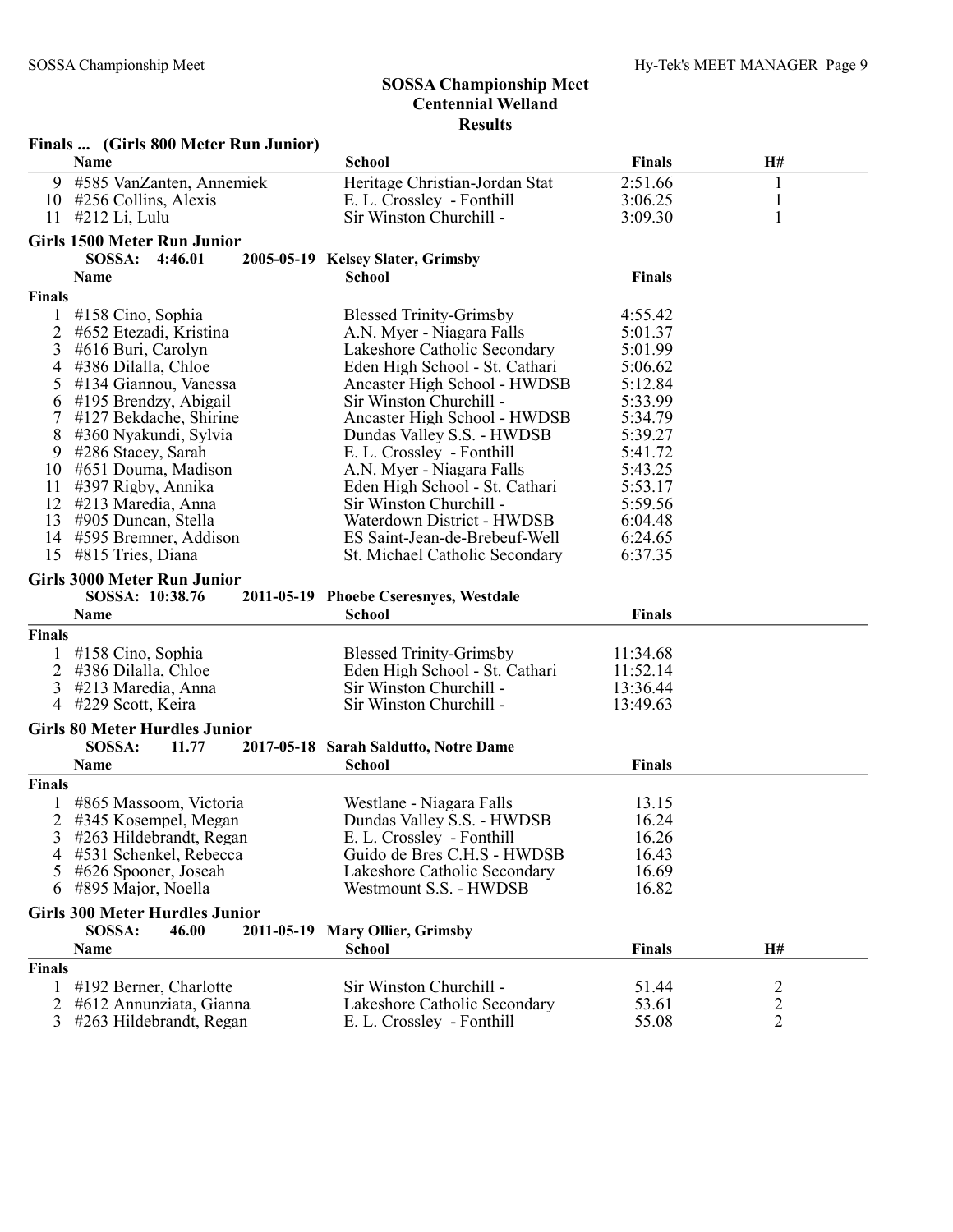|        | Finals  (Girls 300 Meter Hurdles Junior)             |                                                                                   |                                                     |               |                           |  |  |
|--------|------------------------------------------------------|-----------------------------------------------------------------------------------|-----------------------------------------------------|---------------|---------------------------|--|--|
|        | <b>Name</b>                                          | <b>School</b>                                                                     |                                                     | <b>Finals</b> | H#                        |  |  |
| 4      | #394 Moran, Claire                                   | Eden High School - St. Cathari                                                    |                                                     | 56.13         | $\overline{2}$            |  |  |
| 5      | #345 Kosempel, Megan                                 | Dundas Valley S.S. - HWDSB                                                        |                                                     | 59.81         | $\mathbf{1}$              |  |  |
| 6      | #448 Kilty, Jordyn                                   | Saint Francis-St. Cath                                                            |                                                     | 59.82         | $\overline{c}$            |  |  |
|        | #895 Major, Noella                                   | Westmount S.S. - HWDSB                                                            |                                                     | 1:02.60       | $\mathbf 1$               |  |  |
| 8      | #355 Murphy, Leah                                    | Dundas Valley S.S. - HWDSB                                                        |                                                     | 1:06.98       | 1                         |  |  |
|        | <b>Girls 4x100 Meter Relay Junior</b>                |                                                                                   |                                                     |               |                           |  |  |
|        | SOSSA:<br>51.08                                      | 2015-05-21 Notre Dame College, Niagara Falls                                      |                                                     |               |                           |  |  |
|        | <b>Team</b>                                          | <b>Relay</b>                                                                      |                                                     | Finals        | H#                        |  |  |
| Finals |                                                      |                                                                                   |                                                     |               |                           |  |  |
|        | 1 E.L. Crossley - Fonthill                           |                                                                                   |                                                     | 55.16         | 2                         |  |  |
|        | 1) #267 Jones, Olivia                                | $2)$ #253 Brenzil, Izzy                                                           | $3)$ #256 Collins, Alexis                           |               | 4) #285 Simmonds, L'Jayah |  |  |
|        | 5) #263 Hildebrandt, Regan                           | 6) #291 VanVliet, Karlyn                                                          |                                                     |               |                           |  |  |
|        | 2 A.N. Myer - Niagara Falls                          |                                                                                   |                                                     | 56.17         | 2                         |  |  |
|        | 1) #167 Bell, Jaleena                                | $2)$ #654 Gayet, Laure                                                            | 3) #656 Ivri, Michaiah                              |               | 4) #661 Richards, Brianna |  |  |
|        | 5) #667 West, Raine                                  |                                                                                   |                                                     |               |                           |  |  |
| 3      | Dundas Valley S.S. - HWDSB<br>1) #328 Baker, Peyton  | 2) #330 Bill, Izabella                                                            | 3) #329 Bauer, Nora                                 | 56.21         | 4) #345 Kosempel, Megan   |  |  |
|        | 5) #360 Nyakundi, Sylvia                             | 6) #357 Neiser, Caitlin                                                           |                                                     |               |                           |  |  |
|        | 4 Westmount S.S. - HWDSB                             |                                                                                   |                                                     | 57.17         |                           |  |  |
|        | 1) #896 Marsden, Ella                                | 2) #898 Miller, Alexis                                                            | 3) #891 Hoath, Madeline                             |               | 4) #903 Turcott, Jessie   |  |  |
|        | 5) #882 Bernard, Grace                               | 6) #881 Bernal, Sofia                                                             |                                                     |               |                           |  |  |
| 5      | Westlane - Niagara Falls                             |                                                                                   |                                                     | 57.25         |                           |  |  |
|        | 1) #876 Sarfraz, Shahnoor                            | 2) #859 Cebic, Katarina                                                           | 3) #871 Patel, Krisha                               |               | 4) #865 Massoom, Victoria |  |  |
|        | 5) #858 Caswell, Mackenzie                           |                                                                                   |                                                     |               |                           |  |  |
|        | 6 Eden High School - St. Cathari                     |                                                                                   |                                                     | 57.98         |                           |  |  |
|        | 1) #397 Rigby, Annika                                | 2) #381 Ankersmit, Reese                                                          | 3) #395 Nieuwets, Alyssa                            |               | 4) #394 Moran, Claire     |  |  |
|        | 7 Waterdown District - HWDSB                         |                                                                                   |                                                     | 58.45         |                           |  |  |
|        | 1) #920 Hunter, Ashley                               | 2) #911 Nicholason, Alex                                                          | 3) #906 Giffen, Iris                                |               | 4) #908 Maxwell, Jadyn    |  |  |
| 8      | Centennial - Welland                                 |                                                                                   |                                                     | 58.65         | $\mathfrak{D}$            |  |  |
|        | 1) #409 Cesar, Neila                                 | $2)$ #420 Nguyen, Izzy                                                            | 3) #917 Bednar, Laura                               |               | 4) #918 Brereton, Brianna |  |  |
|        | 5) #427 Therrien, Ruby<br>Bernie Custis S.S. - HWDSB |                                                                                   |                                                     | 59.16         |                           |  |  |
| 9.     |                                                      | 1) #144 Croft-Porter, Janayah 2) #146 Iaguerve, Nelphenise 3) #148 Samuel, Shanya |                                                     |               | 4) #147 Russell, Kate     |  |  |
|        | 10 Governor Simcoe-St. Catharine                     |                                                                                   |                                                     | 59.48         |                           |  |  |
|        | 1) #484 Black, Allison                               | 2) #490 Gowling, Hannah                                                           | 3) #493 McCready, Sheridan 4) #495 Melnychuk, Taisa |               |                           |  |  |
|        | 5) #496 Neumann, Ava                                 | 6) #497 Radimer, Elinore                                                          |                                                     |               |                           |  |  |
| 11     | Sir Winston Churchill -                              |                                                                                   |                                                     | 1:00.70       |                           |  |  |
|        | 1) #187 Aljourmi, Aya                                | 2) #188 Aljourmi, Sofia                                                           | $3)$ #192 Berner, Charlotte                         |               | 4) #199 Derksen, Bella    |  |  |
|        | 5) #227 Sappleton, Alynah                            |                                                                                   |                                                     |               |                           |  |  |
| 12     | Great Lakes Christian High                           |                                                                                   |                                                     | 1:00.89       | 1                         |  |  |
|        | 1) #116 Breukelman, Eva                              | 2) #120 Wu, Fiona                                                                 | 3) #118 Richards, Arianna                           |               | 4) #117 Kizito, Ella      |  |  |
|        | 5) #119 Trujillo, Sofia                              |                                                                                   |                                                     |               |                           |  |  |
|        | 13 Notre Dame Welland                                |                                                                                   |                                                     | 1:02.47       |                           |  |  |
|        | 1) #682 Imotsikene, Stacey                           | 2) #673 Bonello, Karen                                                            | 3) #688 Miscalin, Anneisha                          |               | 4) #670 Bankole, Naomi    |  |  |
|        | <b>Girls High Jump Junior</b>                        |                                                                                   |                                                     |               |                           |  |  |
|        | SOSSA:<br>1.70 <sub>m</sub>                          | 2017-05-18 Autumn Biggar, Beamsville DSS                                          |                                                     |               |                           |  |  |
|        | Name                                                 | <b>School</b>                                                                     |                                                     | Finals        |                           |  |  |
| Finals |                                                      |                                                                                   |                                                     |               |                           |  |  |
| 1      | #496 Neumann, Ava                                    | Governor Simcoe-St. Catharines                                                    |                                                     | J1.44m        |                           |  |  |
| 2      | #397 Rigby, Annika                                   | Eden High School - St. Cathari                                                    |                                                     | J1.40m        |                           |  |  |
| 2      | #511 Dejager, Emily                                  | Guido de Bres C.H.S - HWDSB                                                       |                                                     | J1.40m        |                           |  |  |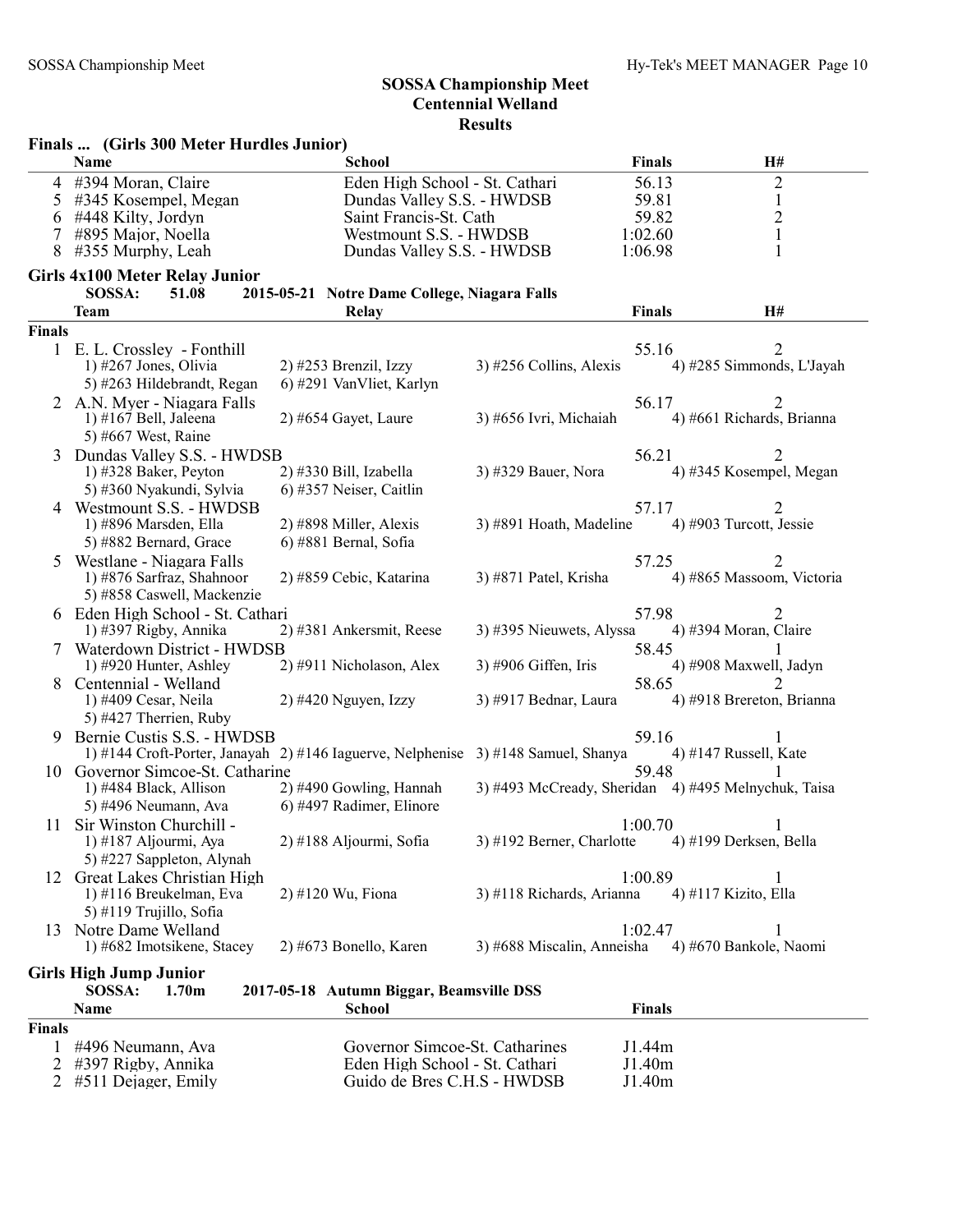|                | Finals  (Girls High Jump Junior)                             |                                                             |                            |  |
|----------------|--------------------------------------------------------------|-------------------------------------------------------------|----------------------------|--|
|                | Name                                                         | <b>School</b>                                               | <b>Finals</b>              |  |
| 4              | #463 Forrest, Bailey                                         | Grimsby Secondary School                                    | J1.40m                     |  |
| 5              | #531 Schenkel, Rebecca                                       | Guido de Bres C.H.S - HWDSB                                 | J1.35m                     |  |
| 6              | #768 Gerryts, Esther                                         | Smithville Christ HS -Smithvil                              | J1.25m                     |  |
|                | #794 Carruthers, Caitlyn                                     | St. Michael Catholic Secondary                              | J1.30m                     |  |
|                | <b>Girls Pole Vault Junior</b>                               |                                                             |                            |  |
|                | SOSSA:<br>3.30 <sub>m</sub>                                  | 2014-05-22 Makiah Hunt, St. Michael                         |                            |  |
|                | <b>Name</b>                                                  | <b>School</b>                                               | <b>Finals</b>              |  |
| <b>Finals</b>  |                                                              |                                                             |                            |  |
|                | #192 Berner, Charlotte                                       | Sir Winston Churchill -                                     | J2.40m                     |  |
| 2              | #267 Jones, Olivia                                           | E. L. Crossley - Fonthill                                   | J2.20m                     |  |
| 3              | #256 Collins, Alexis                                         | E. L. Crossley - Fonthill                                   | J2.00 <sub>m</sub>         |  |
| 4              | #349 Lowe, Sophia                                            | Dundas Valley S.S. - HWDSB                                  | J1.80m                     |  |
| 4              | #263 Hildebrandt, Regan                                      | E. L. Crossley - Fonthill                                   | J1.80m                     |  |
| 6              | #347 Lawson, Eileen                                          | Dundas Valley S.S. - HWDSB                                  | J1.80m                     |  |
|                |                                                              |                                                             |                            |  |
|                | <b>Girls Long Jump Junior</b><br>SOSSA:<br>5.33 <sub>m</sub> |                                                             |                            |  |
|                | <b>Name</b>                                                  | 2014-05-22 Brittany Stenekes, Highland<br><b>School</b>     | <b>Finals</b>              |  |
|                |                                                              |                                                             |                            |  |
| <b>Finals</b>  |                                                              |                                                             |                            |  |
|                | #253 Brenzil, Izzy                                           | E. L. Crossley - Fonthill                                   | 5.01 <sub>m</sub>          |  |
| 2              | #320 Coulson, Journey                                        | <b>DSBN</b> Academy - St. Catharines                        | 4.84m                      |  |
| 3              | #865 Massoom, Victoria                                       | Westlane - Niagara Falls                                    | 4.38m                      |  |
| 4              | #626 Spooner, Joseah                                         | Lakeshore Catholic Secondary                                | 4.36m<br>4.30m             |  |
| 5              | #651 Douma, Madison<br>#116 Breukelman, Eva                  | A.N. Myer - Niagara Falls<br>Great Lakes Christian High     | 4.27m                      |  |
| 6<br>7         | #804 Fehr, Ashlyn                                            | St. Michael Catholic Secondary                              | 4.11 <sub>m</sub>          |  |
| 8              | #463 Forrest, Bailey                                         | Grimsby Secondary School                                    | 4.03m                      |  |
| 9              | #493 McCready, Sheridan                                      | Governor Simcoe-St. Catharines                              | 3.99m                      |  |
| 10             | #908 Maxwell, Jadyn                                          | Waterdown District - HWDSB                                  | 3.82m                      |  |
| 11             | #546 Witten, Ava                                             | Guido de Bres C.H.S - HWDSB                                 | 3.75m                      |  |
| 12             | #347 Lawson, Eileen                                          | Dundas Valley S.S. - HWDSB                                  | 3.61 <sub>m</sub>          |  |
| 13             | #806 Hainstock, Alana                                        | St. Michael Catholic Secondary                              | 3.44m                      |  |
| 14             | $\#808$ Lococo, Lily                                         | St. Michael Catholic Secondary                              | 3.04 <sub>m</sub>          |  |
| 15             | #349 Lowe, Sophia                                            | Dundas Valley S.S. - HWDSB                                  | 2.94 <sub>m</sub>          |  |
|                |                                                              |                                                             |                            |  |
|                | <b>Girls Triple Jump Junior</b>                              |                                                             |                            |  |
|                | SOSSA:<br>11.09m                                             | 2010-05-20 Mireille Musca, Blessed Trinity                  |                            |  |
|                | <b>Name</b>                                                  | <b>School</b>                                               | <b>Finals</b>              |  |
| <b>Finals</b>  |                                                              |                                                             |                            |  |
| 1              | #320 Coulson, Journey                                        | <b>DSBN</b> Academy - St. Catharines                        | 10.43m                     |  |
| $\overline{2}$ | #192 Berner, Charlotte                                       | Sir Winston Churchill -                                     | 10.06m                     |  |
| 3              | #381 Ankersmit, Reese                                        | Eden High School - St. Cathari                              | 9.45m                      |  |
| 4              | #448 Kilty, Jordyn                                           | Saint Francis-St. Cath                                      | 9.43 <sub>m</sub>          |  |
| 5              | #906 Giffen, Iris                                            | Waterdown District - HWDSB                                  | 9.39m                      |  |
| 6              | #493 McCready, Sheridan                                      | Governor Simcoe-St. Catharines<br>E. L. Crossley - Fonthill | 9.08m                      |  |
| 7              | #267 Jones, Olivia<br>#651 Douma, Madison                    | A.N. Myer - Niagara Falls                                   | 8.90 <sub>m</sub><br>8.76m |  |
| 8<br>9         | #347 Lawson, Eileen                                          | Dundas Valley S.S. - HWDSB                                  | 8.59m                      |  |
|                | 10 #419 Maguire, Sarah                                       | Centennial - Welland                                        | 8.52m                      |  |
|                |                                                              |                                                             |                            |  |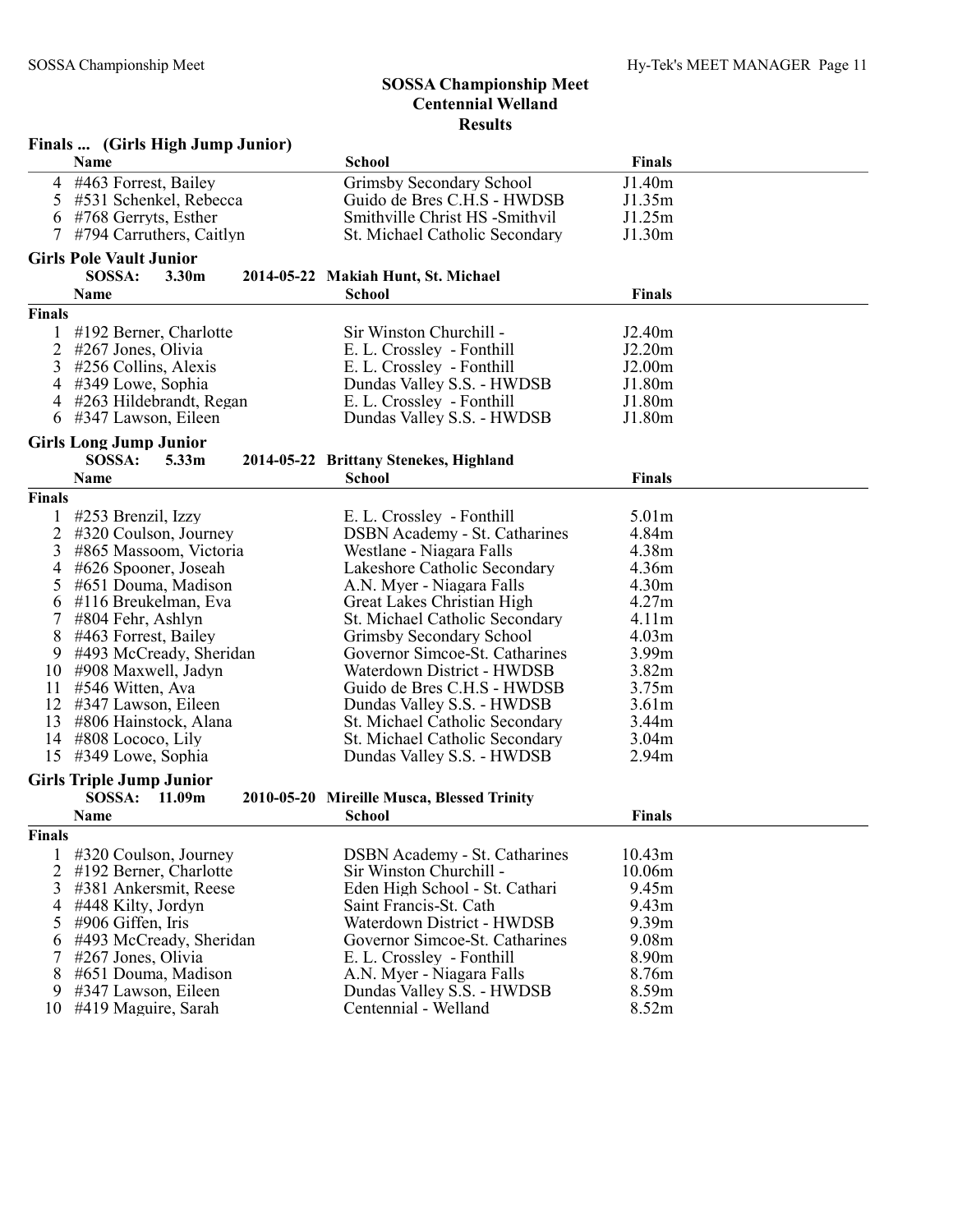Finals ... (Girls Triple Jump Junior)

|        | Name                                         | <b>School</b>                                          | <b>Finals</b>     |  |
|--------|----------------------------------------------|--------------------------------------------------------|-------------------|--|
|        | 11 #349 Lowe, Sophia                         | Dundas Valley S.S. - HWDSB                             | 8.34m             |  |
|        | --- #511 Dejager, Emily                      | Guido de Bres C.H.S - HWDSB                            | DQ                |  |
|        | <b>Girls Shot Put Junior</b>                 |                                                        |                   |  |
|        | SOSSA:<br>16.18m                             | 2016-05-19 Trinity Tutti, Eastdale                     |                   |  |
|        | <b>Name</b>                                  | <b>School</b>                                          | <b>Finals</b>     |  |
| Finals |                                              |                                                        |                   |  |
| 1      | #253 Brenzil, Izzy                           | E. L. Crossley - Fonthill                              | 10.67m            |  |
| 2      | #915 Woo, Katie                              | Waterdown District - HWDSB                             | 9.28m             |  |
| 3      | #410 Clark, Lauren                           | Centennial - Welland                                   | 8.92m             |  |
| 4      | #524 Kuizenga, Courtney                      | Guido de Bres C.H.S - HWDSB                            | 8.76m             |  |
| 5      | #189 Alsahli, Isra                           | Sir Winston Churchill -                                | 8.59m             |  |
| 6      | $\#808$ Lococo, Lily                         | St. Michael Catholic Secondary                         | 8.42m             |  |
| 7      | #670 Bankole, Naomi                          | Notre Dame Welland                                     | 8.39 <sub>m</sub> |  |
| 8      | #743 Bennie, Faith                           | Sherwood S.S. - HWDSB                                  | 8.15m             |  |
| 9      | #246 Ambersle, Kendra                        | E. L. Crossley - Fonthill                              | 7.35m             |  |
|        | 10 #794 Carruthers, Caitlyn                  | St. Michael Catholic Secondary                         | 7.23m             |  |
| 11     | #729 Plamandon, Emma                         | St. Catharines Collegiate                              | 7.20m             |  |
| 12     | #682 Imotsikene, Stacey                      | Notre Dame Welland                                     | 7.09 <sub>m</sub> |  |
| 13     | #293 Whiteley, Hailey                        | E. L. Crossley - Fonthill                              | 6.33m             |  |
| 14     | #322 Aicken, Bella                           | Dundas Valley S.S. - HWDSB                             | 6.10m             |  |
| 15     | #499 Shaw, Kairi                             | Governor Simcoe-St. Catharines                         | 5.22m             |  |
|        | <b>Girls Discus Throw Junior</b>             |                                                        |                   |  |
|        | SOSSA:<br>45.72m                             | 2015-05-21 Grace Tennent, South Lincoln Smithville     |                   |  |
|        |                                              |                                                        |                   |  |
|        |                                              |                                                        |                   |  |
|        | Name                                         | <b>School</b>                                          | <b>Finals</b>     |  |
| Finals |                                              |                                                        |                   |  |
| 1      | #294 Young, Ava                              | E. L. Crossley - Fonthill                              | 24.96m            |  |
| 2      | #410 Clark, Lauren                           | Centennial - Welland                                   | 23.06m            |  |
| 3      | #531 Schenkel, Rebecca                       | Guido de Bres C.H.S - HWDSB                            | 20.34m            |  |
| 4      | #524 Kuizenga, Courtney                      | Guido de Bres C.H.S - HWDSB                            | 19.78m            |  |
| 5      | #246 Ambersle, Kendra                        | E. L. Crossley - Fonthill                              | 19.26m            |  |
| 6      | #808 Lococo, Lily                            | St. Michael Catholic Secondary                         | 17.95m            |  |
| 7      | #293 Whiteley, Hailey                        | E. L. Crossley - Fonthill                              | 17.47m            |  |
| 8      | #189 Alsahli, Isra                           | Sir Winston Churchill -                                | 16.77m            |  |
| 9      | #499 Shaw, Kairi                             | Governor Simcoe-St. Catharines                         | 13.16m            |  |
|        | <b>Girls Javelin Throw Junior</b>            |                                                        |                   |  |
|        | <b>SOSSA:</b><br>38.84m                      | 2014-05-22 Alexis Brenzil, Centennial - Welland        |                   |  |
|        | Name                                         | <b>School</b>                                          | <b>Finals</b>     |  |
| Finals |                                              |                                                        |                   |  |
| 1      |                                              |                                                        |                   |  |
|        | #294 Young, Ava                              | E. L. Crossley - Fonthill                              | 32.16m            |  |
| 2<br>3 | #903 Turcott, Jessie                         | Westmount S.S. - HWDSB                                 | 28.22m            |  |
| 4      | #322 Aicken, Bella                           | Dundas Valley S.S. - HWDSB                             | 24.61m            |  |
| 5      | #524 Kuizenga, Courtney                      | Guido de Bres C.H.S - HWDSB                            | 22.50m            |  |
|        | #448 Kilty, Jordyn                           | Saint Francis-St. Cath                                 | 21.23m            |  |
| 6      | #253 Brenzil, Izzy                           | E. L. Crossley - Fonthill                              | 21.18m            |  |
| 7      | #729 Plamandon, Emma                         | St. Catharines Collegiate                              | 21.03m            |  |
| 8<br>9 | #389 Harmsworth, Anna<br>#419 Maguire, Sarah | Eden High School - St. Cathari<br>Centennial - Welland | 19.44m<br>16.94m  |  |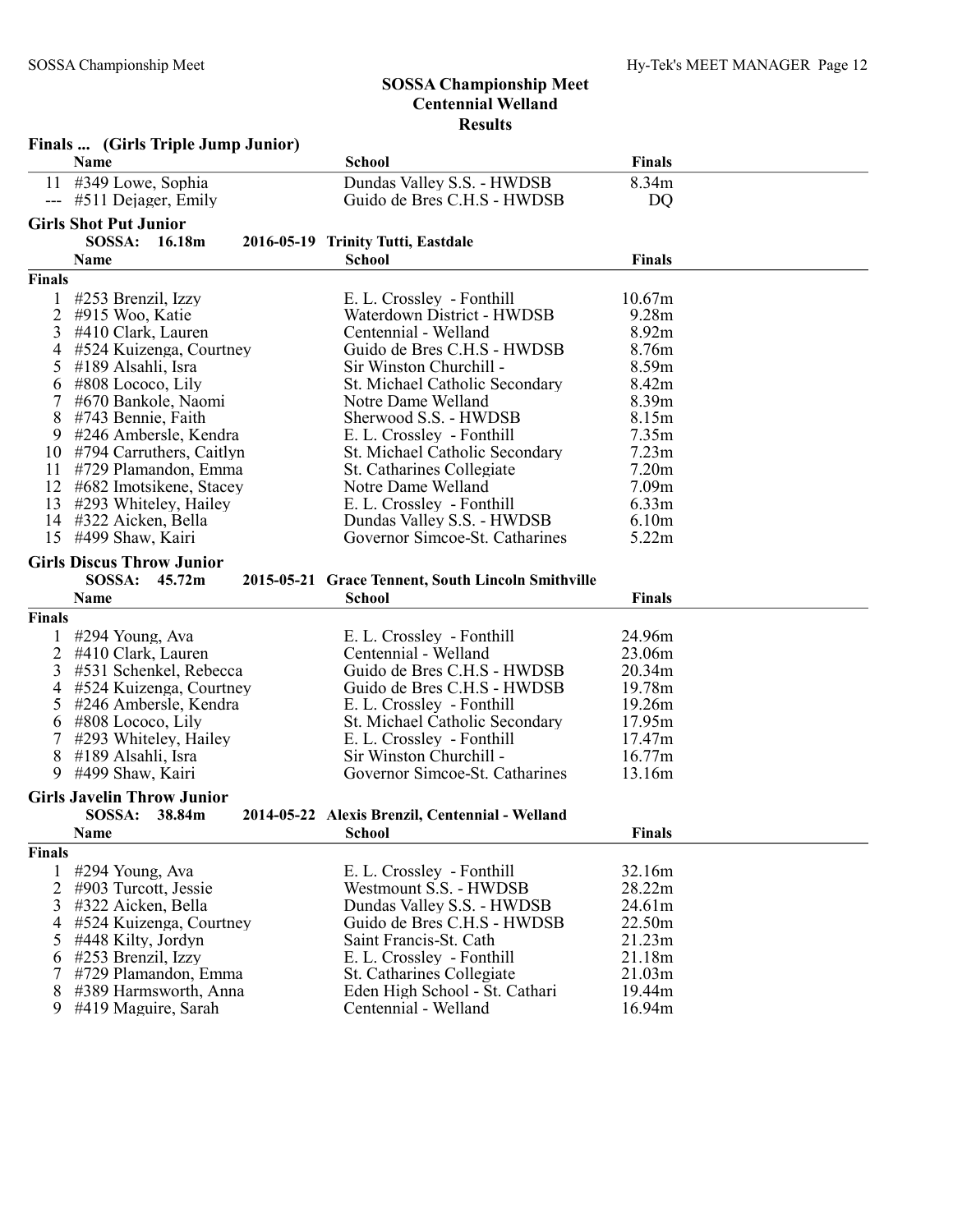|                | Finals  (Girls Javelin Throw Junior) |                                       |                |                |  |
|----------------|--------------------------------------|---------------------------------------|----------------|----------------|--|
|                | Name                                 | <b>School</b>                         | <b>Finals</b>  |                |  |
|                | 10 #189 Alsahli, Isra                | Sir Winston Churchill -               | 16.31m         |                |  |
| 11             | #293 Whiteley, Hailey                | E. L. Crossley - Fonthill             | 14.95m         |                |  |
| 12             | #499 Shaw, Kairi                     | Governor Simcoe-St. Catharines        | 11.94m         |                |  |
|                | <b>Girls 100 Meter Dash Senior</b>   |                                       |                |                |  |
|                | SOSSA:<br>12.30                      | 2017-05-18 Kendra Leger, Notre Dame   |                |                |  |
|                | Name                                 | <b>School</b>                         | <b>Prelims</b> | H#             |  |
|                | <b>Preliminaries</b>                 |                                       |                |                |  |
|                |                                      |                                       |                |                |  |
| 1              | #143 Vincic, Kristina                | Ancaster High School - HWDSB          | 12.54 Q        | 2              |  |
| 2              | #262 Hall, Kennedy                   | E. L. Crossley - Fonthill             | 13.14 Q        | $\mathbf{1}$   |  |
| 3              | #899 Ogunyemi, Michelle              | Westmount S.S. - HWDSB                | 13.25 Q        | $\overline{c}$ |  |
| 4              | #809 Manlow, Jaime                   | St. Michael Catholic Secondary        | 13.35 Q        | $\mathbf{1}$   |  |
| 5              | #589 Wagter, Emily                   | Heritage Christian-Jordan Stat        | 13.49 Q        | $\,1$          |  |
| 6              | #914 Watkins, Katelyn                | Waterdown District - HWDSB            | 13.62 Q        | $\frac{2}{2}$  |  |
| 7              | #436 Soso, Doniyah                   | Greater Fort Erie SS                  | 13.72 $q$      |                |  |
| 8              | #704 Robertson, Ashanti              | Nora Francis Henderson S.S. -         | $13.81$ q      | $\overline{2}$ |  |
| 9              | #280 Rice, Sarah                     | E. L. Crossley - Fonthill             | 13.92          | $\mathbf{1}$   |  |
| 10             | #605 Philome, Rose-Arielle           | ES Saint-Jean-de-Brebeuf-Well         | 14.02          | $\mathbf{1}$   |  |
| 11             | #796 Croxen, Heavynn-Liegh           | St. Michael Catholic Secondary        | 14.46          | $\overline{c}$ |  |
| 12             | #569 Heiberg, Lillian                | Heritage Christian-Jordan Stat        | 14.54          | $\mathbf{1}$   |  |
| 13             | #400 Thiessen, Hannah                | Eden High School - St. Cathari        | 14.60          | $\overline{c}$ |  |
| 14             | #678 Gill, Danysha                   | Notre Dame Welland                    | 14.64          | $\mathbf{1}$   |  |
| 15             | #795 Cavalleri, Callasandra          | St. Michael Catholic Secondary        | 15.40          | $\mathbf{1}$   |  |
| 16             | #233 Tang, Leah                      | Sir Winston Churchill -               | 15.73          | $\overline{2}$ |  |
|                | <b>Girls 100 Meter Dash Senior</b>   |                                       |                |                |  |
|                | SOSSA:<br>12.30                      | 2017-05-18 Kendra Leger, Notre Dame   |                |                |  |
|                | Name                                 | <b>School</b>                         | <b>Finals</b>  |                |  |
| <b>Finals</b>  |                                      |                                       |                |                |  |
|                | #143 Vincic, Kristina                | Ancaster High School - HWDSB          | 12.67          |                |  |
| $\overline{2}$ | #262 Hall, Kennedy                   | E. L. Crossley - Fonthill             | 13.31          |                |  |
| 3              | #809 Manlow, Jaime                   | St. Michael Catholic Secondary        | 13.40          |                |  |
| 4              | #899 Ogunyemi, Michelle              | Westmount S.S. - HWDSB                | 13.61          |                |  |
| 5              | #589 Wagter, Emily                   | Heritage Christian-Jordan Stat        | 13.71          |                |  |
| 6              | #436 Soso, Doniyah                   | Greater Fort Erie SS                  | 13.79          |                |  |
| $\tau$         | #704 Robertson, Ashanti              | Nora Francis Henderson S.S. -         | 14.10          |                |  |
|                | <b>Girls 200 Meter Dash Senior</b>   |                                       |                |                |  |
|                |                                      |                                       |                |                |  |
|                | SOSSA:<br>25.20<br>Name              | 2016-05-19 Jenna Smith, Dundas Valley |                | H#             |  |
|                |                                      | School                                | <b>Finals</b>  |                |  |
| <b>Finals</b>  |                                      |                                       |                |                |  |
| 1              | #143 Vincic, Kristina                | Ancaster High School - HWDSB          | 25.12          | $\frac{2}{2}$  |  |
| 2              | #758 Sutherland-Case, Maeve          | Sherwood S.S. - HWDSB                 | 26.72          |                |  |
| 3              | #262 Hall, Kennedy                   | E. L. Crossley - Fonthill             | 27.19          | $\overline{c}$ |  |
| 4              | #532 Scholtens, Ava                  | Guido de Bres C.H.S - HWDSB           | 27.26          | $\frac{2}{2}$  |  |
| 5              | #809 Manlow, Jaime                   | St. Michael Catholic Secondary        | 27.37          |                |  |
| 6              | #644 Kugler, Grace                   | Laura Secord - St. Catharines         | 27.66          | $\overline{2}$ |  |
| 7              | #436 Soso, Doniyah                   | <b>Greater Fort Erie SS</b>           | 27.67          | $\mathbf{1}$   |  |
| 8              | #778 May, Mikayla                    | Smithville Christ HS -Smithvil        | 27.87          | $\overline{2}$ |  |
| 9              | #280 Rice, Sarah                     | E. L. Crossley - Fonthill             | 28.24          | $\mathbf{1}$   |  |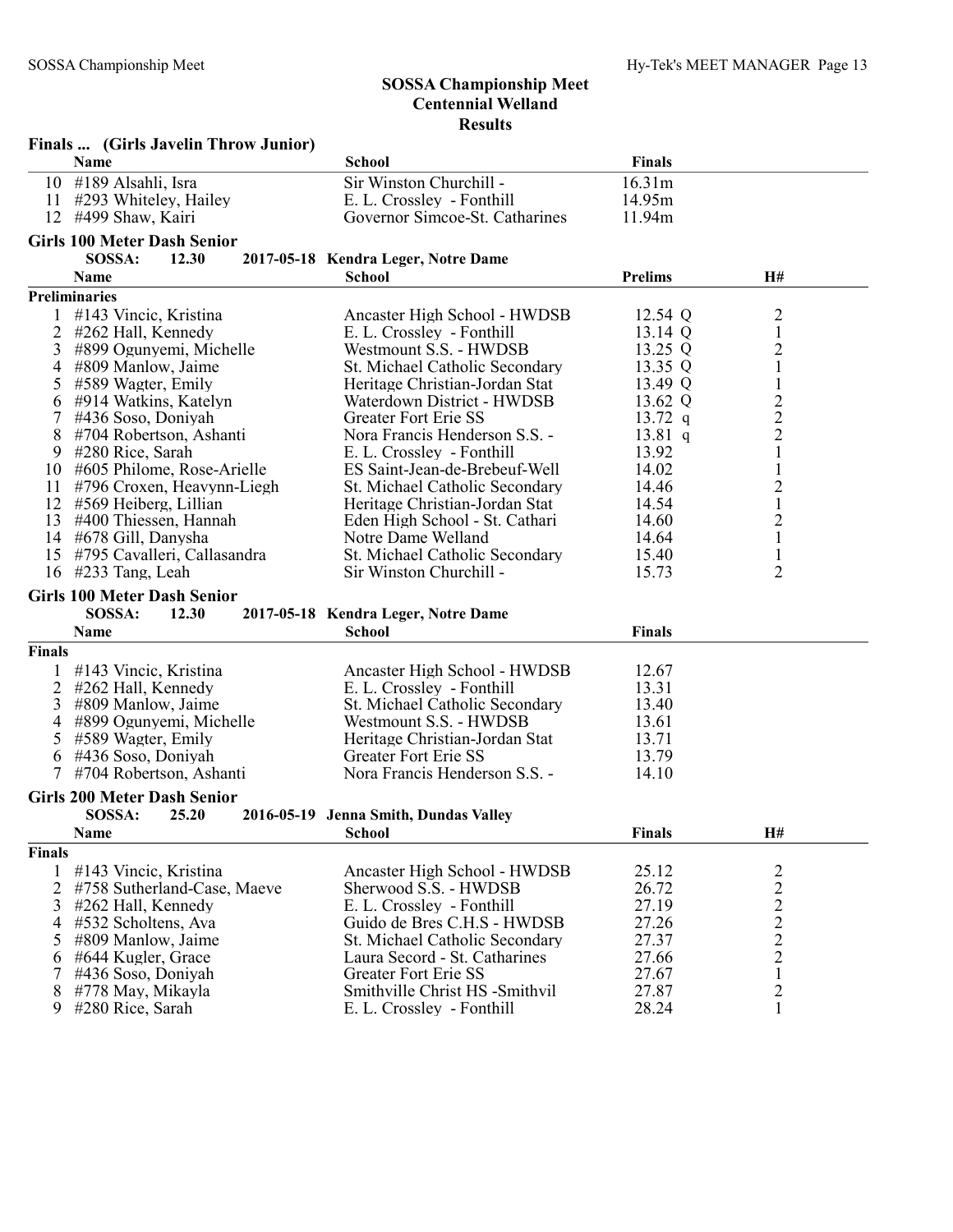|        | Finals  (Girls 200 Meter Dash Senior) |                                        |               |                                            |
|--------|---------------------------------------|----------------------------------------|---------------|--------------------------------------------|
|        | Name                                  | <b>School</b>                          | <b>Finals</b> | H#                                         |
|        | 10 #589 Wagter, Emily                 | Heritage Christian-Jordan Stat         | 28.37         | 1                                          |
|        | 11 #191 Belanger, Alissa              | Sir Winston Churchill -                | 29.45         | 1                                          |
| 12     | #665 Thomson, Payton                  | A.N. Myer - Niagara Falls              | 29.80         | $\mathbf{1}$                               |
| 13     | #615 Brewster, Haley                  | Lakeshore Catholic Secondary           | 29.81         | $\mathbf{1}$                               |
| 14     | #795 Cavalleri, Callasandra           | St. Michael Catholic Secondary         | 31.27         | 1                                          |
|        | 15 #677 Foote, Ai-Jah                 | Notre Dame Welland                     | 32.77         | 1                                          |
|        | <b>Girls 400 Meter Dash Senior</b>    |                                        |               |                                            |
|        | SOSSA:<br>57.05                       | 2016-05-19 Jenna Smith, Dundas Valley  |               |                                            |
|        | Name                                  | <b>School</b>                          | <b>Finals</b> | H#                                         |
| Finals |                                       |                                        |               |                                            |
|        | #205 Goveia, Isabella                 | Sir Winston Churchill -                | 1:00.04       |                                            |
| 2      | #914 Watkins, Katelyn                 | Waterdown District - HWDSB             | 1:01.50       |                                            |
| 3      | #863 Jackson, Abby                    | Westlane - Niagara Falls               | 1:01.77       |                                            |
| 4      | #758 Sutherland-Case, Maeve           | Sherwood S.S. - HWDSB                  | 1:02.03       | $\frac{2}{2}$ $\frac{2}{2}$ $\frac{2}{2}$  |
| 5      | #836 Erin, Lou                        | Westdale S.S. - HWDSB                  | 1:04.57       |                                            |
| 6      | #907 Hood, Hailey                     | Waterdown District - HWDSB             | 1:07.53       |                                            |
|        | #665 Thomson, Payton                  | A.N. Myer - Niagara Falls              | 1:07.91       | $\mathbf{1}$                               |
| 8      | #816 Watson, Avary                    | St. Michael Catholic Secondary         | 1:08.65       | $\mathbf{1}$                               |
| 9      | #473 Morrison, Hannah                 | Grimsby Secondary School               | 1:08.92       | 1                                          |
|        | 10 #635 Abusaleemeh, Lamar            | Laura Secord - St. Catharines          | 1:14.89       | $\mathbf{1}$                               |
| 11     | #183 Stancati, Mya                    | <b>Blessed Trinity-Grimsby</b>         | 1:17.42       | $\mathbf{1}$                               |
|        | 12 #297 Adeboye, Christable           | Denis Morris Catholic High Sch         | 1:21.12       | 1                                          |
| 13     | #606 Savoury, Seanna                  | ES Saint-Jean-de-Brebeuf-Well          | 1:26.81       | 1                                          |
|        | #456 Steiger, Adeline                 | Saint Francis-St. Cath                 | <b>DNF</b>    | $\overline{2}$                             |
|        |                                       |                                        |               |                                            |
|        | <b>Girls 800 Meter Run Senior</b>     |                                        |               |                                            |
|        | SOSSA: 2:14.76                        | 2010-05-20 Michelle Molodynia, An Myer |               |                                            |
|        | Name                                  | <b>School</b>                          | <b>Finals</b> | H#                                         |
| Finals |                                       |                                        |               |                                            |
|        | #205 Goveia, Isabella                 | Sir Winston Churchill -                | 2:19.12       | 2                                          |
| 2      | #843 Keller, Florina                  | Westdale S.S. - HWDSB                  | 2:20.53       | $\overline{2}$                             |
| 3      | #462 Clark, Lexi                      | Grimsby Secondary School               | 2:24.89       | $\overline{c}$                             |
| 4      | #818 Boisvert, Jade                   | Stamford - Niagara Falls               | 2:28.17       | $\begin{array}{c} 2 \\ 2 \\ 2 \end{array}$ |
| 5      | #456 Steiger, Adeline                 | Saint Francis-St. Cath                 | 2:37.09       |                                            |
| 6      | #554 Jonker, Hayley                   | Hamilton District C.H.S. - HWD         | 2:38.62       |                                            |
| 7      | #816 Watson, Avary                    | St. Michael Catholic Secondary         | 2:39.40       | $\sqrt{2}$                                 |
| 8      | #387 Esau, Emma                       | Eden High School - St. Cathari         | 2:39.98       | $\mathbf{1}$                               |
| 9      | #834 Castillo, Karen                  | Westdale S.S. - HWDSB                  | 2:41.06       |                                            |
|        | 10 #138 Myles, Sophie                 | Ancaster High School - HWDSB           | 2:41.60       | 1                                          |
| 11     | #606 Savoury, Seanna                  | ES Saint-Jean-de-Brebeuf-Well          | 2:54.14       |                                            |
| 12     | #821 Kelly, Hannah                    | Stamford - Niagara Falls               | 3:08.95       |                                            |
|        | 13 #798 D'Aiuto, Olivia               | St. Michael Catholic Secondary         | 3:26.61       |                                            |
| ---    | #231 Summers, Sarah                   | Sir Winston Churchill -                | <b>DNF</b>    |                                            |
|        | <b>Girls 1500 Meter Run Senior</b>    |                                        |               |                                            |
|        | SOSSA:<br>4:41.60                     | 2007-05-24 Jillian Wyman, Westdale     |               |                                            |
|        | Name                                  | <b>School</b>                          | <b>Finals</b> |                                            |
| Finals |                                       |                                        |               |                                            |
|        | 1 #843 Keller, Florina                | Westdale S.S. - HWDSB                  | 4:53.95       |                                            |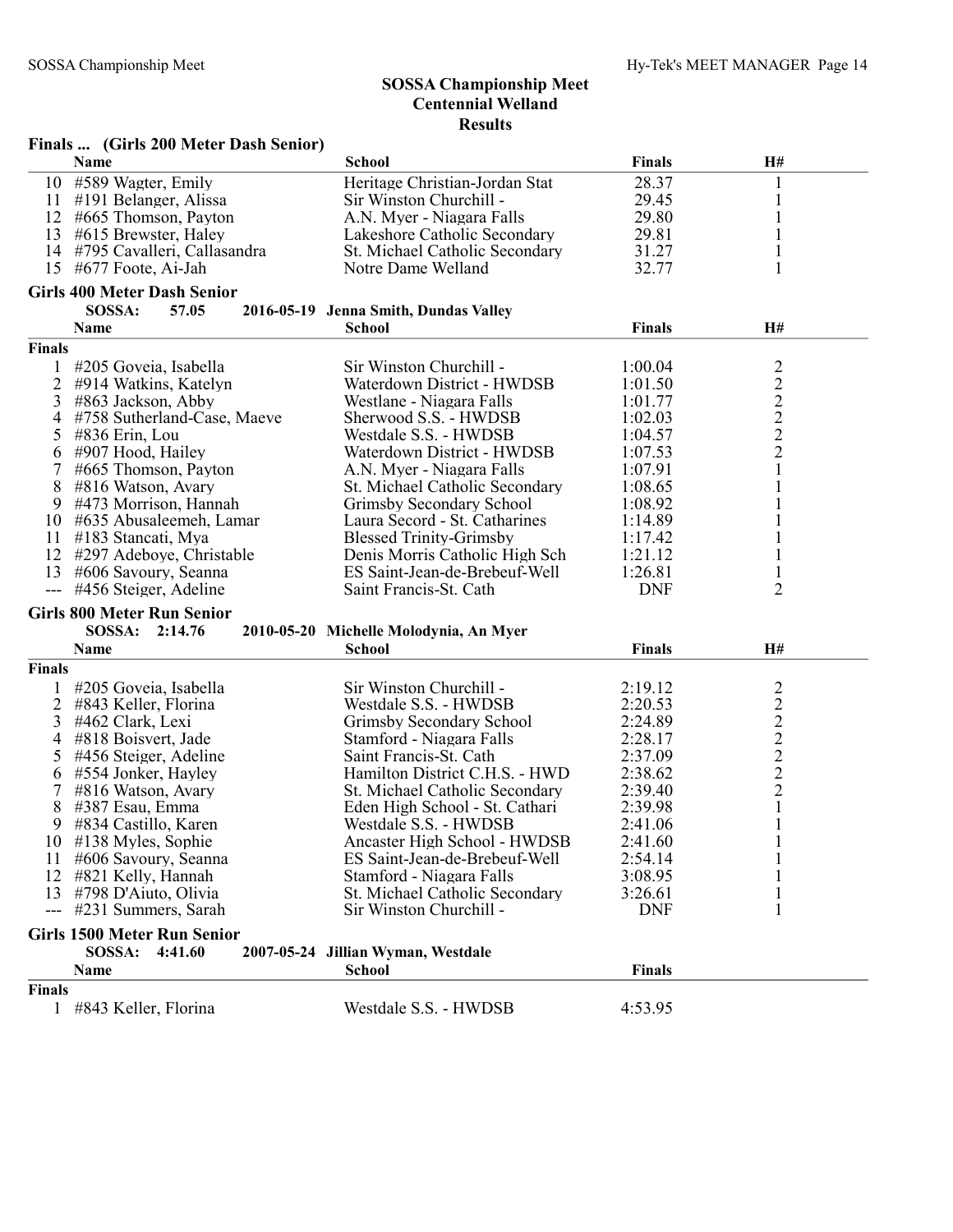#### Finals ... (Girls 1500 Meter Run Senior)

|                | Name                                  | <b>School</b>                               | <b>Finals</b>  |                |  |
|----------------|---------------------------------------|---------------------------------------------|----------------|----------------|--|
| $\overline{2}$ | #604 Nickel, Alexandra                | ES Saint-Jean-de-Brebeuf-Well               | 5:01.20        |                |  |
| 3              | #818 Boisvert, Jade                   | Stamford - Niagara Falls                    | 5:12.46        |                |  |
| 4              | #456 Steiger, Adeline                 | Saint Francis-St. Cath                      | 5:23.22        |                |  |
| 5              | #520 Kampen, Taylor                   | Guido de Bres C.H.S - HWDSB                 | 5:23.95        |                |  |
| 6              | #554 Jonker, Hayley                   | Hamilton District C.H.S. - HWD              | 5:25.20        |                |  |
| 7              | #387 Esau, Emma                       | Eden High School - St. Cathari              | 5:25.70        |                |  |
| 8              | #121 Dietrich, Hannah                 | Sir Allan MacNab S.S. - HWDSB               | 5:27.32        |                |  |
| 9              | #176 Pogoda, Laura                    | <b>Blessed Trinity-Grimsby</b>              | 5:56.60        |                |  |
| 10             | #606 Savoury, Seanna                  | ES Saint-Jean-de-Brebeuf-Well               | 5:57.87        |                |  |
| 11             | #791 Woodland, Hannah                 | Smithville Christ HS -Smithvil              | 5:57.89        |                |  |
| 12             | #639 Cirasuolo, Angelina              | Laura Secord - St. Catharines               | 6:09.10        |                |  |
| 13             | #300 Bagozzi, Emma                    | Denis Morris Catholic High Sch              | 6:36.31        |                |  |
| $\overline{a}$ | #231 Summers, Sarah                   | Sir Winston Churchill -                     | <b>DNF</b>     |                |  |
|                | <b>Girls 3000 Meter Run Senior</b>    |                                             |                |                |  |
|                | SOSSA: 10:19.95                       | 2014-05-22 Laura Korsmit, Holy Cross        |                |                |  |
|                | Name                                  | School                                      | <b>Finals</b>  |                |  |
| Finals         |                                       |                                             |                |                |  |
| $\mathbf{1}$   | #379 Zalepa, Hildy                    | Dundas Valley S.S. - HWDSB                  | 11:21.40       |                |  |
| $\overline{2}$ | #364 Rotsaert-Smith, Quincy           | Dundas Valley S.S. - HWDSB                  | 11:47.70       |                |  |
| 3              | #902 Till, Mia                        | Westmount S.S. - HWDSB                      | 12:19.70       |                |  |
| $\overline{4}$ | #237 Vermue, Brianna                  | Sir Winston Churchill -                     | 12:43.40       |                |  |
| 5              | #791 Woodland, Hannah                 | Smithville Christ HS -Smithvil              | 12:45.30       |                |  |
| 6              | #639 Cirasuolo, Angelina              | Laura Secord - St. Catharines               | 13:05.00       |                |  |
| 7              | #176 Pogoda, Laura                    | <b>Blessed Trinity-Grimsby</b>              | 13:39.00       |                |  |
| 8              | $\#398$ Rigby, Ellise                 | Eden High School - St. Cathari              | 13:43.80       |                |  |
|                | 9 #798 D'Aiuto, Olivia                | St. Michael Catholic Secondary              | 14:29.40       |                |  |
|                | <b>Girls 100 Meter Hurdles Senior</b> |                                             |                |                |  |
|                | SOSSA:<br>13.87                       | 2016-05-19 Brittany Stenekes, Dundas Valley |                |                |  |
|                | <b>Name</b>                           | School                                      | <b>Prelims</b> | H#             |  |
|                | <b>Preliminaries</b>                  |                                             |                |                |  |
|                | #802 Elliot, Kalista                  | St. Michael Catholic Secondary              | 15.47 Q        | 2              |  |
| $\overline{2}$ | #644 Kugler, Grace                    | Laura Secord - St. Catharines               | 15.97 Q        | $\mathbf{1}$   |  |
| 3              | #316 Smith, Mychena                   | Denis Morris Catholic High Sch              | 16.86 Q        | $\mathbf{1}$   |  |
| 4              | #615 Brewster, Haley                  | Lakeshore Catholic Secondary                | 19.06 Q        | $\frac{2}{2}$  |  |
| 5              | #436 Soso, Doniyah                    | <b>Greater Fort Erie SS</b>                 | 19.22 Q        |                |  |
| 6              | #569 Heiberg, Lillian                 | Heritage Christian-Jordan Stat              | 20.02 Q        | $\,1\,$        |  |
| 7              | #899 Ogunyemi, Michelle               | Westmount S.S. - HWDSB                      | $19.28$ q      | $\overline{c}$ |  |
| 8              | #346 Kreuger, Payton                  | Dundas Valley S.S. - HWDSB                  | $20.06$ q      | $\,1\,$        |  |
| 9              | #565 Bultje, Gloria                   | Heritage Christian-Jordan Stat              | 20.28          | $\mathbf{1}$   |  |
| 10             | #264 Holmes, Hannah                   | E. L. Crossley - Fonthill                   | 21.36          | $\overline{c}$ |  |
| 11             | #413 Gibson, Jessica                  | Centennial - Welland                        | 21.96          | $\,1\,$        |  |
| 12             | #522 Knegt, Meah                      | Guido de Bres C.H.S - HWDSB                 | 22.57          | $\frac{2}{2}$  |  |
| 13             | #513 Dekker, Jenna                    | Guido de Bres C.H.S - HWDSB                 | 22.64          |                |  |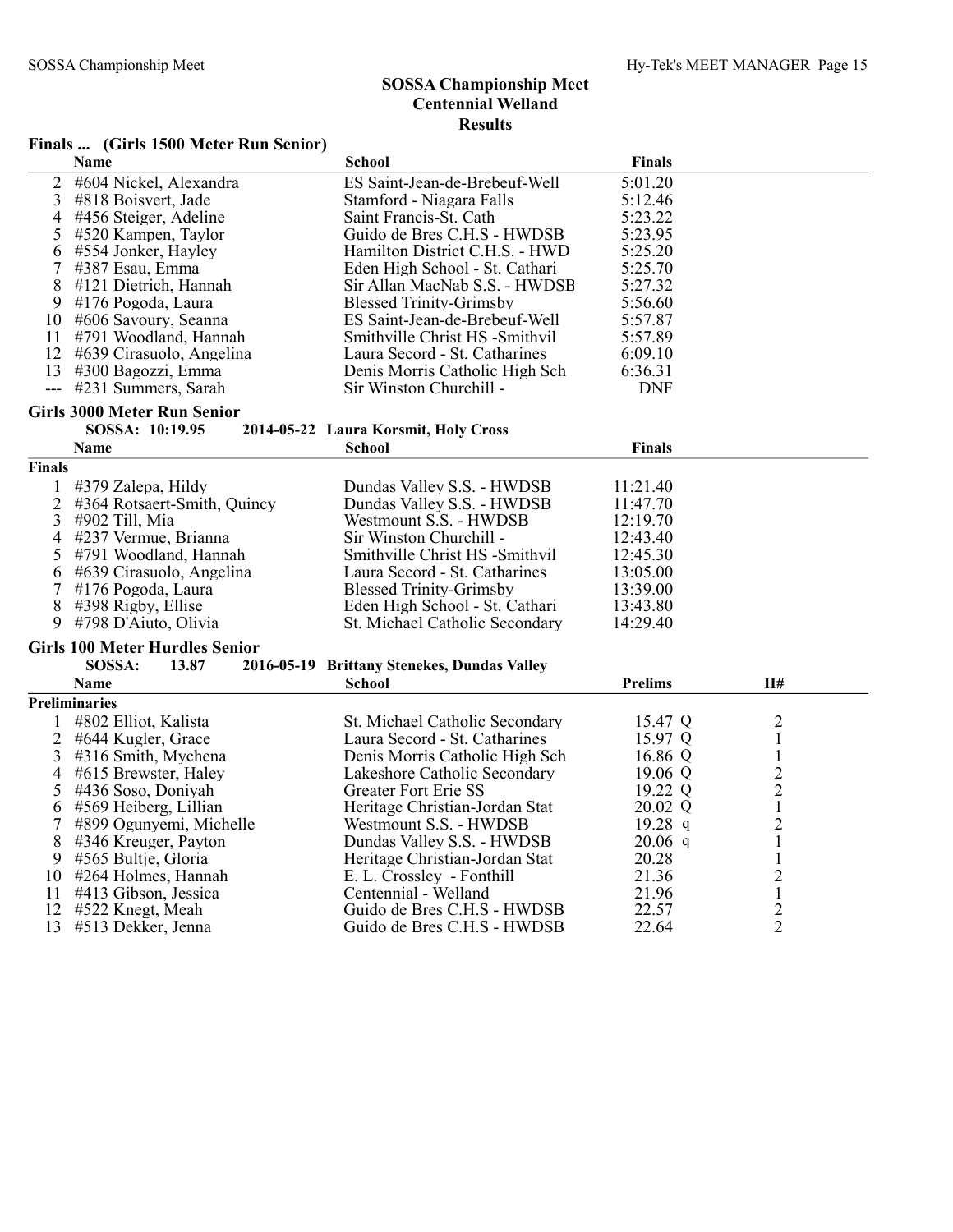#### Girls 100 Meter Hurdles Senior

|               | SOSSA:<br>13.87<br>Name                                     | 2016-05-19 Brittany Stenekes, Dundas Valley<br><b>School</b> |                         | <b>Finals</b> |                                                   |
|---------------|-------------------------------------------------------------|--------------------------------------------------------------|-------------------------|---------------|---------------------------------------------------|
| <b>Finals</b> |                                                             |                                                              |                         |               |                                                   |
|               | #802 Elliot, Kalista                                        | St. Michael Catholic Secondary                               |                         | 15.39         |                                                   |
| 2             | #644 Kugler, Grace                                          | Laura Secord - St. Catharines                                |                         | 16.01         |                                                   |
| 3             | #316 Smith, Mychena                                         | Denis Morris Catholic High Sch                               |                         | 17.26         |                                                   |
| 4             | #899 Ogunyemi, Michelle                                     | Westmount S.S. - HWDSB                                       |                         | 18.34         |                                                   |
| 5             | #615 Brewster, Haley                                        | Lakeshore Catholic Secondary                                 |                         | 19.27         |                                                   |
| 6             | #436 Soso, Doniyah                                          | Greater Fort Erie SS                                         |                         | 19.33         |                                                   |
|               | #346 Kreuger, Payton                                        | Dundas Valley S.S. - HWDSB                                   |                         | 19.91         |                                                   |
| 8             | #569 Heiberg, Lillian                                       | Heritage Christian-Jordan Stat                               |                         | 20.39         |                                                   |
|               | <b>Girls 400 Meter Hurdles Senior</b>                       |                                                              |                         |               |                                                   |
|               | SOSSA: 1:05.28                                              | 2018-05-24 Sienna Lalonde, Grimsby                           |                         |               |                                                   |
|               | Name                                                        | <b>School</b>                                                |                         | <b>Finals</b> | <b>H#</b>                                         |
| Finals        |                                                             |                                                              |                         |               |                                                   |
|               | 1 #316 Smith, Mychena                                       | Denis Morris Catholic High Sch                               |                         | 1:14.24       |                                                   |
| 2             | #136 Lazenby, Sydney                                        | Ancaster High School - HWDSB                                 |                         | 1:16.15       |                                                   |
| 3             | #902 Till, Mia                                              | Westmount S.S. - HWDSB                                       |                         | 1:18.68       |                                                   |
| 4             | #264 Holmes, Hannah                                         | E. L. Crossley - Fonthill                                    |                         | 1:23.40       | $2222$<br>$222$                                   |
| 5             | #359 Norris, Emma                                           | Dundas Valley S.S. - HWDSB                                   |                         | 1:23.67       |                                                   |
| 6             | #204 Fowler, Olajiire                                       | Sir Winston Churchill -                                      |                         | 1:26.37       |                                                   |
| 7             | #126 Beale, Kylah                                           | Ancaster High School - HWDSB                                 |                         | 1:27.90       | $\mathbf{1}$                                      |
| 8             | #434 John, Tatiana                                          | Greater Fort Erie SS                                         |                         | 1:34.19       | $\mathbf{1}$                                      |
| 9             | #413 Gibson, Jessica                                        | Centennial - Welland                                         |                         | 1:34.74       |                                                   |
| 10            | #769 Graham, Laurel                                         | Smithville Christ HS -Smithvil                               |                         | 1:35.18       | $\overline{2}$                                    |
|               | <b>Girls 4x100 Meter Relay Senior</b>                       |                                                              |                         |               |                                                   |
|               | SOSSA:<br>49.83                                             | 2016-05-19 Dundas Valley, Dundas                             |                         |               |                                                   |
|               | <b>Team</b>                                                 | Relay                                                        |                         | <b>Finals</b> | H#                                                |
| Finals        |                                                             |                                                              |                         |               |                                                   |
|               |                                                             |                                                              |                         |               |                                                   |
| 1             | Westmount S.S. - HWDSB                                      | 2) #897 Martin, Madeline                                     | 3) #884 Clark, Sydney   | 53.55         | 2<br>4) #899 Ogunyemi, Michelle                   |
|               | 1) #889 Hayter, Vivien                                      |                                                              |                         |               |                                                   |
|               | 5) #888 Gershkovich, Ester                                  |                                                              |                         |               |                                                   |
|               | 2 E.L. Crossley - Fonthill                                  |                                                              |                         | 54.33         |                                                   |
|               | 1) $#262$ Hall, Kennedy                                     | $2)$ #280 Rice, Sarah                                        |                         |               | 3) #251 Bolibruck, Maiya 4) #283 Shepherd, Jinja  |
|               | 5) #264 Holmes, Hannah                                      | 6) #266 Johnstone, Callie                                    |                         |               |                                                   |
| 3             | Smithville Christ HS -Smithvil                              |                                                              |                         | 56.10         | 2                                                 |
|               | 1) #778 May, Mikayla                                        | 2) #764 Breukelman, Alia                                     |                         |               | 3) #779 McMullin, Kaitlyn 4) #781 Munnings, Grace |
|               | 5) #789 VanStaalduinen, Morga6) #763 Bennett-Chamberlain, : |                                                              |                         |               |                                                   |
|               | 4 Heritage Christian-Jordan Stat                            |                                                              |                         | 56.56         |                                                   |
|               | 1) #589 Wagter, Emily                                       | 2) #565 Bultje, Gloria                                       | 3) #584 VanVliet, Julia |               | 4) #569 Heiberg, Lillian                          |
|               | 5) #593 Ybema, Kate                                         | 6) #585 VanZanten, Annemiek                                  |                         |               |                                                   |
| 5             | Guido de Bres C.H.S - HWDSI                                 |                                                              |                         | 56.69         |                                                   |
|               | 1) #517 Helder, Emmalyne                                    | 2) #529 Lof, Marissa                                         | 3) #532 Scholtens, Ava  |               | 4) #507 Buitenhuis, Jamee                         |
|               | 5) #522 Knegt, Meah                                         |                                                              |                         |               |                                                   |
|               | 6 Niagara Christian Collegiate                              |                                                              |                         | 57.54         | 2                                                 |
|               | $1)$ #106 Udoh, Itoro                                       | $2)$ #105 Osorio, Alexa                                      | $3)$ #101 Blue, Marley  |               | 4) #104 Omigie, Osarieme                          |
|               | 5) #922 Chan, Zoe                                           |                                                              |                         |               |                                                   |
|               | Westdale S.S. - HWDSB                                       |                                                              |                         | 57.83         | 2                                                 |
|               | 1) #846 Lou, Erin                                           | 2) #837 Fox, Kate                                            | 3) #844 Lee, Maya       |               | 4) #834 Castillo, Karen                           |
|               | 5) #845 Lesiuk, Laura                                       | 6) #835 Diaz-Ruiz, Maya                                      |                         |               |                                                   |
|               |                                                             |                                                              |                         |               |                                                   |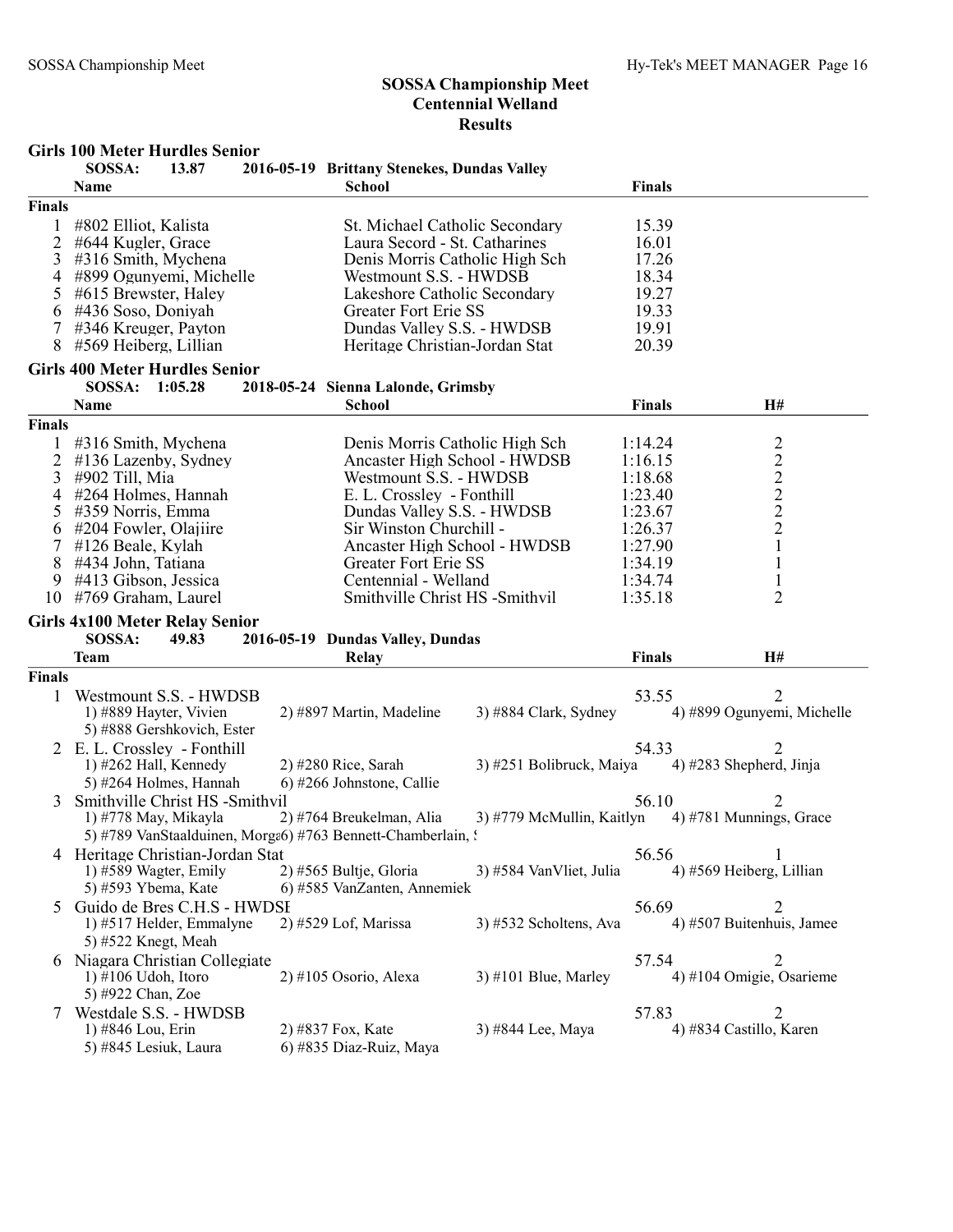|               | Finals  (Girls 4x100 Meter Relay Senior)          |                                                                 |                          |                   |                         |
|---------------|---------------------------------------------------|-----------------------------------------------------------------|--------------------------|-------------------|-------------------------|
|               | <b>Team</b>                                       | <b>Relay</b>                                                    |                          | <b>Finals</b>     | H#                      |
| 8             | A.N. Myer - Niagara Falls                         |                                                                 |                          | 58.50             | $\overline{2}$          |
|               | 1) #916 Bowman, Ainsley                           | 2) #652 Etezadi, Kristina                                       | 3) #653 Fedak, Sylvia    |                   | 4) #665 Thomson, Payton |
| 9.            | Denis Morris Catholic High Sc                     |                                                                 |                          | 59.94             |                         |
|               | 1) #297 Adeboye, Christable                       | 2) #296 Adeboye, Angel                                          | $3)$ #316 Smith, Mychena |                   | 4) #299 Ayoola, Haliyat |
|               | 5) #317 Taylor, Angela                            | 6) #300 Bagozzi, Emma                                           |                          |                   |                         |
|               | 10 Sir Winston Churchill -                        |                                                                 | 3) #204 Fowler, Olajiire | 1:00.87           |                         |
|               | 1) #191 Belanger, Alissa<br>5) #232 Taj, Maryam   | 2) #196 Chan, Sarah<br>$6$ ) #233 Tang, Leah                    |                          |                   | 4) #216 Millin, Kennedy |
|               |                                                   |                                                                 |                          |                   |                         |
|               | <b>Girls High Jump Senior</b>                     |                                                                 |                          |                   |                         |
|               | SOSSA:<br>1.72 <sub>m</sub>                       | 2010-05-20 Emma Siuciak, EL Crossley                            |                          |                   |                         |
|               | Name                                              | <b>School</b>                                                   |                          | <b>Finals</b>     |                         |
| <b>Finals</b> |                                                   |                                                                 |                          |                   |                         |
|               | #763 Bennett-Chamberlain, Sac                     | Smithville Christ HS -Smithvil                                  |                          | 1.45m             |                         |
| 2             | #382 Davidson, Olivia                             | Eden High School - St. Cathari                                  |                          | 1.40 <sub>m</sub> |                         |
| 3             | #605 Philome, Rose-Arielle                        | ES Saint-Jean-de-Brebeuf-Well                                   |                          | 1.35m<br>1.15m    |                         |
| 4             | #830 Rowland, Sami                                | Thorold - Thorold                                               |                          |                   |                         |
|               | <b>Girls Pole Vault Senior</b>                    |                                                                 |                          |                   |                         |
|               | SOSSA:<br>3.30 <sub>m</sub>                       | 2015-05-21 Makiah Hunt, St. Michael                             |                          |                   |                         |
|               | Name                                              | <b>School</b>                                                   |                          | <b>Finals</b>     |                         |
| <b>Finals</b> |                                                   |                                                                 |                          |                   |                         |
|               | #251 Bolibruck, Maiya                             | E. L. Crossley - Fonthill                                       |                          | 2.40 <sub>m</sub> |                         |
| 2             | #340 Galer, Shelby                                | Dundas Valley S.S. - HWDSB                                      |                          | 2.10 <sub>m</sub> |                         |
| 3             | #354 Merry, Sarah                                 | Dundas Valley S.S. - HWDSB                                      |                          | 1.80 <sub>m</sub> |                         |
|               | <b>Girls Long Jump Senior</b>                     |                                                                 |                          |                   |                         |
|               | SOSSA:<br>5.62m                                   | 2016-05-19 Brittany Stenekes, Dundas Valley                     |                          |                   |                         |
|               | Name                                              | <b>School</b>                                                   |                          | <b>Finals</b>     |                         |
| Finals        |                                                   |                                                                 |                          |                   |                         |
|               | #802 Elliot, Kalista                              | St. Michael Catholic Secondary                                  |                          | 5.23m             |                         |
| 2             | #143 Vincic, Kristina                             | Ancaster High School - HWDSB                                    |                          | 5.10 <sub>m</sub> |                         |
| 3             | #889 Hayter, Vivien<br>#605 Philome, Rose-Arielle | Westmount S.S. - HWDSB                                          |                          | 5.05m             |                         |
| 4<br>5        | #551 Haan, Isabelle                               | ES Saint-Jean-de-Brebeuf-Well<br>Hamilton District C.H.S. - HWD |                          | 4.93m<br>4.82m    |                         |
| 6             | #262 Hall, Kennedy                                | E. L. Crossley - Fonthill                                       |                          | 4.76m             |                         |
|               | #589 Wagter, Emily                                | Heritage Christian-Jordan Stat                                  |                          | 4.58m             |                         |
| 8             | #778 May, Mikayla                                 | Smithville Christ HS -Smithvil                                  |                          | 4.52m             |                         |
| 9             | #796 Croxen, Heavynn-Liegh                        | St. Michael Catholic Secondary                                  |                          | 4.31m             |                         |
|               | 10 #474 Nasby, Charlise                           | Grimsby Secondary School                                        |                          | 4.29m             |                         |
| 11            | #446 Jones, Emma                                  | Saint Francis-St. Cath                                          |                          | 4.17m             |                         |
| 12            | #792 Zondag, Daniella                             | Smithville Christ HS -Smithvil                                  |                          | 4.10m             |                         |
|               | 13 #283 Shepherd, Jinja                           | E. L. Crossley - Fonthill                                       |                          | 3.89m             |                         |
|               | <b>Girls Triple Jump Senior</b>                   |                                                                 |                          |                   |                         |
|               | SOSSA:<br>11.60m                                  | 2015-05-21 Sara Kovac, Eden HS                                  |                          |                   |                         |
|               | Name                                              | <b>School</b>                                                   |                          | <b>Finals</b>     |                         |
| <b>Finals</b> |                                                   |                                                                 |                          |                   |                         |
|               | #802 Elliot, Kalista                              | St. Michael Catholic Secondary                                  |                          | 10.96m            |                         |
| 2             | #778 May, Mikayla                                 | Smithville Christ HS -Smithvil                                  |                          | 10.39m            |                         |
| 3             | #551 Haan, Isabelle                               | Hamilton District C.H.S. - HWD                                  |                          | 9.33 <sub>m</sub> |                         |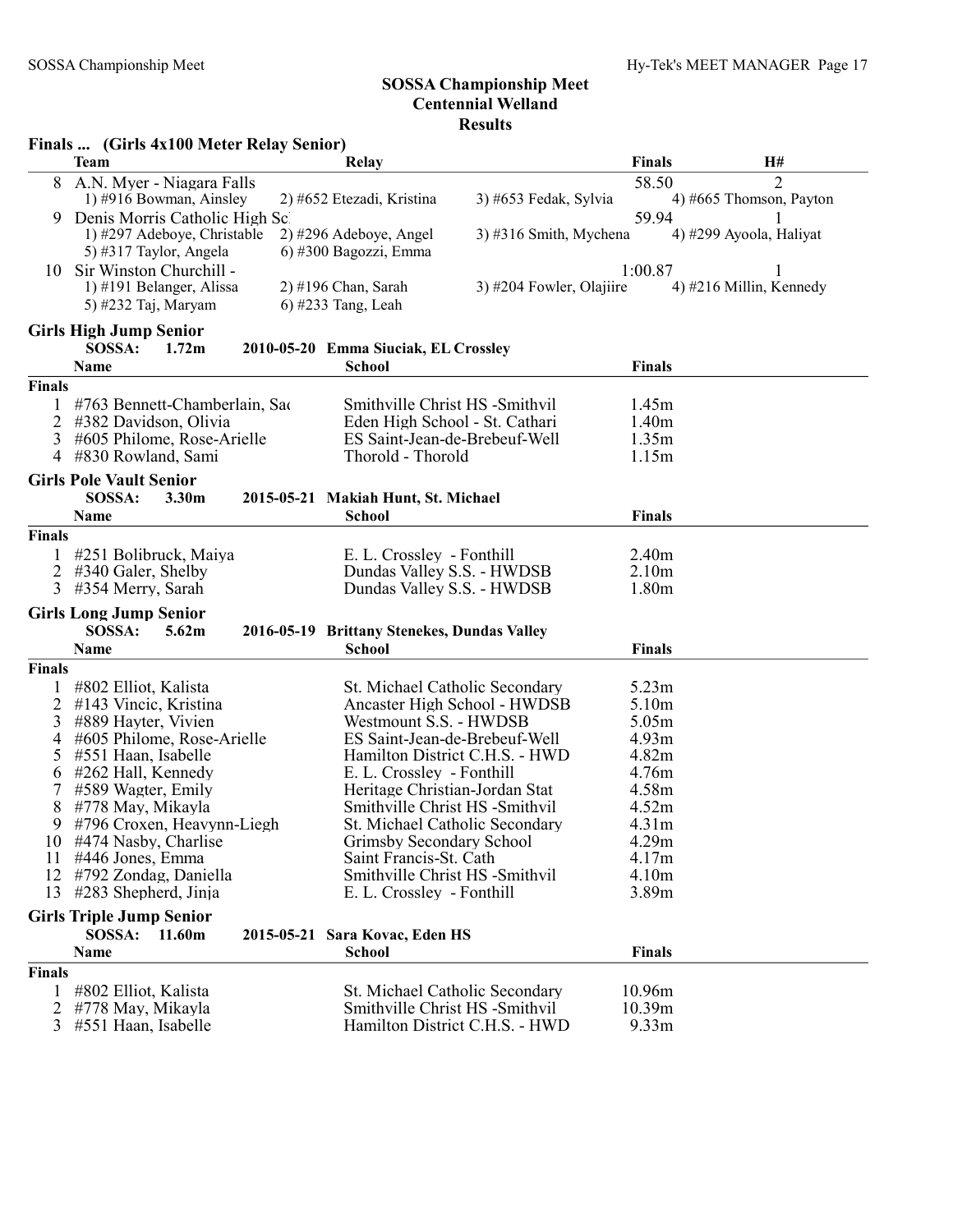|                | Finals  (Girls Triple Jump Senior) |                                                  |                   |  |
|----------------|------------------------------------|--------------------------------------------------|-------------------|--|
|                | Name                               | <b>School</b>                                    | <b>Finals</b>     |  |
| 4              | #792 Zondag, Daniella              | Smithville Christ HS -Smithvil                   | 8.81m             |  |
| 5              | #769 Graham, Laurel                | Smithville Christ HS -Smithvil                   | 7.04m             |  |
|                | <b>Girls Shot Put Senior</b>       |                                                  |                   |  |
|                | SOSSA:<br>14.39m                   | 2018-05-24 Trinity Tutti, Eastdale               |                   |  |
|                | Name                               | <b>School</b>                                    | <b>Finals</b>     |  |
| <b>Finals</b>  |                                    |                                                  |                   |  |
|                | #723 Sneek, Sheridan               | Port Colborne HS                                 | 9.58m             |  |
| 2              | #365 Roung, Serena                 | Dundas Valley S.S. - HWDSB                       | 9.44m             |  |
| 3              | #382 Davidson, Olivia              | Eden High School - St. Cathari                   | 8.88m             |  |
| 4              | #809 Manlow, Jaime                 | St. Michael Catholic Secondary                   | 8.75m             |  |
| 5              | #617 Carvalho, Madison             | Lakeshore Catholic Secondary                     | 8.46m             |  |
| 6              | #756 Speziale, Charlotte           | Sherwood S.S. - HWDSB                            | 8.16m             |  |
| 7              | #513 Dekker, Jenna                 | Guido de Bres C.H.S - HWDSB                      | 8.07m             |  |
| 8              | #247 Andrew, Ella                  | E. L. Crossley - Fonthill                        | 7.93 <sub>m</sub> |  |
| 9              | #248 Belding, Mackenna             | E. L. Crossley - Fonthill                        | 7.82m             |  |
| 10             | #508 Datema, Renata                | Guido de Bres C.H.S - HWDSB                      | 7.61 <sub>m</sub> |  |
|                | <b>Girls Discus Throw Senior</b>   |                                                  |                   |  |
|                | <b>SOSSA:</b><br>51.04m            | 2017-05-18 Trinity Tutti, Eastdale               |                   |  |
|                | Name                               | <b>School</b>                                    | <b>Finals</b>     |  |
| Finals         |                                    |                                                  |                   |  |
| 1              | #430 Wright, Alexis                | Centennial - Welland                             | 28.27m            |  |
| 2              | #439 Atkinson, Hailey              | Saint Francis-St. Cath                           | 27.60m            |  |
| 3              | #365 Roung, Serena                 | Dundas Valley S.S. - HWDSB                       | 26.70m            |  |
| 4              | #352 McDonald, Tyler               | Dundas Valley S.S. - HWDSB                       | 26.42m            |  |
| 5              | #248 Belding, Mackenna             | E. L. Crossley - Fonthill                        | 25.33m            |  |
| 6              | #413 Gibson, Jessica               | Centennial - Welland                             | 23.17m            |  |
| 7              | #617 Carvalho, Madison             | Lakeshore Catholic Secondary                     | 21.86m            |  |
| 8              | #513 Dekker, Jenna                 | Guido de Bres C.H.S - HWDSB                      | 21.85m            |  |
| 9              | #247 Andrew, Ella                  | E. L. Crossley - Fonthill                        | 19.79m            |  |
| 10             | #376 Wildeman, Katie               | Dundas Valley S.S. - HWDSB                       | 19.29m            |  |
| 11             | #235 Thanasse, Leah                | Sir Winston Churchill -                          | 16.36m            |  |
| 12             | #779 McMullin, Kaitlyn             | Smithville Christ HS -Smithvil                   | 14.60m            |  |
|                | <b>Girls Javelin Throw Senior</b>  |                                                  |                   |  |
|                | SOSSA:<br>41.25m                   | 2016-05-19 Kambrie Luciani, Centennial - Welland |                   |  |
|                | Name                               | <b>School</b>                                    | <b>Finals</b>     |  |
| <b>Finals</b>  |                                    |                                                  |                   |  |
| $\perp$        | #382 Davidson, Olivia              | Eden High School - St. Cathari                   | 29.90m            |  |
| $\overline{2}$ | #446 Jones, Emma                   | Saint Francis-St. Cath                           | 28.80m            |  |
| 3              | #365 Roung, Serena                 | Dundas Valley S.S. - HWDSB                       | 27.70m            |  |
| 4              | #509 Deboer, Leanne                | Guido de Bres C.H.S - HWDSB                      | 26.33m            |  |
| 5              | #653 Fedak, Sylvia                 | A.N. Myer - Niagara Falls                        | 26.26m            |  |
| 6              | #346 Kreuger, Payton               | Dundas Valley S.S. - HWDSB                       | 26.05m            |  |
| 7              | #925 Ben Omrane, Sarah             | Sir Winston Churchill -                          | 25.78m            |  |
| 8              | #439 Atkinson, Hailey              | Saint Francis-St. Cath                           | 25.06m            |  |
| 9              | #617 Carvalho, Madison             | Lakeshore Catholic Secondary                     | 23.30m            |  |
| 10             | #735 Harrold, Lily                 | Saint Paul Catholic High Schoo                   | 18.32m            |  |
| 11             | #243 Nahli, Noha                   | ES Franco-Niagara Welland                        | 17.52m            |  |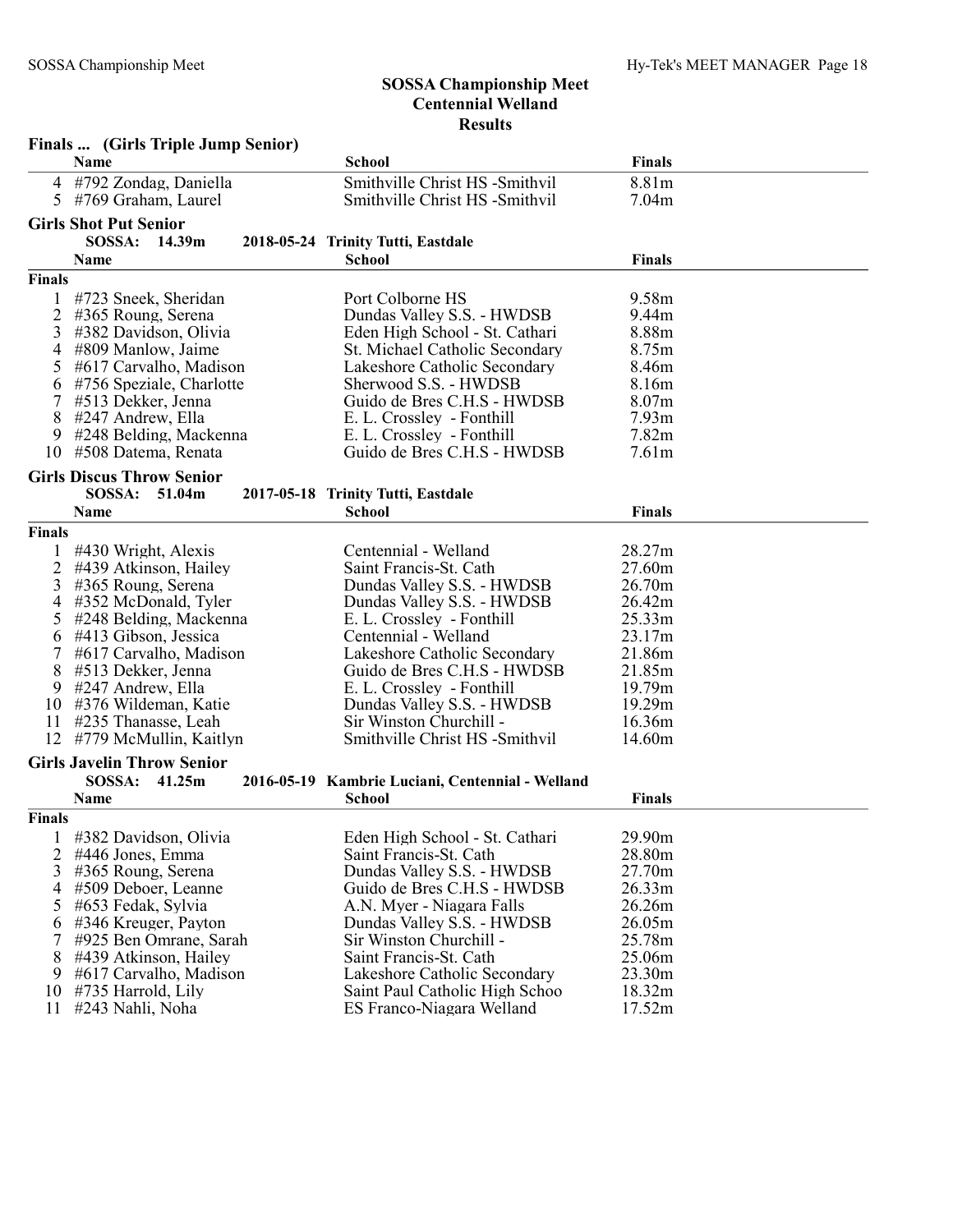|               | Finals  (Girls Javelin Throw Senior)                |                                                      |                                                      |               |                                |
|---------------|-----------------------------------------------------|------------------------------------------------------|------------------------------------------------------|---------------|--------------------------------|
|               | Name                                                | <b>School</b>                                        |                                                      | <b>Finals</b> |                                |
|               | 12 #926 McTague, Ashlee                             | Laura Secord - St. Catharines                        |                                                      | 16.94m        |                                |
|               | 13 #247 Andrew, Ella                                | E. L. Crossley - Fonthill                            |                                                      | 13.09m        |                                |
|               | Girls 2000 Meter Steeplechase Open                  |                                                      |                                                      |               |                                |
|               | SOSSA: 7:30.73                                      | 2019-05-22 Kate Knafelc, ELCSS-Fonthill              |                                                      |               |                                |
|               | Name                                                | <b>School</b>                                        |                                                      | <b>Finals</b> |                                |
| <b>Finals</b> |                                                     |                                                      |                                                      |               |                                |
| 1             | #604 Nickel, Alexandra                              | ES Saint-Jean-de-Brebeuf-Well                        |                                                      | 7:09.80       |                                |
| 2             | #462 Clark, Lexi                                    | Grimsby Secondary School                             |                                                      | 7:57.54       |                                |
| 3             | #379 Zalepa, Hildy                                  | Dundas Valley S.S. - HWDSB                           |                                                      | 8:01.27       |                                |
| 4             | #902 Till, Mia                                      | Westmount S.S. - HWDSB                               |                                                      | 8:33.16       |                                |
| 5             | #364 Rotsaert-Smith, Quincy                         | Dundas Valley S.S. - HWDSB                           |                                                      | 8:37.25       |                                |
| 6             | #289 Tarasuk, Sasha                                 | E. L. Crossley - Fonthill                            |                                                      | 9:21.12       |                                |
| 7             | #359 Norris, Emma                                   | Dundas Valley S.S. - HWDSB                           |                                                      | 9:32.25       |                                |
|               |                                                     |                                                      |                                                      |               |                                |
|               | <b>Girls 4x400 Meter Relay Open</b>                 |                                                      |                                                      |               |                                |
|               | SOSSA: 4:00.00                                      | 2019-05-23 E. L. Crossley - Fonthill, ELCSS-Fonthill |                                                      |               |                                |
|               |                                                     |                                                      | T Mitchell, K Knafelc, T Jeffery, S Labricciosa      |               |                                |
|               | <b>Team</b>                                         | <b>Relay</b>                                         |                                                      | <b>Finals</b> | H#                             |
| <b>Finals</b> |                                                     |                                                      |                                                      |               |                                |
| 1             | Westdale S.S. - HWDSB                               |                                                      |                                                      | 4:20.25       | 2                              |
|               | 1) #846 Lou, Erin                                   | 2) #843 Keller, Florina                              | 3) #834 Castillo, Karen                              |               | 4) #837 Fox, Kate              |
|               | 5) #847 Luduik-Pikin, Stella                        | 6) #849 Mallany, Dalia                               |                                                      |               |                                |
|               | Sir Winston Churchill -                             |                                                      |                                                      | 4:21.83       | $\overline{2}$                 |
|               | 1) #192 Berner, Charlotte                           | $2)$ #193 Boles, Erica                               | 3) #194 Bolibruck, Reese                             |               | 4) #205 Goveia, Isabella       |
|               | 5) #223 Quinn, Thea                                 | $6$ ) #224 Quinn, Zoe                                |                                                      |               |                                |
|               | Heritage Christian-Jordan Stat                      |                                                      |                                                      | 4:26.72       | 2                              |
|               | 1) #585 VanZanten, Annemiek 2) #584 VanVliet, Julia |                                                      | 3) #570 Hodkingson, Charlotte 4) #566 Burke, Mikaela |               |                                |
|               | 5) #593 Ybema, Kate                                 |                                                      |                                                      |               |                                |
|               | 4 Dundas Valley S.S. - HWDSB                        |                                                      |                                                      | 4:29.81       | 2                              |
|               | 1) #360 Nyakundi, Sylvia                            | 2) #351 McCullagh, Sophia                            | $3)$ #334 Cameron, Chloe                             |               | 4) #364 Rotsaert-Smith, Quincy |
|               | 5) #345 Kosempel, Megan                             | 6) #362 Peaker, Audrey                               |                                                      |               |                                |
|               | Sherwood S.S. - HWDSB                               |                                                      |                                                      | 4:32.57       | 2                              |
|               | 1) #751 Gordon, Erika                               | 2) #753 Jarrett, Gwenyth                             | 3) #748 Faulkner, Moira                              |               | 4) #758 Sutherland-Case, Maev  |
|               | 5) #759 Thorsen-Cavers, Zoe                         |                                                      |                                                      |               |                                |
|               | 6 E.L. Crossley - Fonthill                          |                                                      |                                                      | 4:35.55       |                                |
|               | 1) $#262$ Hall, Kennedy                             | 2) #253 Brenzil, Izzy                                | 3) #263 Hildebrandt, Regan 4) #286 Stacey, Sarah     |               |                                |
|               | 5) #254 Brown, Teaghan                              | 6) #266 Johnstone, Callie                            |                                                      |               |                                |
|               | 7 Saint Francis-St. Cath                            |                                                      |                                                      | 4:48.43       |                                |
|               | 1) #456 Steiger, Adeline                            | 2) #450 Mills, Syrah                                 | $3)$ #455 Pylypiw, Syenn                             |               | 4) #448 Kilty, Jordyn          |
|               | 5) #452 Nazaire, Isabelle                           |                                                      |                                                      |               |                                |
|               | Nora Francis Henderson S.S. -                       |                                                      |                                                      | 4:55.06       |                                |
|               | 1) #698 Guimaraes, Maria                            | 2) #699 Haalstra, Jayne                              | 3) #705 Ryan, Makenzie                               |               | 4) #707 Slezak, Breanna        |
|               | 5) #706 Sewell, Ainjel                              |                                                      |                                                      |               |                                |
|               |                                                     |                                                      |                                                      |               |                                |
|               | <b>Girls 100 Meter Dash Intellectually Imp</b>      |                                                      |                                                      |               |                                |
|               | SOSSA:<br>15.14                                     | 2019-05-22 Shannon Swinson, BDSS-Beamsville          |                                                      |               |                                |
|               | Name                                                | <b>School</b>                                        |                                                      | <b>Finals</b> |                                |
| <b>Finals</b> |                                                     |                                                      |                                                      |               |                                |
|               | #841 Hudgins, Lillyanne                             | Westdale S.S. - HWDSB                                |                                                      | 18.74         |                                |

| $#841$ Hudgins, Lillyanne | westuale $S.S. - HWD5D$        | 10.74 |
|---------------------------|--------------------------------|-------|
| 2 #312 Northeast, Jade    | Denis Morris Catholic High Sch | 23.46 |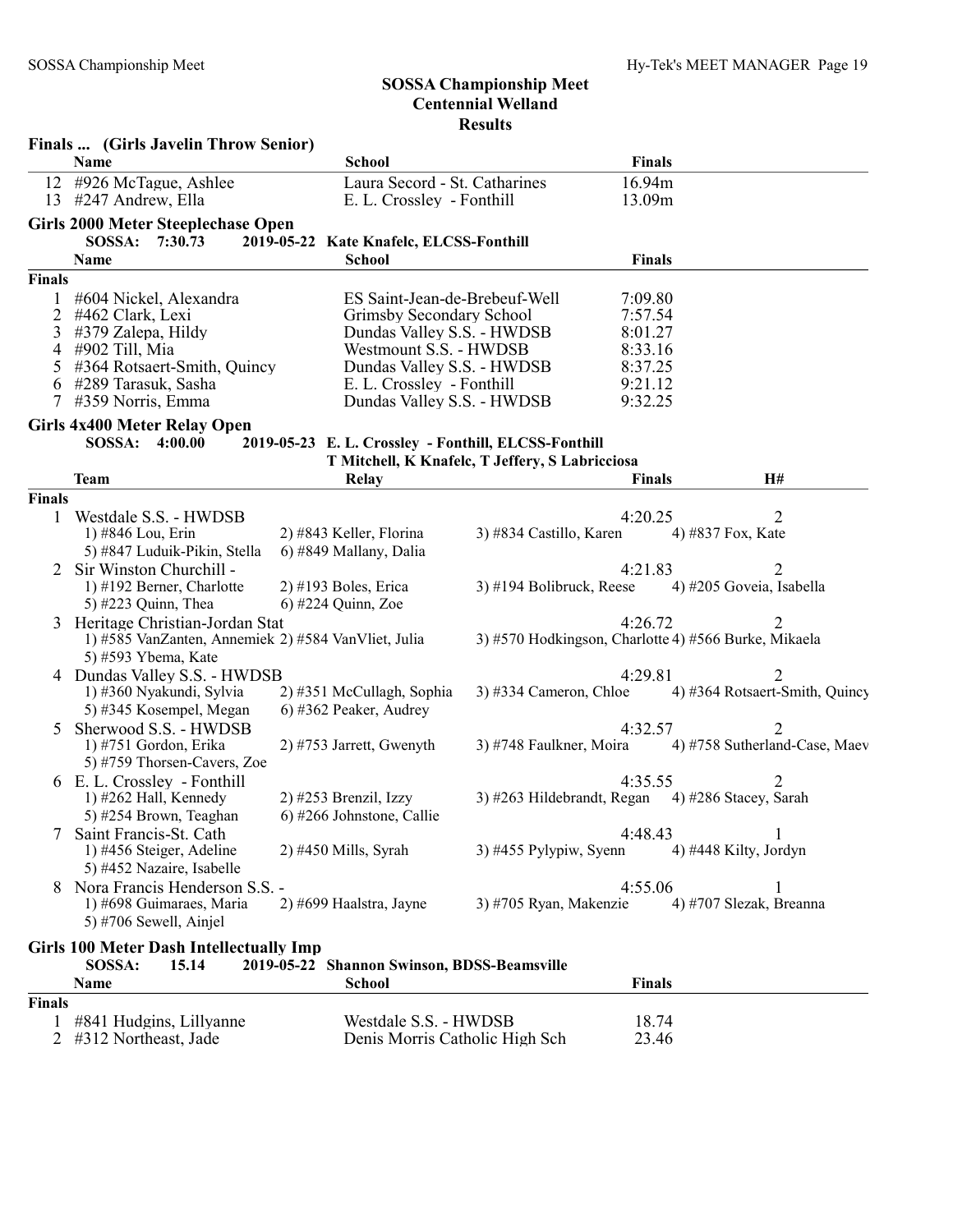|                | <b>Girls Shot Put Intellectually Imp</b> |                                              |                |                         |  |
|----------------|------------------------------------------|----------------------------------------------|----------------|-------------------------|--|
|                | 8.58m<br>SOSSA:                          | 2019-05-22 Deanna Donnelly, PCHS-Port Colbor |                |                         |  |
|                | Name                                     | <b>School</b>                                | <b>Finals</b>  |                         |  |
| <b>Finals</b>  |                                          |                                              |                |                         |  |
|                | 1 #312 Northeast, Jade                   | Denis Morris Catholic High Sch               | 3.53m          |                         |  |
|                | <b>Boys 100 Meter Dash Novice</b>        |                                              |                |                         |  |
|                | SOSSA:<br>11.32                          | 2016-05-19 Myles Misener-Daley, Westdale     |                |                         |  |
|                | Name                                     | <b>School</b>                                | <b>Prelims</b> | H#                      |  |
|                | <b>Preliminaries</b>                     |                                              |                |                         |  |
| 1              | #275 Nuziato, Lucas                      | E. L. Crossley - Fonthill                    | 11.63 Q        | $\mathbf{1}$            |  |
| $\overline{2}$ | #561 Wagter, Brad                        | Hamilton District C.H.S. - HWD               | 11.96 Q        | $\overline{c}$          |  |
| 3              | #734 Gbenyo, Ayomide                     | Saint Paul Catholic High Schoo               | 11.98 Q        | $\mathbf{1}$            |  |
| 4              | $\#323$ Alsop, Ian                       | Dundas Valley S.S. - HWDSB                   | 12.16 $Q$      | $\overline{c}$          |  |
| 5              | #145 Granger, Joshua                     | Bernie Custis S.S. - HWDSB                   | 12.19 Q        | $\frac{2}{1}$           |  |
| 6              | $#241$ Witter, Cory                      | Sir Winston Churchill -                      | 12.23 Q        |                         |  |
| 7              | $#221$ Ojo, Adetunji                     | Sir Winston Churchill -                      | $12.27$ q      | $\overline{\mathbf{c}}$ |  |
| 8              | #636 Al Khateeb, Ali                     | Laura Secord - St. Catharines                | $12.32$ q      | $\overline{c}$          |  |
| 9              | #757 Stephian, Ryan                      | Sherwood S.S. - HWDSB                        | 12.39          | $\mathbf{1}$            |  |
| 10             | #257 Darling, Keon                       | E. L. Crossley - Fonthill                    | 12.45          | $\mathbf{1}$            |  |
| 11             | #303 Dela Paz, Adriel                    | Denis Morris Catholic High Sch               | 12.55          | $\frac{2}{2}$           |  |
| 12             | #155 Phillip, Jaleel                     | Beamsville - Beamsville                      | 13.09          |                         |  |
| 13             | #182 Smukavic, Ryan                      | <b>Blessed Trinity-Grimsby</b>               | 13.11          | $\,1\,$                 |  |
| 14             | #276 Paquin, Noah                        | E. L. Crossley - Fonthill                    | 13.23          | $\overline{c}$          |  |
| 15             | #822 Lea-Potter, Logan                   | Stamford - Niagara Falls                     | 13.39          | $\mathbf{1}$            |  |
| 16             | #676 DiMario, Dante                      | Notre Dame Welland                           | 13.57          | 1                       |  |
|                | <b>Boys 100 Meter Dash Novice</b>        |                                              |                |                         |  |
|                | SOSSA:<br>11.32                          | 2016-05-19 Myles Misener-Daley, Westdale     |                |                         |  |
|                | Name                                     | <b>School</b>                                | <b>Finals</b>  |                         |  |
| <b>Finals</b>  |                                          |                                              |                |                         |  |
|                | #275 Nuziato, Lucas                      | E. L. Crossley - Fonthill                    | 11.71          |                         |  |
| $\overline{2}$ | #734 Gbenyo, Ayomide                     | Saint Paul Catholic High Schoo               | 11.81          |                         |  |
| 3              | #561 Wagter, Brad                        | Hamilton District C.H.S. - HWD               | 12.15          |                         |  |
| 4              | #241 Witter, Cory                        | Sir Winston Churchill -                      | 12.21          |                         |  |
|                | $\#323$ Alsop, Ian                       | Dundas Valley S.S. - HWDSB                   | 12.36          |                         |  |
| 6              | #145 Granger, Joshua                     | Bernie Custis S.S. - HWDSB                   | 12.52          |                         |  |
| 7              | $\#221$ Ojo, Adetunji                    | Sir Winston Churchill -                      | 12.54          |                         |  |
| 8              | #636 Al Khateeb, Ali                     | Laura Secord - St. Catharines                | 12.60          |                         |  |
|                | <b>Boys 200 Meter Dash Novice</b>        |                                              |                |                         |  |
|                | SOSSA:<br>22.99                          | 2016-05-19 Myles Misener-Daley, Westdale     |                |                         |  |
|                | Name                                     | <b>School</b>                                | <b>Finals</b>  | H#                      |  |
| <b>Finals</b>  |                                          |                                              |                |                         |  |
| 1              | #734 Gbenyo, Ayomide                     | Saint Paul Catholic High Schoo               | 24.93          | $\overline{c}$          |  |
| 2              | #275 Nuziato, Lucas                      | E. L. Crossley - Fonthill                    | 24.95          | $\,1$                   |  |
| 2              | #636 Al Khateeb, Ali                     | Laura Secord - St. Catharines                | 24.95          | $\overline{c}$          |  |
| 4              | #145 Granger, Joshua                     | Bernie Custis S.S. - HWDSB                   | 24.98          |                         |  |
| 5              | $\#323$ Alsop, Ian                       | Dundas Valley S.S. - HWDSB                   | 25.05          | $\frac{2}{2}$           |  |
| 6              | #257 Darling, Keon                       | E. L. Crossley - Fonthill                    | 25.82          | $\mathbf{1}$            |  |
| 7              | #556 Morris, Elijah                      | Hamilton District C.H.S. - HWD               | 26.00          | $\overline{2}$          |  |
| 8              | #303 Dela Paz, Adriel                    | Denis Morris Catholic High Sch               | 26.10          | $\overline{2}$          |  |
|                |                                          |                                              |                |                         |  |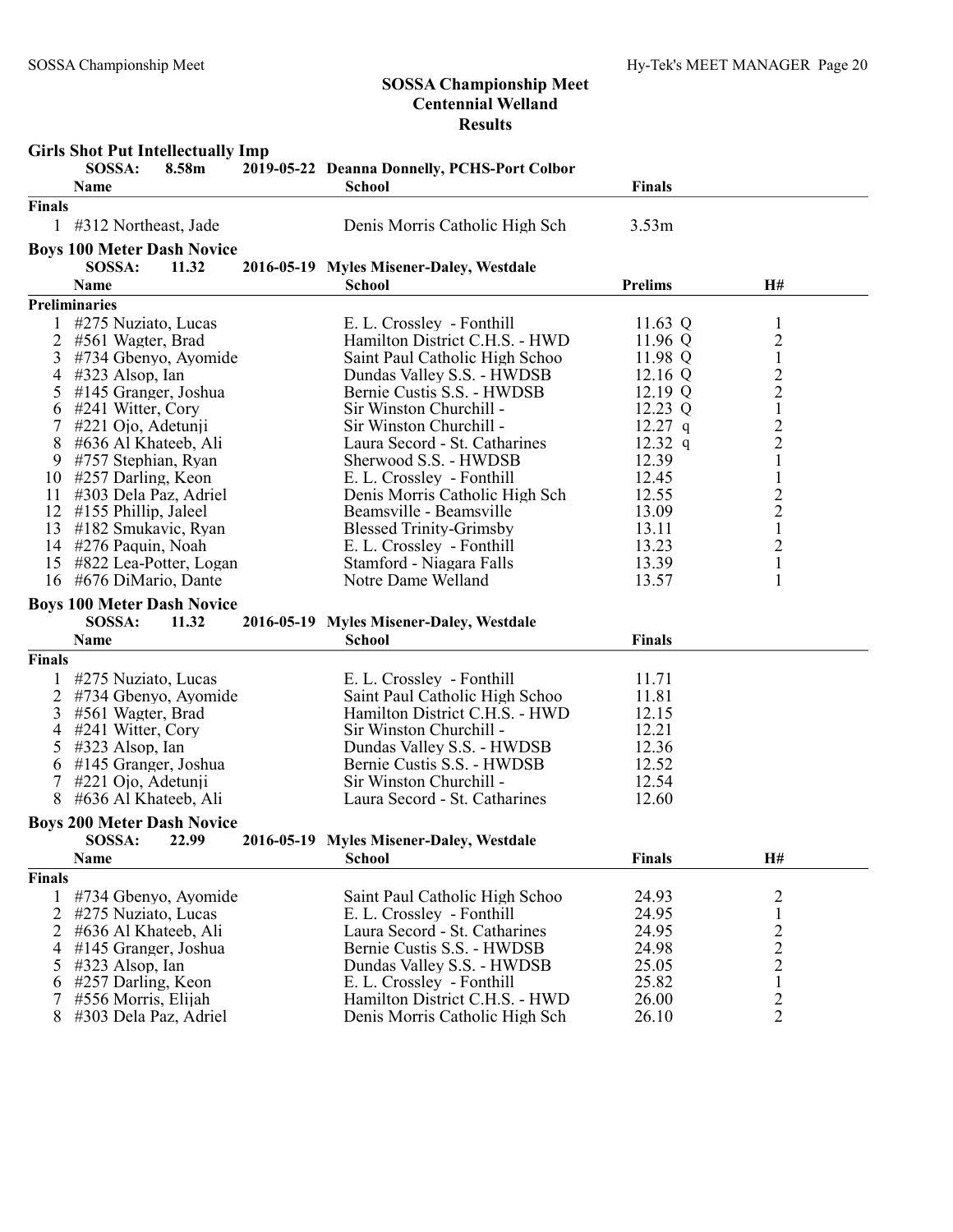|                | Finals  (Boys 200 Meter Dash Novice) |                                              |               |                         |  |  |  |
|----------------|--------------------------------------|----------------------------------------------|---------------|-------------------------|--|--|--|
|                | Name                                 | <b>School</b>                                | <b>Finals</b> | H#                      |  |  |  |
| 9              | #592 Ybema, Cam                      | Heritage Christian-Jordan Stat               | 26.51         | $\mathbf{1}$            |  |  |  |
| 10             | #527 Lanting, John                   | Guido de Bres C.H.S - HWDSB                  | 26.55         | $\frac{2}{2}$           |  |  |  |
| 11             | #161 Fabina, Joshua                  | <b>Blessed Trinity-Grimsby</b>               | 26.90         |                         |  |  |  |
| 12             | #563 Bosma, Lucas                    | Heritage Christian-Jordan Stat               | 27.54         | $\mathbf{1}$            |  |  |  |
|                | 13 #276 Paquin, Noah                 | E. L. Crossley - Fonthill                    | 27.64         | $\mathbf{1}$            |  |  |  |
|                | 14 #281 Seehagel, Albino             | E. L. Crossley - Fonthill                    | 27.90         | $\mathbf{l}$            |  |  |  |
|                | 15 #621 McCormack, Jack              | Lakeshore Catholic Secondary                 | 29.94         | 1                       |  |  |  |
|                | <b>Boys 400 Meter Dash Novice</b>    |                                              |               |                         |  |  |  |
|                | SOSSA:<br>52.13                      | 2018-05-24 Daniel Reader, Westmount          |               |                         |  |  |  |
|                | Name                                 | <b>School</b>                                | <b>Finals</b> | H#                      |  |  |  |
| Finals         |                                      |                                              |               |                         |  |  |  |
| 1              | #694 Amoo, Deon                      | Nora Francis Henderson S.S. -                | 55.87         | $\overline{2}$          |  |  |  |
| $\overline{2}$ | #449 Mason, Lucas                    | Saint Francis-St. Cath                       | 57.50         |                         |  |  |  |
| 3              | #125 Friesen, Josiah                 | Sir Allan MacNab S.S. - HWDSB                | 59.05         | $\frac{2}{2}$           |  |  |  |
| 4              | #377 Xu, William                     | Dundas Valley S.S. - HWDSB                   | 59.29         | $\overline{2}$          |  |  |  |
| 5              | #457 Tichband, Kester                | Saint Francis-St. Cath                       | 59.97         | $\mathbf{1}$            |  |  |  |
| 6              | #442 Fralick, Dryden                 | Saint Francis-St. Cath                       | 1:00.30       | $\mathbf{1}$            |  |  |  |
|                | #488 Forrest, Zachary                | Governor Simcoe-St. Catharines               | 1:00.62       | $\overline{c}$          |  |  |  |
| 8              | #478 Schaefer, Tyler                 | Grimsby Secondary School                     | 1:00.71       | $\mathbf{1}$            |  |  |  |
| 9              | #776 Koole, Riley                    | Smithville Christ HS -Smithvil               | 1:00.85       | $\overline{c}$          |  |  |  |
| 10             | #303 Dela Paz, Adriel                | Denis Morris Catholic High Sch               | 1:01.27       | $\overline{c}$          |  |  |  |
| 11             | #275 Nuziato, Lucas                  | E. L. Crossley - Fonthill                    | 1:01.83       | $\mathbf{1}$            |  |  |  |
| 12             | #384 Deng, Kevin                     | Eden High School - St. Cathari               | 1:02.06       | $\mathbf{1}$            |  |  |  |
| 13             | #860 Crumblehulme, J.J.              | Westlane - Niagara Falls                     | 1:02.91       | $\mathbf{1}$            |  |  |  |
| 14             | #873 Peng, Jamie                     | Westlane - Niagara Falls                     | 1:07.04       | 1                       |  |  |  |
|                | <b>Boys 800 Meter Run Novice</b>     |                                              |               |                         |  |  |  |
|                | <b>SOSSA:</b><br>2:02.40             | 2018-05-24 Eric Campbell, SWC St. Catharines |               |                         |  |  |  |
|                | Name                                 | <b>School</b>                                | <b>Finals</b> | H#                      |  |  |  |
| Finals         |                                      |                                              |               |                         |  |  |  |
|                | #284 Sider, Jackson                  | E. L. Crossley - Fonthill                    | 2:15.39       | $\overline{\mathbf{c}}$ |  |  |  |
| 2              | #274 Myers, Max                      | E. L. Crossley - Fonthill                    | 2:18.61       | $\overline{c}$          |  |  |  |
| 3              | $#371$ Topp, Kyle                    | Dundas Valley S.S. - HWDSB                   | 2:20.81       | $\overline{c}$          |  |  |  |
| 4              | #402 Tomori, Graham                  | Eden High School - St. Cathari               | 2:21.46       |                         |  |  |  |
| 5              | #823 Miller, Levi                    | Stamford - Niagara Falls                     | 2:24.71       |                         |  |  |  |
| 6              | #350 Maga, Tyrus                     | Dundas Valley S.S. - HWDSB                   | 2:28.82       | $\frac{2}{2}$           |  |  |  |
|                | #488 Forrest, Zachary                | Governor Simcoe-St. Catharines               | 2:29.52       | $\mathbf{1}$            |  |  |  |
| 8              | #777 May, Connor                     | Smithville Christ HS -Smithvil               | 2:33.77       | $\overline{2}$          |  |  |  |
| 9              | #685 Markovich, Matthew              | Notre Dame Welland                           | 2:36.00       | 1                       |  |  |  |
| 10             | #739 Therrien-Tomas, Keenan          | Saint Paul Catholic High Schoo               | 2:37.57       |                         |  |  |  |
| 11             | #220 Nixon, Lucas                    | Sir Winston Churchill -                      | 2:37.99       |                         |  |  |  |
| 12             | #242 Deschamps, Nicolas              | ES Franco-Niagara Welland                    | 2:42.65       |                         |  |  |  |
| 13             | #304 Forget, Jordan                  | Denis Morris Catholic High Sch               | 3:01.07       |                         |  |  |  |
|                | <b>Boys 1500 Meter Run Novice</b>    |                                              |               |                         |  |  |  |
|                | SOSSA:<br>4:16.06                    | 2018-05-24 Eric Campbell, SWC St. Catharines |               |                         |  |  |  |
|                | Name                                 | <b>School</b>                                | <b>Finals</b> |                         |  |  |  |
| Finals         |                                      |                                              |               |                         |  |  |  |
|                | 1 #402 Tomori, Graham                | Eden High School - St. Cathari               | 4:43.14       |                         |  |  |  |
|                |                                      |                                              |               |                         |  |  |  |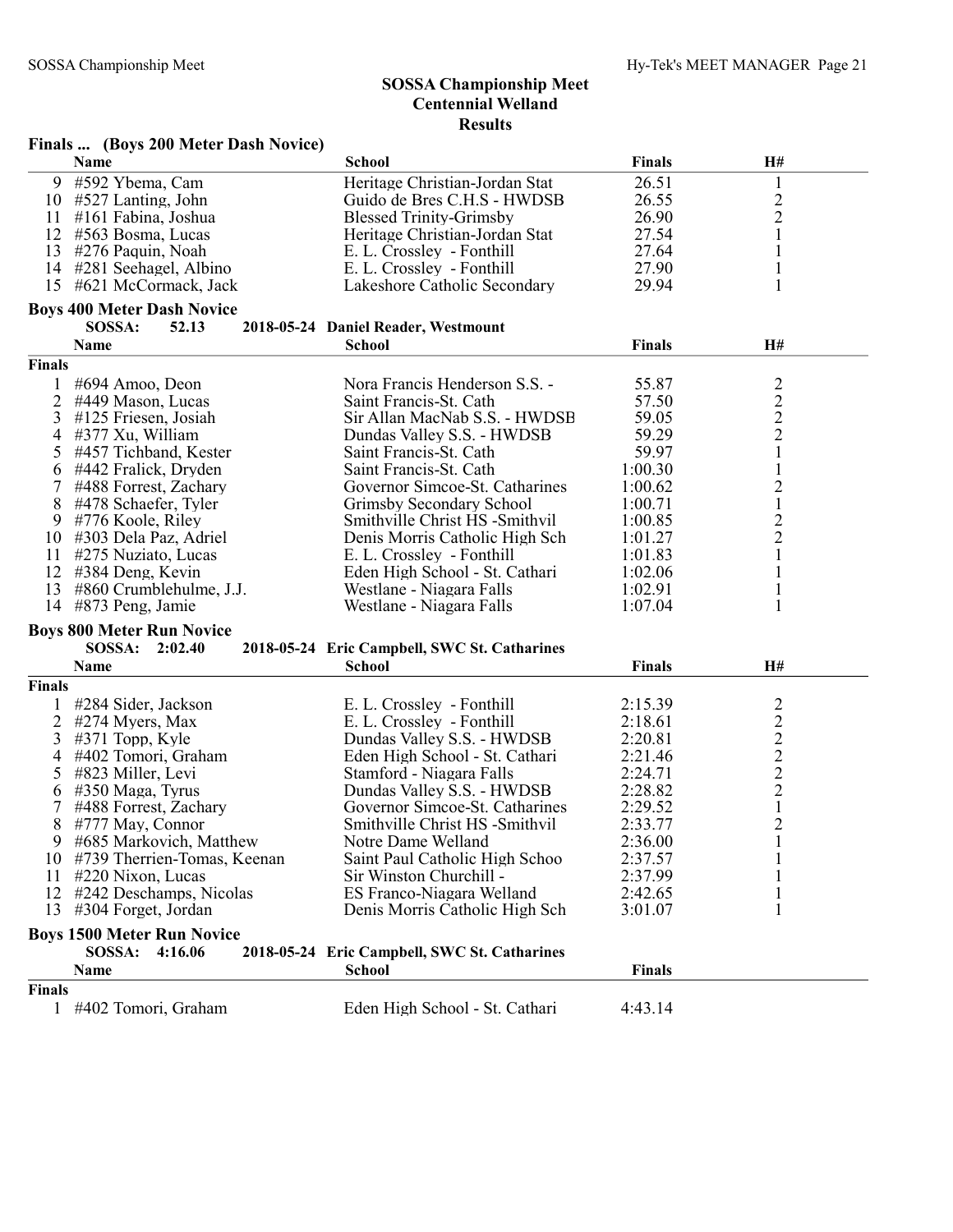## Finals ... (Boys 1500 Meter Run Novice)

|                | Finals  (DOYS 1500 MEter Kun Novice) |                                                          |               |
|----------------|--------------------------------------|----------------------------------------------------------|---------------|
|                | Name                                 | <b>School</b>                                            | Finals        |
| $\overline{2}$ | #274 Myers, Max                      | E. L. Crossley - Fonthill                                | 4:43.27       |
| 3              | #284 Sider, Jackson                  | E. L. Crossley - Fonthill                                | 4:43.36       |
| 4              | #214 Masterson, Owen                 | Sir Winston Churchill -                                  | 4:45.30       |
| 5              | #552 Hagen, Isaac                    | Hamilton District C.H.S. - HWD                           | 4:46.31       |
| 6              | #608 Stark, Ronan                    | ES Saint-Jean-de-Brebeuf-Well                            | 4:49.45       |
| 7              | #486 Crowe, Oliver                   | Governor Simcoe-St. Catharines                           | 4:49.96       |
| 8              | #350 Maga, Tyrus                     | Dundas Valley S.S. - HWDSB                               | 4:55.55       |
| 9              | #901 Thomas, Luke                    | Westmount S.S. - HWDSB                                   | 4:59.07       |
| 10             | #471 McIntosh, Jackson               | Grimsby Secondary School                                 | 4:59.59       |
| 11             | #619 Fraelic, Joseph                 | Lakeshore Catholic Secondary                             | 5:21.68       |
| 12             | #823 Miller, Levi                    | Stamford - Niagara Falls                                 | 5:26.16       |
| 13             | #739 Therrien-Tomas, Keenan          | Saint Paul Catholic High Schoo                           | 5:43.45       |
|                | <b>Boys 3000 Meter Run Novice</b>    |                                                          |               |
|                | SOSSA: 9:27.55                       | 2006-05-18 Mohammed Ahmed, St.Catharines C.I.            |               |
|                | Name                                 | School                                                   | <b>Finals</b> |
| Finals         |                                      |                                                          |               |
| 1              | #214 Masterson, Owen                 | Sir Winston Churchill -                                  | 10:22.44      |
| $\overline{2}$ | #486 Crowe, Oliver                   | Governor Simcoe-St. Catharines                           | 10:26.09      |
| 3              | #198 Dellalian, Samuel               | Sir Winston Churchill -                                  | 10:26.68      |
| 4              | #901 Thomas, Luke                    | Westmount S.S. - HWDSB                                   | 10:43.16      |
| 5              | #471 McIntosh, Jackson               | Grimsby Secondary School                                 | 11:08.68      |
| 6              | #832 Aird, Alec                      | Westdale S.S. - HWDSB                                    | 11:36.73      |
| $\tau$         | #131 Davidson, Justin                | Ancaster High School - HWDSB                             | 11:41.02      |
| 8              | #619 Fraelic, Joseph                 | Lakeshore Catholic Secondary                             | 11:48.82      |
| 9              | #132 Desai, Saagar                   | Ancaster High School - HWDSB                             | 12:16.43      |
| 10             | #632 Jolly-Blackned, Jeremiah        | <b>Robert Land Academy</b>                               | 12:28.32      |
|                | 11 #308 Lawr, Curtis                 | Denis Morris Catholic High Sch                           | 15:46.21      |
|                | <b>Boys 100 Meter Hurdles Novice</b> |                                                          |               |
|                | SOSSA:<br>14.98                      | 2009-05-21 Nicholas Katulic-Ducharme, Centennial Welland |               |
|                | <b>Name</b>                          | <b>School</b>                                            | <b>Finals</b> |
| Finals         |                                      |                                                          |               |
| $\mathbf{1}$   | #887 Frketich, Nate                  | Westmount S.S. - HWDSB                                   | 16.89         |
| $\overline{2}$ | #482 Adam, Maddix                    | Governor Simcoe-St. Catharines                           | 17.71         |
| 3              | #252 Bradbury, Ryan                  | E. L. Crossley - Fonthill                                | 18.99         |
| 4              | #287 Stegner, Cole                   | E. L. Crossley - Fonthill                                | 19.92         |
| 5              | #583 Vanlochem, Quinn                | Heritage Christian-Jordan Stat                           | 20.74         |
| 6              | #878 Vu, Long                        | Westlane - Niagara Falls                                 | 20.94         |
|                | #278 Pasma, Max                      | E. L. Crossley - Fonthill                                | 22.63         |
|                |                                      |                                                          |               |
|                | <b>Boys 300 Meter Hurdles Novice</b> |                                                          |               |
|                | SOSSA:<br>43.03                      | 2004-05-20 Adam Simpson, Ridgeway Crystal Beach          |               |
|                | Name                                 | <b>School</b>                                            | <b>Finals</b> |
| <b>Finals</b>  |                                      |                                                          |               |

| #482 Adam, Maddix       | Governor Simcoe-St. Catharines | 49.88 |
|-------------------------|--------------------------------|-------|
| 2 #287 Stegner, Cole    | E. L. Crossley - Fonthill      | 51.51 |
| 3 #591 Westerveld, Matt | Heritage Christian-Jordan Stat | 51.55 |
| $4$ #423 Ried, Lao      | Centennial - Welland           | 51.71 |
| 5 #583 Vanlochem, Quinn | Heritage Christian-Jordan Stat | 52.46 |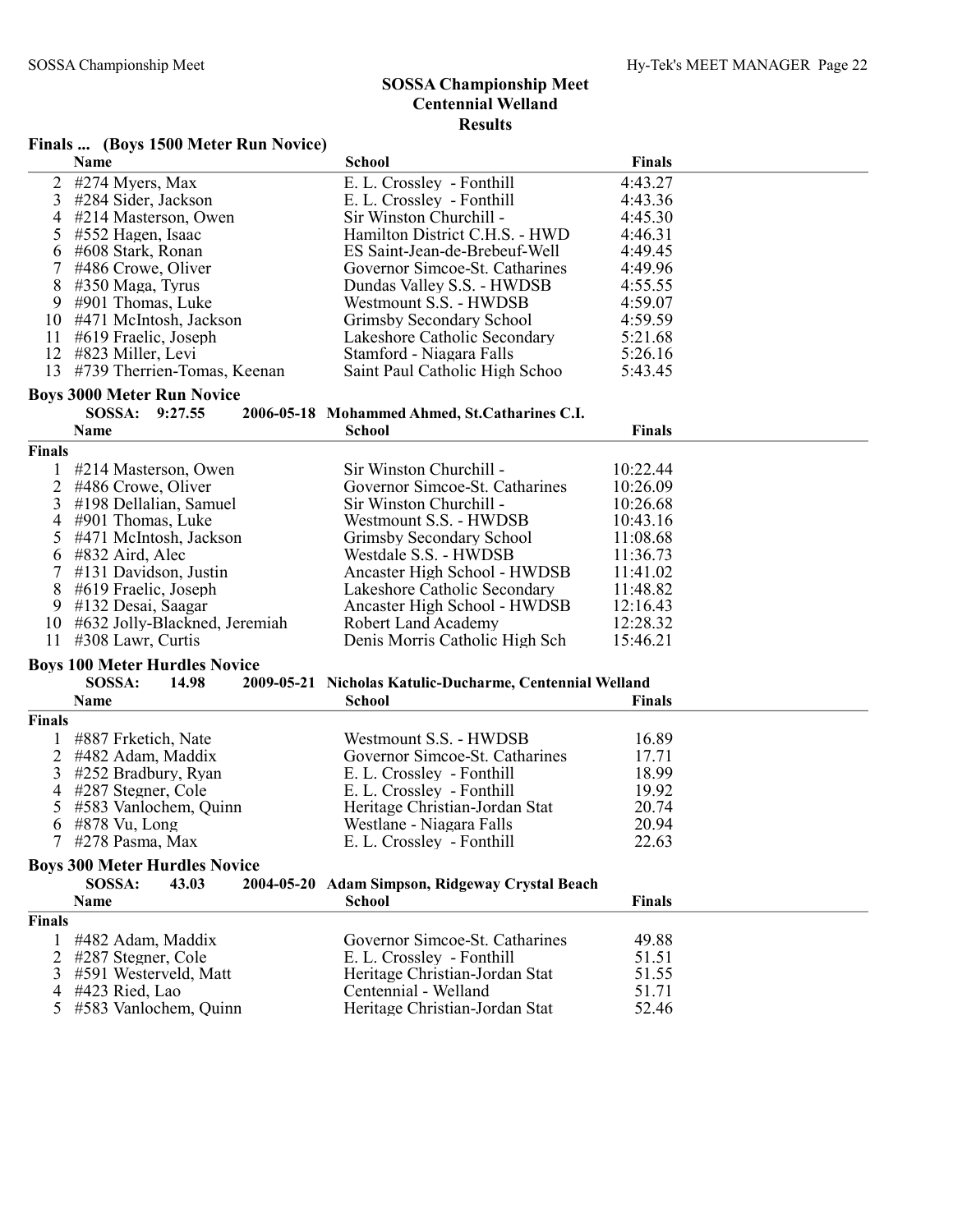|                | Finals  (Boys 300 Meter Hurdles Novice)                    |                                                               |                                                    |                  |                             |
|----------------|------------------------------------------------------------|---------------------------------------------------------------|----------------------------------------------------|------------------|-----------------------------|
|                | Name                                                       | <b>School</b>                                                 |                                                    | Finals           |                             |
|                | 6 #252 Bradbury, Ryan                                      | E. L. Crossley - Fonthill                                     |                                                    | 52.60            |                             |
|                | <b>Boys 4x100 Meter Relay Novice</b>                       |                                                               |                                                    |                  |                             |
|                | SOSSA:<br>47.42                                            | 2010-05-20 Sir Winston Churchill, SWC - St.Catharines         |                                                    |                  |                             |
|                | <b>Team</b>                                                | Relay                                                         |                                                    | <b>Finals</b>    | H#                          |
| <b>Finals</b>  |                                                            |                                                               |                                                    |                  |                             |
|                | 1 E. L. Crossley - Fonthill<br>1) #275 Nuziato, Lucas      | $2)$ #257 Darling, Keon                                       | 3) #276 Paquin, Noah                               | 48.40            | 2<br>4) #284 Sider, Jackson |
|                | 5) #252 Bradbury, Ryan                                     | 6) #281 Seehagel, Albino                                      |                                                    |                  |                             |
|                | 2 Sir Winston Churchill -                                  |                                                               |                                                    | 48.82            |                             |
|                | 1) #219 Naziry, Peroz                                      | $2)$ #220 Nixon, Lucas                                        | 3) #221 Ojo, Adetunji                              |                  | 4) #241 Witter, Cory        |
|                | Hamilton District C.H.S. - HW                              |                                                               |                                                    | 49.95            |                             |
|                | 1) #556 Morris, Elijah                                     | 2) #559 Schuit, Judah                                         | $3)$ #561 Wagter, Brad                             |                  | 4) #552 Hagen, Isaac        |
| 4              | Grimsby Secondary School                                   |                                                               |                                                    | 52.26            |                             |
|                | 1) #470 Lavender, Isaak                                    | 2) #465 Hobbs, Andrew                                         | 3) #472 McIntyre, Thaddeus 4) #478 Schaefer, Tyler |                  |                             |
|                | 5) #467 Jackson, Aaron                                     |                                                               |                                                    |                  |                             |
| 5.             | Heritage Christian-Jordan Stat<br>1) #583 Vanlochem, Quinn | 2) #592 Ybema, Cam                                            | 3) #577 Post, Landon                               | 52.45            | 2<br>4) #563 Bosma, Lucas   |
|                | 5) #591 Westerveld, Matt                                   |                                                               |                                                    |                  |                             |
|                | Smithville Christ HS -Smithvil                             |                                                               |                                                    | 52.99            | 2                           |
|                | 1) #776 Koole, Riley                                       | 2) #774 Kok, Jacob                                            | 3) #777 May, Connor                                |                  | 4) #790 Wiersma, Cole       |
|                | 5) #772 Janssen, Aren                                      |                                                               |                                                    |                  |                             |
| 7              | Guido de Bres C.H.S - HWDSI                                |                                                               |                                                    | 53.48            |                             |
|                | 1) $#527$ Lanting, John                                    | 2) #515 Harsevoort, Isaiah                                    | 3) #543 Vanderwoude, Carson 4) #530 Ludwig, Zack   |                  |                             |
|                | 5) #537 Tenhage, Davis                                     |                                                               |                                                    |                  |                             |
|                | Westlane - Niagara Falls<br>1) #862 Doucet, Ransom         | $2)$ #868 Nguyen, Erik                                        | 3) #873 Peng, Jamie                                | 57.99            | 4) #878 Vu, Long            |
|                | Saint Francis-St. Cath                                     |                                                               |                                                    | DQ               |                             |
|                | 1) #442 Fralick, Dryden                                    | 2) #444 Gamboa-Pasha, Adam 3) #447 Jones, Isaac               |                                                    |                  | 4) #457 Tichband, Kester    |
|                |                                                            |                                                               |                                                    |                  |                             |
|                | <b>Boys High Jump Novice</b><br>SOSSA:<br>1.95m            | 2007-05-24 Jeff Webb, Eden HS                                 |                                                    |                  |                             |
|                | Name                                                       | <b>School</b>                                                 |                                                    | <b>Finals</b>    |                             |
| Finals         |                                                            |                                                               |                                                    |                  |                             |
| 1              | #790 Wiersma, Cole                                         | Smithville Christ HS -Smithvil                                |                                                    | J1.71m           |                             |
| 2              | #295 Zucco, Ryan                                           | E. L. Crossley - Fonthill                                     |                                                    | J1.68m           |                             |
| 3              | #608 Stark, Ronan                                          | ES Saint-Jean-de-Brebeuf-Well                                 |                                                    | J1.68m           |                             |
| 4              | #145 Granger, Joshua                                       | Bernie Custis S.S. - HWDSB                                    |                                                    | J1.61m           |                             |
| C              | #530 Ludwig, Zack                                          | Guido de Bres C.H.S - HWDSB                                   |                                                    | J1.50m           |                             |
| 6              | #592 Ybema, Cam<br>#543 Vanderwoude, Carson                | Heritage Christian-Jordan Stat<br>Guido de Bres C.H.S - HWDSB |                                                    | J1.50m<br>J1.45m |                             |
| 8              | #388 Han, Ethan                                            | Eden High School - St. Cathari                                |                                                    | J1.45m           |                             |
| 9              | #550 Elgersma, Bryce                                       | Hamilton District C.H.S. - HWD                                |                                                    | J1.40m           |                             |
|                | #622 Morrissey, Micah                                      | Lakeshore Catholic Secondary                                  |                                                    | DQ               |                             |
| $---$          | #563 Bosma, Lucas                                          | Heritage Christian-Jordan Stat                                |                                                    | DQ               |                             |
|                | <b>Boys Pole Vault Novice</b>                              |                                                               |                                                    |                  |                             |
|                | SOSSA:<br>3.65m                                            | 2012-05-24 Joel Meuller, Ridgeway Crystal Beach               |                                                    |                  |                             |
|                | Name                                                       | <b>School</b>                                                 |                                                    | <b>Finals</b>    |                             |
| <b>Finals</b>  |                                                            |                                                               |                                                    |                  |                             |
| 1              | #271 Knafelc, Henry                                        | E. L. Crossley - Fonthill                                     |                                                    | J2.60m           |                             |
| $\overline{2}$ | #332 Brittain, Thomas                                      | Dundas Valley S.S. - HWDSB                                    |                                                    | J2.00m           |                             |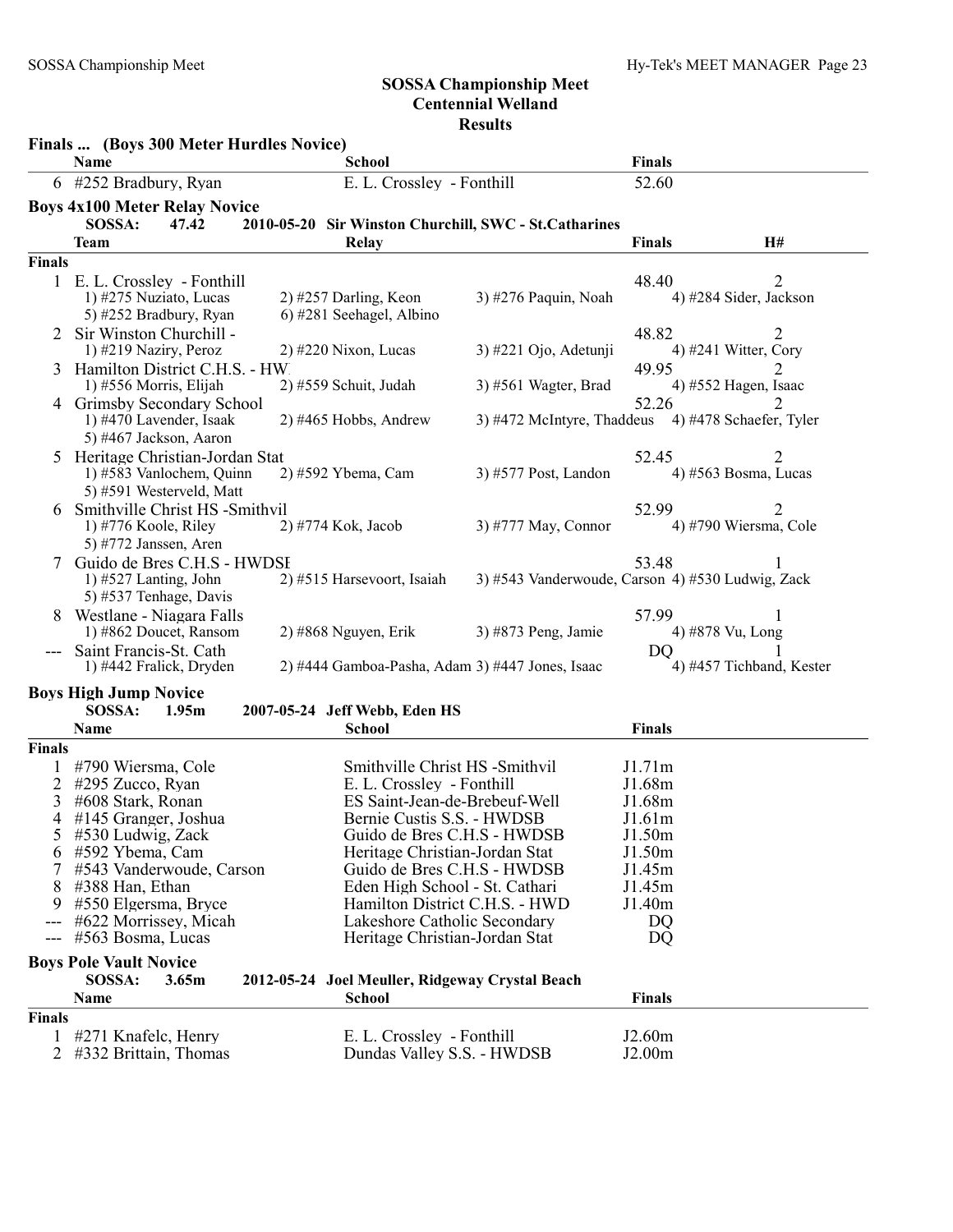|               | Finals  (Boys Pole Vault Novice)       |                                                           |                   |  |
|---------------|----------------------------------------|-----------------------------------------------------------|-------------------|--|
|               | <b>Name</b>                            | School                                                    | <b>Finals</b>     |  |
| 3             | #492 Lawrence, Baxter                  | Governor Simcoe-St. Catharines                            | J1.80m            |  |
| 4             | #278 Pasma, Max                        | E. L. Crossley - Fonthill                                 | J1.80m            |  |
|               | <b>Boys Long Jump Novice</b>           |                                                           |                   |  |
|               | SOSSA:<br>6.10m                        | 2007-05-24 Jean-Paul Lauzon, St. Paul HS                  |                   |  |
|               | <b>Name</b>                            | <b>School</b>                                             | <b>Finals</b>     |  |
| <b>Finals</b> |                                        |                                                           |                   |  |
|               |                                        |                                                           |                   |  |
|               | #323 Alsop, Ian                        | Dundas Valley S.S. - HWDSB                                | 5.96m             |  |
| 2             | #478 Schaefer, Tyler                   | Grimsby Secondary School                                  | 5.16m             |  |
| 3             | $\#152$ Henry, JoJo<br>#592 Ybema, Cam | Beamsville - Beamsville<br>Heritage Christian-Jordan Stat | 5.11m<br>5.06m    |  |
| 4             | #608 Stark, Ronan                      | ES Saint-Jean-de-Brebeuf-Well                             | 5.02m             |  |
| 5             | #560 Vanberkel, Ethan                  | Hamilton District C.H.S. - HWD                            | 4.84m             |  |
| 6<br>7        | #388 Han, Ethan                        | Eden High School - St. Cathari                            | 4.79 <sub>m</sub> |  |
| 8             | #752 Hedden, Nicholas                  | Sherwood S.S. - HWDSB                                     | 4.68m             |  |
| 9             | #447 Jones, Isaac                      | Saint Francis-St. Cath                                    | 4.64m             |  |
| 10            | #559 Schuit, Judah                     | Hamilton District C.H.S. - HWD                            | 4.58m             |  |
| 11            | #429 Venema, Samual                    | Centennial - Welland                                      | 4.56m             |  |
| 12            | #304 Forget, Jordan                    | Denis Morris Catholic High Sch                            | 4.31 <sub>m</sub> |  |
| 13            | #676 DiMario, Dante                    | Notre Dame Welland                                        | 4.05m             |  |
| 14            | #868 Nguyen, Erik                      | Westlane - Niagara Falls                                  | 3.52m             |  |
|               |                                        |                                                           |                   |  |
|               | <b>Boys Triple Jump Novice</b>         |                                                           |                   |  |
|               | SOSSA:<br>12.27m                       | 2010-05-20 Nathan Merritt, Ridgeway Crystal Beach         |                   |  |
|               | Name                                   | <b>School</b>                                             | <b>Finals</b>     |  |
| <b>Finals</b> |                                        |                                                           |                   |  |
|               | #561 Wagter, Brad                      | Hamilton District C.H.S. - HWD                            | 11.12m            |  |
| 2             | #790 Wiersma, Cole                     | Smithville Christ HS -Smithvil                            | 10.72m            |  |
| 3             | #482 Adam, Maddix                      | Governor Simcoe-St. Catharines                            | 10.36m            |  |
| 4             | #777 May, Connor                       | Smithville Christ HS -Smithvil                            | 10.35m            |  |
|               | #429 Venema, Samual                    | Centennial - Welland                                      | 9.98m             |  |
| 6             | #559 Schuit, Judah                     | Hamilton District C.H.S. - HWD                            | 9.89m             |  |
| 7             | #774 Kok, Jacob                        | Smithville Christ HS -Smithvil                            | 9.71 <sub>m</sub> |  |
| 8             | #868 Nguyen, Erik                      | Westlane - Niagara Falls                                  | 8.18m             |  |
| 9             | #555 Miller, Isaac                     | Hamilton District C.H.S. - HWD                            | 7.57m             |  |
|               | <b>Boys Shot Put Novice</b>            |                                                           |                   |  |
|               | SOSSA:<br>14.80m                       | 2004-05-20 Josh Moes, Heritage Christian                  |                   |  |
|               | <b>Name</b>                            | <b>School</b>                                             | <b>Finals</b>     |  |
| <b>Finals</b> |                                        |                                                           |                   |  |
| 1             | #720 Lariviere, Santino                | Port Colborne HS                                          | 11.74m            |  |
| 2             | #467 Jackson, Aaron                    | Grimsby Secondary School                                  | 10.93m            |  |
| 3             | #321 Moritt, Jacob                     | <b>DSBN</b> Academy - St. Catharines                      | 10.54m            |  |
| 4             | #533 Schulenberg, Jonas                | Guido de Bres C.H.S - HWDSB                               | 10.44m            |  |
| 5             | #722 Robins, Owen                      | Port Colborne HS                                          | 10.04m            |  |
| 6             | $\#202$ Flook, Dylon                   | Sir Winston Churchill -                                   | 9.77m             |  |
| 7             | #510 Degelder, Landen                  | Guido de Bres C.H.S - HWDSB                               | 9.76m             |  |
| 8             | #757 Stephian, Ryan                    | Sherwood S.S. - HWDSB                                     | 9.65m             |  |
| 9             | #154 Larsen, Quinn                     | Beamsville - Beamsville                                   | 9.16m             |  |
| 10            | #761 Thomson-Barwell, Drake            | Sir Winston Churchill S.S. - H                            | 8.62m             |  |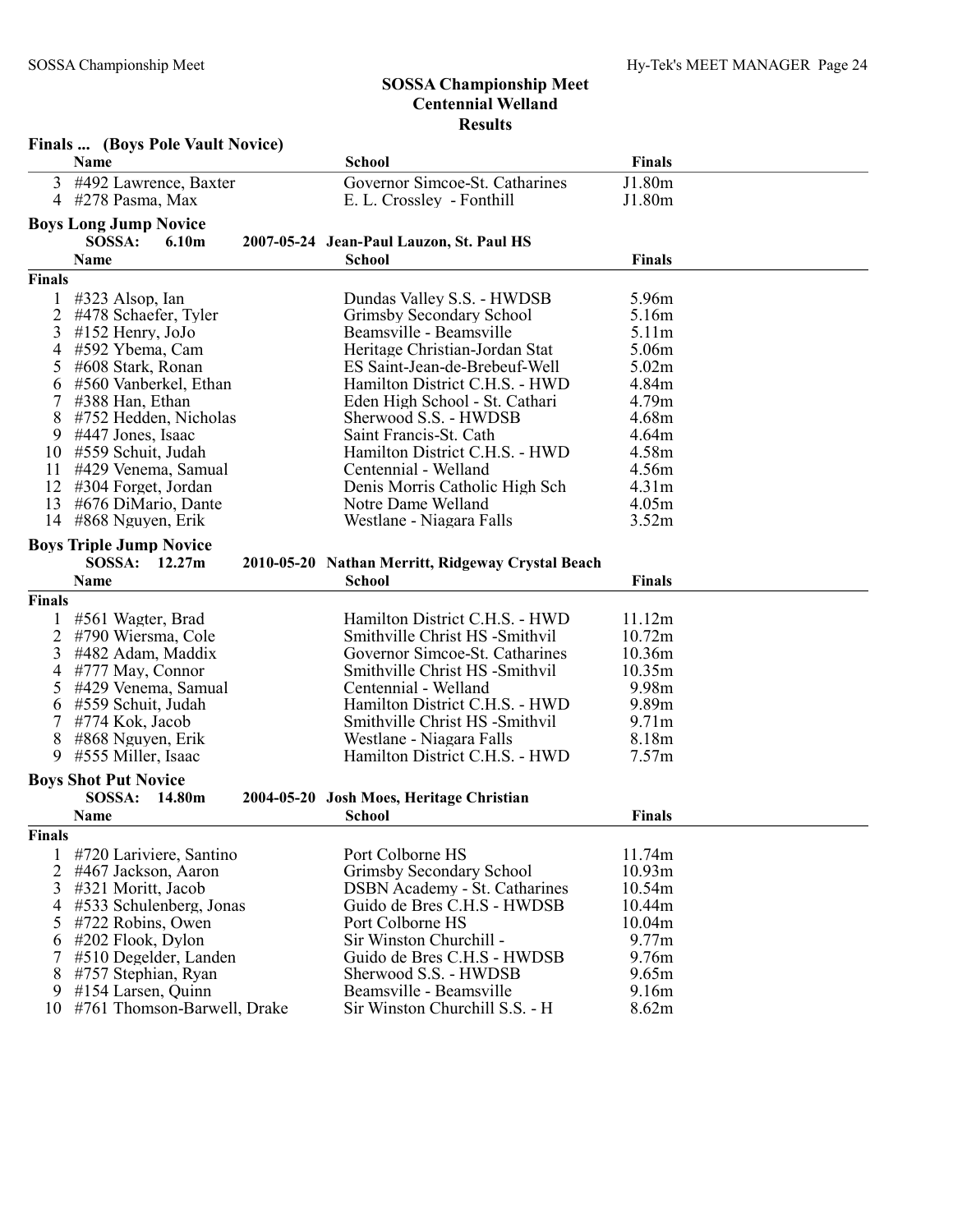## Boys Discus Throw Novice

|                | SOSSA: 58.48m                     | 2017-05-18 Callan Saldutto, Notre Dame |                   |                         |
|----------------|-----------------------------------|----------------------------------------|-------------------|-------------------------|
|                | Name                              | <b>School</b>                          | <b>Finals</b>     |                         |
| Finals         |                                   |                                        |                   |                         |
| 1              | #722 Robins, Owen                 | Port Colborne HS                       | 36.94m            |                         |
| 2              | #720 Lariviere, Santino           | Port Colborne HS                       | 33.70m            |                         |
| 3              | $\#202$ Flook, Dylon              | Sir Winston Churchill -                | 31.74m            |                         |
| 4              | #255 Brownlee, Jack               | E. L. Crossley - Fonthill              | 31.62m            |                         |
| 5              | #622 Morrissey, Micah             | Lakeshore Catholic Secondary           | 30.32m            |                         |
| 6              | #225 Ralph, Lincoln               | Sir Winston Churchill -                | 30.20m            |                         |
| 7              | $\#331$ Boyington, Tyler          | Dundas Valley S.S. - HWDSB             | 30.10m            |                         |
| 8              | #325 Andree, Cameron              | Dundas Valley S.S. - HWDSB             | 29.58m            |                         |
| 9              | #533 Schulenberg, Jonas           | Guido de Bres C.H.S - HWDSB            | 28.20m            |                         |
| 10             | #582 VanHengstum, Kaden           | Heritage Christian-Jordan Stat         | 26.19m            |                         |
| 11             | #423 Ried, Lao                    | Centennial - Welland                   | 25.45m            |                         |
| 12             | #487 Dilts, Isaac                 | Governor Simcoe-St. Catharines         | 24.57m            |                         |
| 13             | #366 Schoeman, Travis             | Dundas Valley S.S. - HWDSB             | 22.69m            |                         |
|                | <b>Boys Javelin Throw Novice</b>  |                                        |                   |                         |
|                | SOSSA: 47.72m                     | 2008-05-22 Alex McGowan, Stamford      |                   |                         |
|                | Name                              | <b>School</b>                          | <b>Finals</b>     |                         |
| <b>Finals</b>  |                                   |                                        |                   |                         |
|                | #255 Brownlee, Jack               | E. L. Crossley - Fonthill              | 39.39m            |                         |
| $\overline{2}$ | #274 Myers, Max                   | E. L. Crossley - Fonthill              | 37.30m            |                         |
| 3              | #325 Andree, Cameron              | Dundas Valley S.S. - HWDSB             | 37.14m            |                         |
| 4              | #366 Schoeman, Travis             | Dundas Valley S.S. - HWDSB             | 36.73m            |                         |
| 5              | #492 Lawrence, Baxter             | Governor Simcoe-St. Catharines         | 36.30m            |                         |
| 6              | #527 Lanting, John                | Guido de Bres C.H.S - HWDSB            | 34.83m            |                         |
| 7              | #361 Ortwein, Rowan               | Dundas Valley S.S. - HWDSB             | 31.22m            |                         |
| 8              | #622 Morrissey, Micah             | Lakeshore Catholic Secondary           | 28.40m            |                         |
| 9              | #642 Dulak, Angelo                | Laura Secord - St. Catharines          | 27.17m            |                         |
| 9              | #202 Flook, Dylon                 | Sir Winston Churchill -                | 27.17m            |                         |
| 11             | #582 VanHengstum, Kaden           | Heritage Christian-Jordan Stat         | 25.70m            |                         |
| 12             | #862 Doucet, Ransom               | Westlane - Niagara Falls               | 23.63m            |                         |
|                | <b>Boys 100 Meter Dash Junior</b> |                                        |                   |                         |
|                | SOSSA:<br>11.02                   | 2014-05-22 Trent Snyder, Griimsby      |                   |                         |
|                | Name                              | <b>School</b>                          | <b>Prelims</b>    | H#                      |
|                | <b>Preliminaries</b>              |                                        |                   |                         |
|                | 1 #746 Demirci, Darius            | Sherwood S.S. - HWDSB                  | 11.73 Q           | $\overline{c}$          |
|                | 2 #827 Gibson, Tyrese             | Thorold - Thorold                      | 12.00 $Q$         | $\mathbf{1}$            |
| 3              | #421 Rae, Arik                    | Centennial - Welland                   | 12.03 Q           |                         |
| 3              | #477 Reid, Khamal                 | Grimsby Secondary School               | $12.03 \text{ Q}$ | $\overline{\mathbf{c}}$ |
| 5              | #459 Brouwer, Braeden             | Grimsby Secondary School               | 12.07 Q           |                         |
| 6              | #337 Divincenzo, Alex             | Dundas Valley S.S. - HWDSB             | 12.27 Q           |                         |
|                | #218 Naziry, Dawod                | Sir Winston Churchill -                | $12.43$ q         | $\frac{2}{2}$           |
| 8              | #113 Omodu, David                 | Niagara Christian Collegiate           | 12.48 $q$         | 1                       |
| 9              | #405 Cichocki, Gordon             | Eastdale - Welland                     | 12.53             | $\overline{c}$          |
| 10             | #437 Abraham, Jersiah             | Saint Francis-St. Cath                 | 12.57             | 2                       |
| 11             | #733 Fuccillo, Anthony            | Saint Paul Catholic High Schoo         | 12.73             | 1                       |
| 12             | #820 Johnson, Tayshawn            | Stamford - Niagara Falls               | 12.76             | 1                       |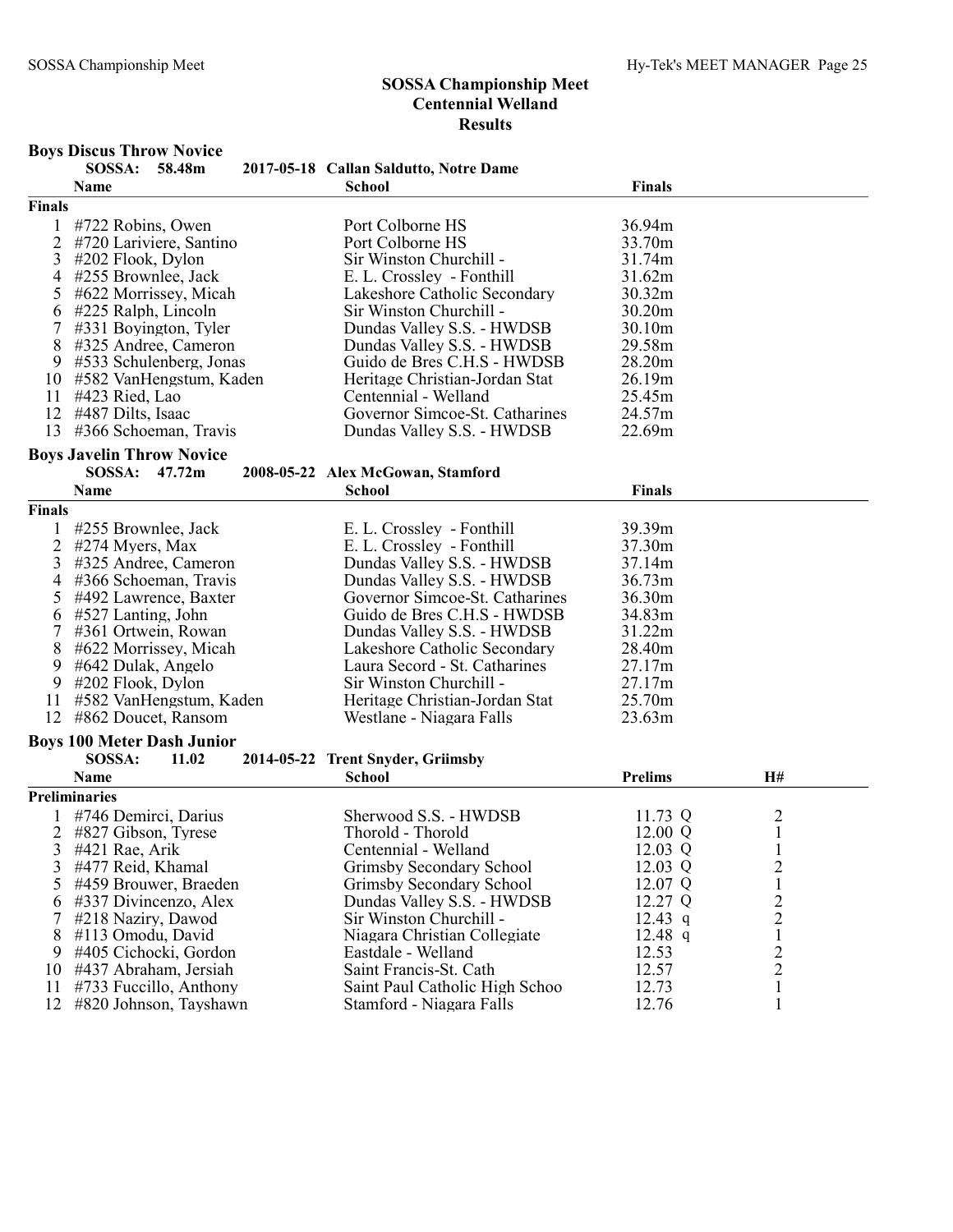|               | Preliminaries  (Boys 100 Meter Dash Junior) |                                          |                |                                            |
|---------------|---------------------------------------------|------------------------------------------|----------------|--------------------------------------------|
|               | Name                                        | School                                   | <b>Prelims</b> | H#                                         |
| 13            | #375 Cowell, Austin                         | Ancaster High School - HWDSB             | 12.87          | $\mathbf{1}$                               |
| 14            | #306 Imenwanmhin, Gracious                  | Denis Morris Catholic High Sch           | 12.95          | $\overline{2}$                             |
| 15            | #373 Tutt, Sean                             | Dundas Valley S.S. - HWDSB               | 13.04          | $\overline{2}$                             |
|               | <b>Boys 100 Meter Dash Junior</b>           |                                          |                |                                            |
|               | SOSSA:<br>11.02                             | 2014-05-22 Trent Snyder, Griimsby        |                |                                            |
|               | Name                                        | <b>School</b>                            | <b>Finals</b>  |                                            |
| <b>Finals</b> |                                             |                                          |                |                                            |
| 1             | #746 Demirci, Darius                        | Sherwood S.S. - HWDSB                    | 11.68          |                                            |
| 2             | #827 Gibson, Tyrese                         | Thorold - Thorold                        | 11.96          |                                            |
| 3             | #477 Reid, Khamal                           | Grimsby Secondary School                 | 12.01          |                                            |
| 4             | #337 Divincenzo, Alex                       | Dundas Valley S.S. - HWDSB               | 12.12          |                                            |
|               | #421 Rae, Arik                              | Centennial - Welland                     | 12.13          |                                            |
| 5             | #459 Brouwer, Braeden                       | Grimsby Secondary School                 | 12.23          |                                            |
| 6<br>7        | #113 Omodu, David                           | Niagara Christian Collegiate             | 12.47          |                                            |
| 8             | #218 Naziry, Dawod                          | Sir Winston Churchill -                  | 12.61          |                                            |
|               |                                             |                                          |                |                                            |
|               | <b>Boys 200 Meter Dash Junior</b>           |                                          |                |                                            |
|               | SOSSA:<br>22.95                             | 2019-05-23 Domenic Barresi, McKinnon Par |                |                                            |
|               | Name                                        | <b>School</b>                            | <b>Finals</b>  | H#                                         |
| <b>Finals</b> |                                             |                                          |                |                                            |
| 1             | #746 Demirci, Darius                        | Sherwood S.S. - HWDSB                    | 23.36          | $\overline{2}$                             |
| 2             | #483 Adams, Tijjani                         | Governor Simcoe-St. Catharines           | 23.66          |                                            |
| 3             | #827 Gibson, Tyrese                         | Thorold - Thorold                        | 23.88          | $\begin{array}{c} 2 \\ 2 \\ 1 \end{array}$ |
| 4             | #666 Walters, Graham                        | A.N. Myer - Niagara Falls                | 24.43          |                                            |
| 5             | #477 Reid, Khamal                           | Grimsby Secondary School                 | 24.50          | $\frac{2}{2}$                              |
| 6             | #337 Divincenzo, Alex                       | Dundas Valley S.S. - HWDSB               | 24.64          |                                            |
| 7             | #421 Rae, Arik                              | Centennial - Welland                     | 24.67          |                                            |
| 8             | #713 den Hollander, Lucas                   | Port Colborne HS                         | 24.84          | $\,1$                                      |
| 9             | #747 Elhag, Nasir                           | Sherwood S.S. - HWDSB                    | 25.01          | $\mathbf{1}$                               |
| 10            | #218 Naziry, Dawod                          | Sir Winston Churchill -                  | 25.23          | $\overline{c}$                             |
| 11            | #113 Omodu, David                           | Niagara Christian Collegiate             | 25.63          | $\frac{2}{1}$                              |
| 12            | #680 Glaser, Austin                         | Notre Dame Welland                       | 25.99          |                                            |
| 13            | #443 Friesen Aguayo, Gary                   | Saint Francis-St. Cath                   | 26.01          | $\mathbf{1}$                               |
| 14            | #374 Vandenheuvel, Martin                   | Dundas Valley S.S. - HWDSB               | 26.34          | $\mathbf{1}$                               |
| 15            | $\#817$ Weng, Austin                        | St. Michael Catholic Secondary           | 26.49          | 1                                          |
|               | <b>Boys 400 Meter Dash Junior</b>           |                                          |                |                                            |
|               | SOSSA:<br>51.73                             | 2016-05-19 Alec Purnell, Dundas Valley   |                |                                            |
|               | Name                                        | School                                   | <b>Finals</b>  | H#                                         |
| Finals        |                                             |                                          |                |                                            |
| 1             | #786 Talsma, Jeremy                         | Smithville Christ HS -Smithvil           | 53.69          |                                            |
| 2             | #725 Tonnies, Samuel                        | Port Colborne HS                         | 53.97          |                                            |
| 3             | #684 Lee, Aaron                             | Notre Dame Welland                       | 54.77          |                                            |
| 4             | #666 Walters, Graham                        | A.N. Myer - Niagara Falls                | 55.33          |                                            |
| 5             | #238 Walker, Brayden                        | Sir Winston Churchill -                  | 56.07          | $\frac{2}{2}$<br>$\frac{2}{2}$             |
| 6             | #580 Snyder, Nick                           | Heritage Christian-Jordan Stat           | 56.77          | $\overline{c}$                             |
| 7             | #433 Gmoser, Noah                           | <b>Greater Fort Erie SS</b>              | 57.26          | $\mathbf{1}$                               |
| 8             | #680 Glaser, Austin                         | Notre Dame Welland                       | 57.97          | $\overline{2}$                             |
| 9             | #369 Sulentic, Kai                          | Dundas Valley S.S. - HWDSB               | 58.78          | $\overline{2}$                             |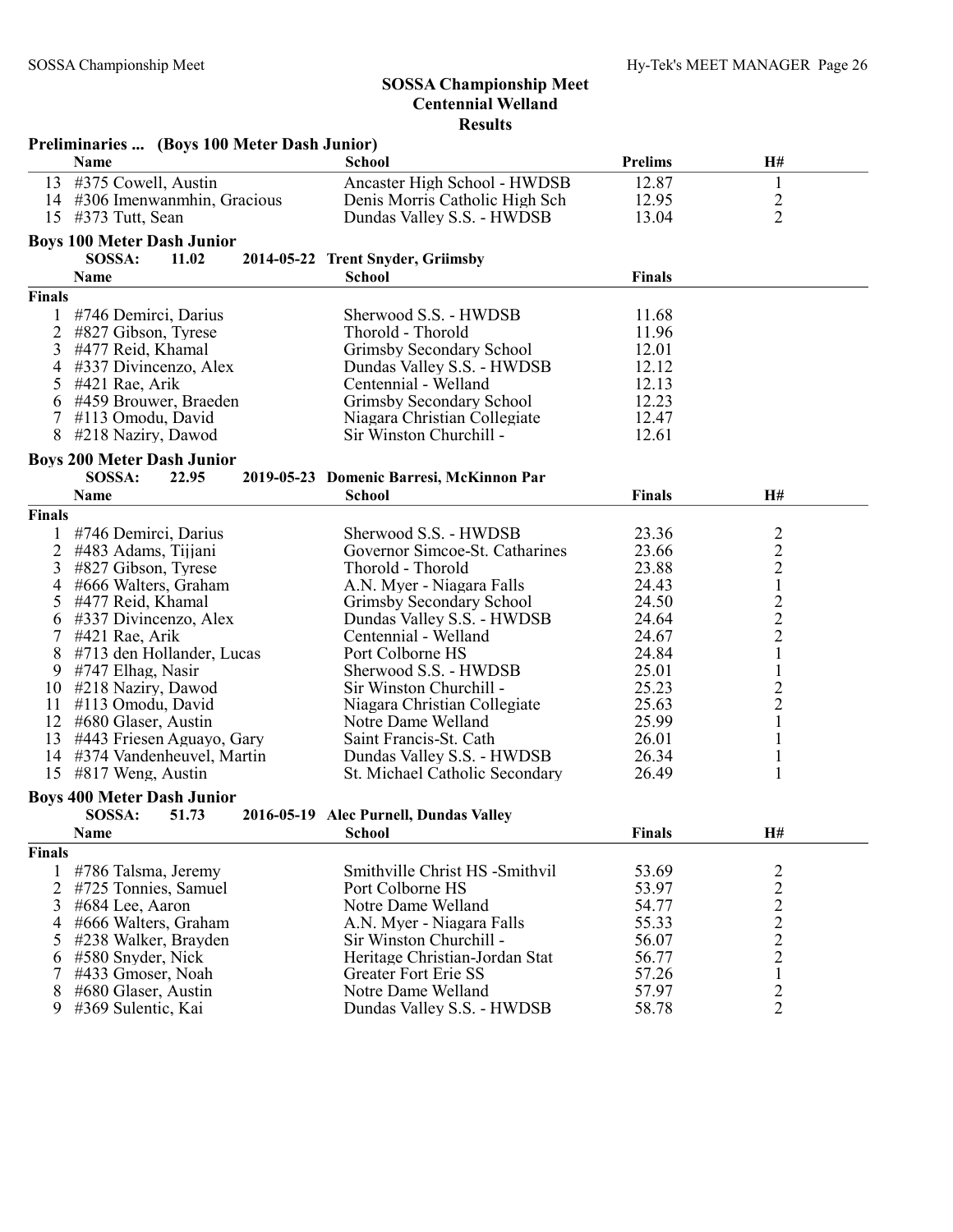|                     | Finals  (Boys 400 Meter Dash Junior) |                                               |               |                 |
|---------------------|--------------------------------------|-----------------------------------------------|---------------|-----------------|
|                     | Name                                 | <b>School</b>                                 | <b>Finals</b> | H#              |
| 10                  | #425 Sider, Carter                   | Centennial - Welland                          | 59.54         | 1               |
| 11                  | #797 Cukierski, Jonah                | St. Michael Catholic Secondary                | 1:00.57       | 1               |
| 12                  | #222 Perron, Giuseppe                | Sir Winston Churchill -                       | 1:00.84       | 1               |
| 13                  | #374 Vandenheuvel, Martin            | Dundas Valley S.S. - HWDSB                    | 1:01.21       |                 |
|                     | 14 #817 Weng, Austin                 | St. Michael Catholic Secondary                | 1:02.60       | 1               |
| 15                  | #363 Rapson, Wyatt                   | Dundas Valley S.S. - HWDSB                    | 1:03.12       |                 |
| 16                  | #335 Clarke, Brennan                 | Dundas Valley S.S. - HWDSB                    | 1:04.07       | 1               |
|                     | <b>Boys 800 Meter Run Junior</b>     |                                               |               |                 |
|                     | SOSSA: 1:57.60                       | 2019-05-23 Eric Campbell, SWCSS-St. Cather    |               |                 |
|                     | Name                                 | <b>School</b>                                 | Finals        | H#              |
| Finals              |                                      |                                               |               |                 |
|                     | #725 Tonnies, Samuel                 | Port Colborne HS                              | 2:06.60       | $\overline{c}$  |
| 2                   | #663 Shaw, Kaden                     | A.N. Myer - Niagara Falls                     | 2:06.95       |                 |
| 3                   | #270 Kleinsmith, Matt                | E. L. Crossley - Fonthill                     | 2:09.08       | $2222$<br>$221$ |
| 4                   | #348 Ledger, Cohen                   | Dundas Valley S.S. - HWDSB                    | 2:10.68       |                 |
| 5                   | #684 Lee, Aaron                      | Notre Dame Welland                            | 2:10.83       |                 |
| 6                   | #765 Breukelman, Silas               | Smithville Christ HS -Smithvil                | 2:16.67       |                 |
| 7                   | #425 Sider, Carter                   | Centennial - Welland                          | 2:17.54       | $\overline{c}$  |
| 8                   | #466 Houston, Zachary                | Grimsby Secondary School                      | 2:20.01       | $\,1$           |
| 9                   | #238 Walker, Brayden                 | Sir Winston Churchill -                       | 2:20.13       | $\overline{c}$  |
|                     | #557 Rust, James                     | Hamilton District C.H.S. - HWD                | 2:20.87       | $\overline{2}$  |
| 10<br>11            |                                      | Hamilton District C.H.S. - HWD                | 2:23.20       | $\mathbf{1}$    |
| 12                  | #558 Rust, Paul                      | Sir Winston Churchill -                       |               |                 |
| 13                  | #211 Lewis, Owen                     |                                               | 2:23.88       | $\mathbf{1}$    |
|                     | #618 Dilse, Joseph                   | Lakeshore Catholic Secondary                  | 2:48.21       | 1               |
|                     | <b>Boys 1500 Meter Run Junior</b>    |                                               |               |                 |
|                     | <b>SOSSA:</b><br>4:06.21             | 2007-05-24 Mohammed Ahmed, St.Catharines C.I. |               |                 |
|                     | Name                                 | <b>School</b>                                 | <b>Finals</b> |                 |
| <b>Finals</b>       |                                      |                                               |               |                 |
|                     | #403 Tonnos, Matteo                  | Eden High School - St. Cathari                | 4:09.90       |                 |
| 2                   | #240 Wilson, Rian                    | Sir Winston Churchill -                       | 4:12.25       |                 |
| 3                   | #485 Breckles, Fenway                | Governor Simcoe-St. Catharines                | 4:16.39       |                 |
| 4                   | #663 Shaw, Kaden                     | A.N. Myer - Niagara Falls                     | 4:16.70       |                 |
| 5                   | $\#370$ Thompson, Iain               | Dundas Valley S.S. - HWDSB                    | 4:16.98       |                 |
| 6                   | #270 Kleinsmith, Matt                | E. L. Crossley - Fonthill                     | 4:21.18       |                 |
| 7                   | #348 Ledger, Cohen                   | Dundas Valley S.S. - HWDSB                    | 4:27.13       |                 |
| 8                   | $\#913$ Spring, Thomas               | Waterdown District - HWDSB                    | 4:44.86       |                 |
| 9                   | #557 Rust, James                     | Hamilton District C.H.S. - HWD                | 4:47.01       |                 |
| 10.                 | #245 Alexander, Keagan               | E. L. Crossley - Fonthill                     | 4:48.76       |                 |
| 11                  | #489 Glaser, Sebastian               | Governor Simcoe-St. Catharines                | 4:50.81       |                 |
| 12                  | $\#107$ Bayne, Elijah                | Niagara Christian Collegiate                  | 4:52.16       |                 |
| 13                  | #803 Eninas Gomez, Felix             | St. Michael Catholic Secondary                | 6:11.83       |                 |
| $\qquad \qquad - -$ | $\#164$ Hendriks, Anthony            | <b>Blessed Trinity-Grimsby</b>                | <b>DNF</b>    |                 |
|                     | <b>Boys 3000 Meter Run Junior</b>    |                                               |               |                 |
|                     | SOSSA:<br>9:08.95                    | 2007-05-24 Mohammed Ahmed, St.Catharines C.I. |               |                 |
|                     | Name                                 | <b>School</b>                                 | <b>Finals</b> |                 |
| Finals              |                                      |                                               |               |                 |
|                     | 1 #403 Tonnos, Matteo                | Eden High School - St. Cathari                | 9:07.45       |                 |
|                     |                                      |                                               |               |                 |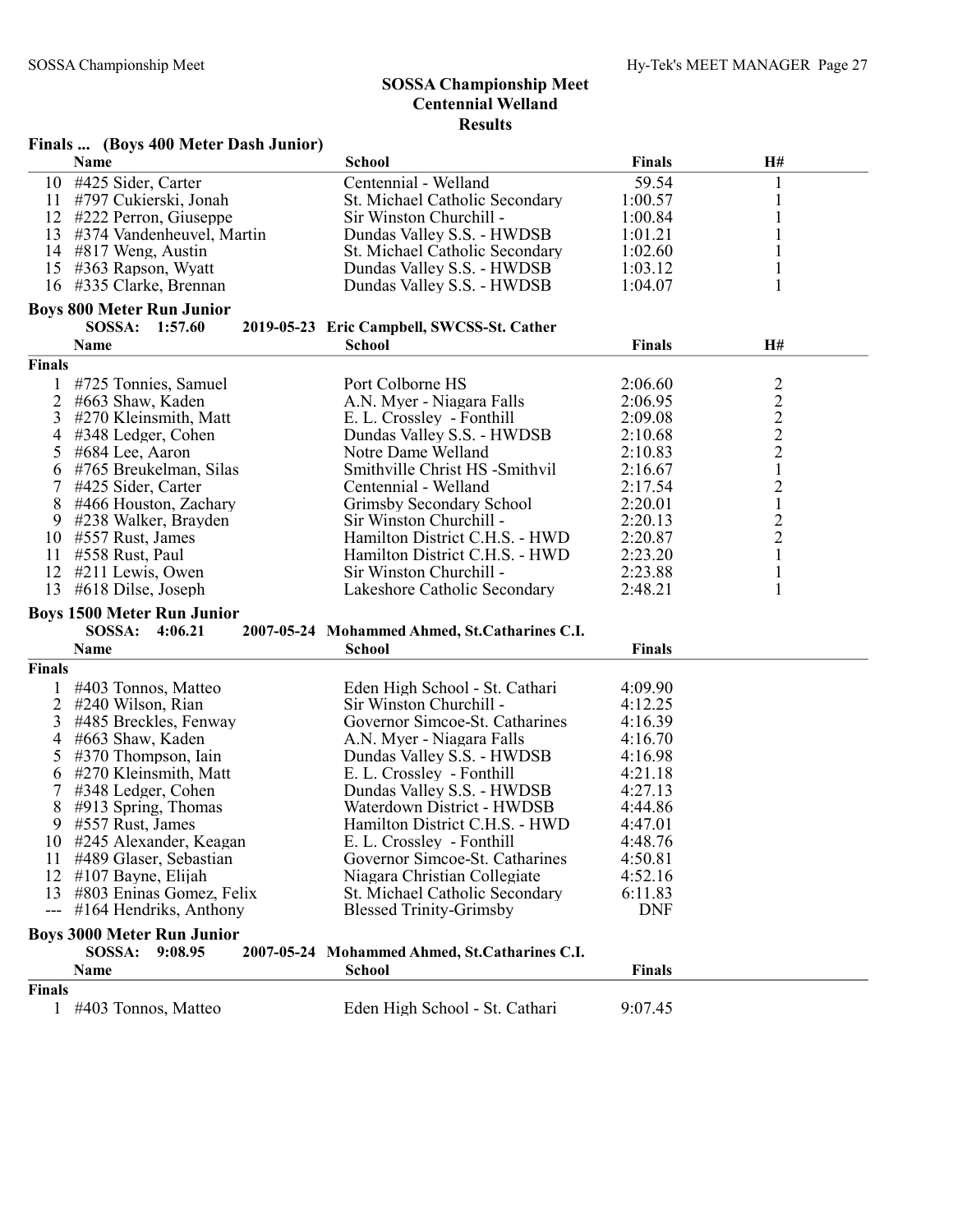#### Finals ... (Boys 3000 Meter Run Junior) Name School Finals 2 #240 Wilson, Rian Sir Winston Churchill - 9:13.66<br>
3 #370 Thompson, Iain Dundas Valley S.S. - HWDSB 9:31.46 3 #370 Thompson, Iain Dundas Valley S.S. - HWDSB 4 #485 Breckles, Fenway Governor Simcoe-St. Catharines 9:35.13 5 #107 Bayne, Elijah Niagara Christian Collegiate 10:26.00 6 #489 Glaser, Sebastian Governor Simcoe-St. Catharines 10:29.00 Ancaster High School - HWDSB<br>Sherwood S.S. - HWDSB 8 #745 Chrysler, Owen Sherwood S.S. - HWDSB 13:06.14 Boys 100 Meter Hurdles Junior SOSSA: 14.38 2007-05-24 Townsend Benard, Laura Secord Name **School** School **Finals** Finals 1 #483 Adams, Tijjani Governor Simcoe-St. Catharines 15.47 4433 Gmoser, Noah Greater Fort Erie SS<br>4432 Coopman. Jake Greater Fort Erie SS 3 #432 Coopman, Jake Greater Fort Erie SS 18.13 4 #290 Van Niekerk, Ethan E. L. Crossley - Fonthill 18.98<br>5 #341 Hassel, Zane Dundas Valley S.S. - HWDSB 19.12 Dundas Valley S.S. - HWDSB Boys 300 Meter Hurdles Junior SOSSA: 41.46 2018-05-24 Noah Dommasch, SWC St. Catharines Name School Finals Finals 1 #483 Adams, Tijjani Governor Simcoe-St. Catharines 44.65 2 #666 Walters, Graham A.N. Myer - Niagara Falls 44.77<br>2 #536 Strating, Ashton Guido de Bres C.H.S - HWDSB 48.33 3 #536 Strating, Ashton Guido de Bres C.H.S - HWDSB<br>4 #335 Clarke. Brennan Dundas Valley S.S. - HWDSB Dundas Valley S.S. - HWDSB 48.93 5 #142 Stoddart, Holden Ancaster High School - HWDSB 50.46 Boys 4x100 Meter Relay Junior SOSSA: 45.29 2019-05-23 Westmount, Westmount J Dezoete, A Benkandil, L Diamond, D Reader Team Relay Finals H# Finals 1 Grimsby Secondary School (and School and School 47.68 2) 4476 Radtke-Harris, Luca 2) 4477 Reid, Khamal (b) 4464 Gill, James (c) 4459 Brouwer, Braeden 1) #476 Radtke-Harris, Luca 5) #469 Kennedy, Kaleb 2 Dundas Valley S.S. - HWDSB 48.33 2<br>
1) #337 Divincenzo, Alex 3) #373 Tutt, Sean 4) #341 Hassel, Zane 1) #337 Divincenzo, Alex 5) #374 Vandenheuvel, Martin 6) #323 Alsop, Ian 3 Sherwood S.S. - HWDSB 48.74 2<br>
1) #746 Demirci, Darius 2) #760 Whyte, Dashawn 3) #747 Elhag, Nasir 4) #757 Stephian, Ryan 2) #760 Whyte, Dashawn  $3$ ) #747 Elhag, Nasir 5) #755 Smith, Fisher 4 Heritage Christian-Jordan Stat 49.42 2<br>
1) #567 Douma, Jesse 2) #576 Olij, Adam 3) #581 Vandenbrink, Seth 4) #580 Snyder, Nick 3) #581 Vandenbrink, Seth 5) #568 Glasbergen, Ethan 5 Smithville Christ HS -Smithvil<br>
1) #765 Breukelman, Silas 2) #787 Teeuwsen, Corey 3) #786 Talsma, Jeremy 4) #776 Koole, Riley 1) #765 Breukelman, Silas  $2)$  #787 Teeuwsen, Corey  $3)$  #786 Talsma, Jeremy 5) #762 Attia, Joseph 6) #777 May, Connor 6 Saint Francis-St. Cath 51.23 2 4) #443 Friesen Aguayo, Gary 5) #438 Allyn, Bekele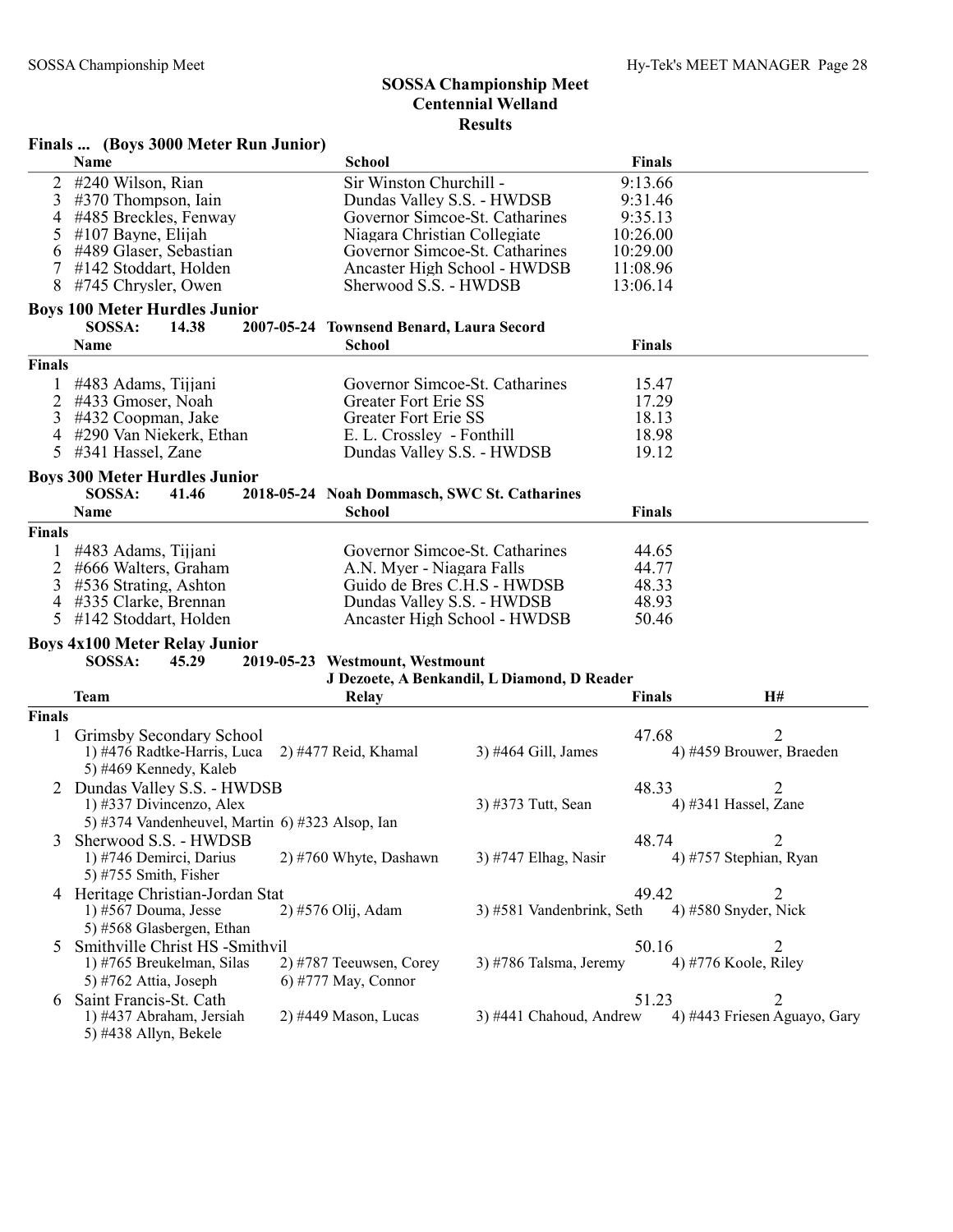|               | Finals  (Boys 4x100 Meter Relay Junior)         |                                                            |                           |                          |
|---------------|-------------------------------------------------|------------------------------------------------------------|---------------------------|--------------------------|
|               | <b>Team</b>                                     | Relay                                                      | <b>Finals</b>             | H#                       |
|               | Guido de Bres C.H.S - HWDSI                     |                                                            | 51.36                     | 2                        |
|               | 1) #536 Strating, Ashton                        | 2) #505 Blokker, Robert                                    | 3) #516 Harsevoort, Jonah | 4) #541 Vandaaselar, Ben |
|               | 5) #514 Devries, Eli                            |                                                            |                           |                          |
| 8             | E. L. Crossley - Fonthill                       |                                                            | 52.69                     |                          |
|               | 1) $\#268$ Kartal, Yusuf                        | 2) #290 Van Niekerk, Ethan                                 | 3) #249 Bernardi, Brandon | 4) #281 Seehagel, Albino |
|               | 5) #279 Pigeon, Dylan                           | 6) #270 Kleinsmith, Matt                                   |                           |                          |
| 9             | ES Saint-Jean-de-Brebeuf-Well                   |                                                            | 52.70                     |                          |
|               | 1) #608 Stark, Ronan                            | 2) #597 Charest, Daniel                                    | 3) #601 Klutse, Giovanni  | 4) #602 Mantha, Paul     |
|               | <b>Boys High Jump Junior</b>                    |                                                            |                           |                          |
|               | SOSSA:<br>1.95m                                 | 2008-05-22 Jeff Webb, Eden HS                              |                           |                          |
|               | <b>Name</b>                                     | <b>School</b>                                              | <b>Finals</b>             |                          |
| <b>Finals</b> |                                                 |                                                            |                           |                          |
|               | #390 Klassen, Ty                                | Eden High School - St. Cathari                             | J1.70m                    |                          |
| 2             | #576 Olij, Adam                                 | Heritage Christian-Jordan Stat                             | J1.65m                    |                          |
| 3             | #415 Ijaodola, Timi                             | Centennial - Welland                                       | J1.65m                    |                          |
| 4             | #393 Midgley, Luke                              | Eden High School - St. Cathari                             | J1.60m                    |                          |
| 5             | #755 Smith, Fisher                              | Sherwood S.S. - HWDSB                                      | J1.60m                    |                          |
| 6             | #505 Blokker, Robert                            | Guido de Bres C.H.S - HWDSB                                | 1.55m                     |                          |
| 7             | #541 Vandaaselar, Ben                           | Guido de Bres C.H.S - HWDSB                                | 1.50 <sub>m</sub>         |                          |
|               | #249 Bernardi, Brandon                          | E. L. Crossley - Fonthill                                  | 1.50m                     |                          |
|               | #765 Breukelman, Silas                          | Smithville Christ HS -Smithvil                             | 1.50m                     |                          |
|               | <b>Boys Pole Vault Junior</b>                   |                                                            |                           |                          |
|               | SOSSA:<br>4.00m                                 | 2013-05-23 Joel Meuller, Ridgeway Crystal Beach            |                           |                          |
|               | <b>Name</b>                                     | <b>School</b>                                              | <b>Finals</b>             |                          |
| <b>Finals</b> |                                                 |                                                            |                           |                          |
|               | #422 Reyes, Marco                               | Centennial - Welland                                       | 2.40 <sub>m</sub>         |                          |
|               | 2 #290 Van Niekerk, Ethan                       | E. L. Crossley - Fonthill                                  | 1.80m                     |                          |
|               |                                                 |                                                            |                           |                          |
|               | <b>Boys Long Jump Junior</b><br>SOSSA:<br>6.37m | 2007-05-24 Carlin McLean, Orchard Park                     |                           |                          |
|               | <b>Name</b>                                     | <b>School</b>                                              |                           |                          |
|               |                                                 |                                                            |                           |                          |
|               |                                                 |                                                            | <b>Finals</b>             |                          |
| <b>Finals</b> |                                                 |                                                            |                           |                          |
|               | #827 Gibson, Tyrese                             | Thorold - Thorold                                          | J5.94m                    |                          |
| 2             | #443 Friesen Aguayo, Gary                       | Saint Francis-St. Cath                                     | J5.56m                    |                          |
| 3             | #786 Talsma, Jeremy                             | Smithville Christ HS -Smithvil                             | J5.54m                    |                          |
| 4             | #422 Reyes, Marco                               | Centennial - Welland                                       | J5.33m                    |                          |
| 5             | #801 Dwyer, Mikhail                             | St. Michael Catholic Secondary                             | J5.33m                    |                          |
| 6             | #576 Olij, Adam                                 | Heritage Christian-Jordan Stat                             | J5.30m                    |                          |
| 7             | #477 Reid, Khamal                               | Grimsby Secondary School                                   | J5.29m                    |                          |
| 8             | #733 Fuccillo, Anthony                          | Saint Paul Catholic High Schoo                             | J5.27m                    |                          |
| 9             | #662 Scaletta, Jacob                            | A.N. Myer - Niagara Falls                                  | J5.25m                    |                          |
| 10            | #306 Imenwanmhin, Gracious                      | Denis Morris Catholic High Sch                             | J4.87m                    |                          |
| 11<br>12      | #505 Blokker, Robert<br>#516 Harsevoort, Jonah  | Guido de Bres C.H.S - HWDSB<br>Guido de Bres C.H.S - HWDSB | J4.80m<br>J4.70m          |                          |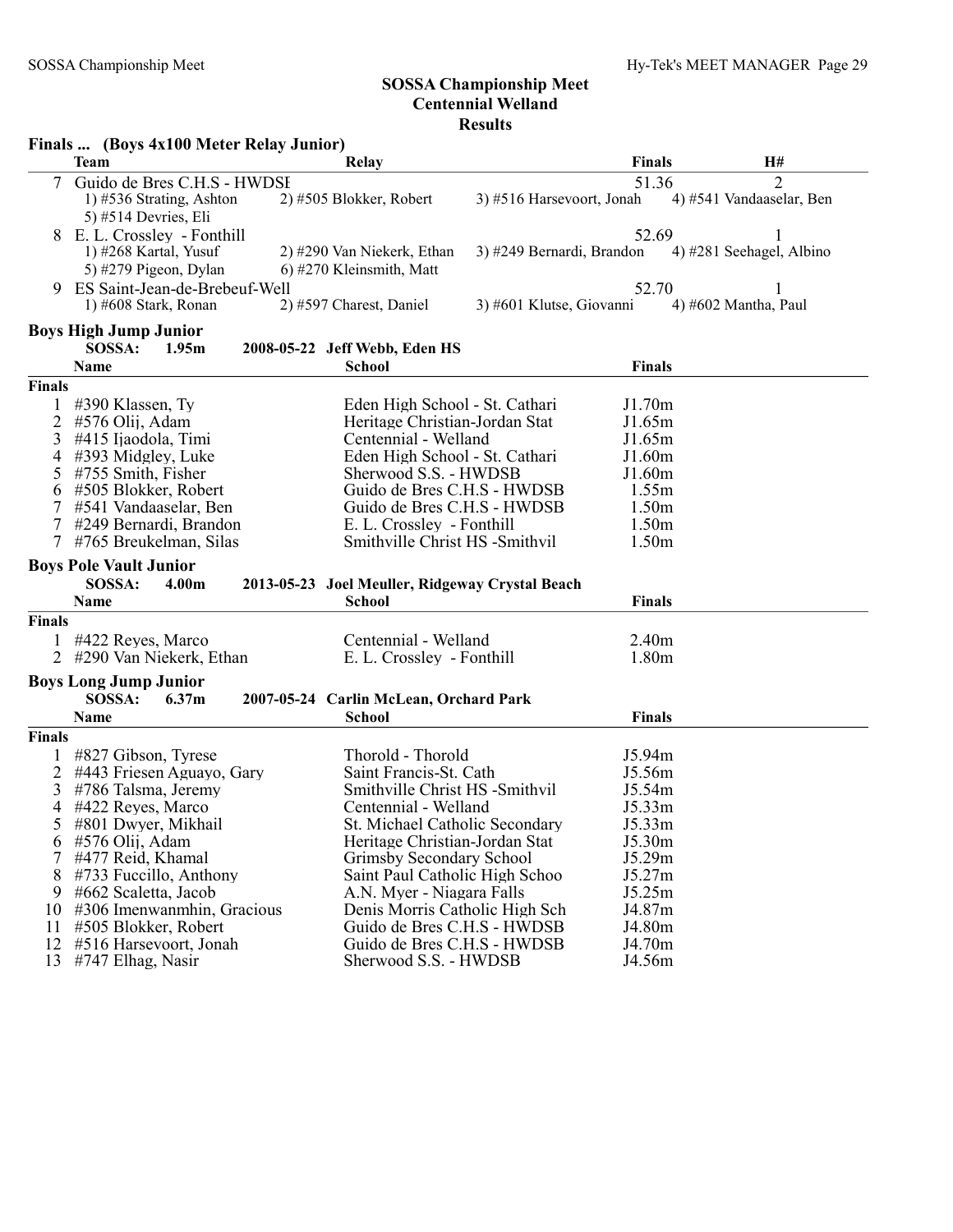| 2013-05-23 Twanell Bell, Denis Morris<br><b>School</b><br><b>Finals</b><br>Name<br>Finals<br>Smithville Christ HS -Smithvil<br>1<br>#786 Talsma, Jeremy<br>12.36m<br>2<br>#541 Vandaaselar, Ben<br>Guido de Bres C.H.S - HWDSB<br>11.98m<br>3<br>#390 Klassen, Ty<br>Eden High School - St. Cathari<br>11.82m<br>#576 Olij, Adam<br>11.55m<br>4<br>Heritage Christian-Jordan Stat<br>5<br>#568 Glasbergen, Ethan<br>Heritage Christian-Jordan Stat<br>11.44m<br>#801 Dwyer, Mikhail<br>St. Michael Catholic Secondary<br>11.34m<br>6<br>7<br>Guido de Bres C.H.S - HWDSB<br>#536 Strating, Ashton<br>10.36m<br>8<br>#716 Gagnon, Dylan<br>Port Colborne HS<br>10.25m<br>Port Colborne HS<br>9.89m<br>9<br>#717 Garner, Kaleb<br>ES Saint-Jean-de-Brebeuf-Well<br>9.86m<br>10 #597 Charest, Daniel<br>9.58m<br>11<br>#432 Coopman, Jake<br><b>Greater Fort Erie SS</b><br><b>Boys Shot Put Junior</b><br>SOSSA: 16.51m<br>2008-05-22 Stefan Palios, Grimsby<br><b>Finals</b><br><b>Name</b><br>School<br>Finals<br>#799 Dallman, Thomas<br>St. Michael Catholic Secondary<br>J14.42m<br>1<br>Saltfleet District - HWDSB<br>2<br>J13.68m<br>#742 Miller, Brett<br>Centennial - Welland<br>3<br>#421 Rae, Arik<br>J11.97m<br>$\overline{4}$<br>J11.43m<br>#373 Tutt, Sean<br>Dundas Valley S.S. - HWDSB<br>Guido de Bres C.H.S - HWDSB<br>J11.28m<br>5<br>#503 Bartels, Will<br>J11.20m<br>#649 Alexander, Thomas<br>A.N. Myer - Niagara Falls<br>6<br>7<br>J11.13m<br>#714 Dickie, Logan<br>Port Colborne HS<br>8<br>#634 Steele, Joshua<br><b>Robert Land Academy</b><br>J10.63m<br>9<br>#813 Shannon, Jacob<br>St. Michael Catholic Secondary<br>J9.62m<br>10 #574 Miedema, Brandon<br>J9.53m<br>Heritage Christian-Jordan Stat<br>#784 Neufeld, Titus<br>Smithville Christ HS -Smithvil<br>J8.10m<br>11<br>J7.29m<br>12 #810 Mitchell, David<br>St. Michael Catholic Secondary<br>13<br>#829 MacDonald, Ethan<br>Thorold - Thorold<br>J6.51m<br><b>Boys Discus Throw Junior</b><br>SOSSA: 55.23m<br>2010-05-20 Rob Osborn, Ridgeway Crystal Beach<br><b>School</b><br><b>Finals</b><br>Name<br>Finals<br>45.79m<br>#799 Dallman, Thomas<br>St. Michael Catholic Secondary<br>$\overline{2}$<br>37.76m<br>#634 Steele, Joshua<br><b>Robert Land Academy</b><br>3 #714 Dickie, Logan<br>36.90m<br>Port Colborne HS<br>#630 Donville, Charles<br>Robert Land Academy<br>34.53m<br>4<br>29.84m<br>#721 Lee, Matthew<br>Port Colborne HS<br>Smithville Christ HS -Smithvil<br>28.79m<br>#784 Neufeld, Titus<br>6<br>Guido de Bres C.H.S - HWDSB<br>27.64m<br>#501 Bartels, Sam<br>22.96m<br>8<br>#574 Miedema, Brandon<br>Heritage Christian-Jordan Stat<br>22.88m<br>#503 Bartels, Will<br>Guido de Bres C.H.S - HWDSB<br>9.<br>#162 Goobie, Tristan<br>21.25m<br><b>Blessed Trinity-Grimsby</b><br>10<br>#829 MacDonald, Ethan<br>Thorold - Thorold<br>19.55m<br>11 |    | <b>Boys Triple Jump Junior</b><br>SOSSA: 13.00m |                                |        |  |
|-------------------------------------------------------------------------------------------------------------------------------------------------------------------------------------------------------------------------------------------------------------------------------------------------------------------------------------------------------------------------------------------------------------------------------------------------------------------------------------------------------------------------------------------------------------------------------------------------------------------------------------------------------------------------------------------------------------------------------------------------------------------------------------------------------------------------------------------------------------------------------------------------------------------------------------------------------------------------------------------------------------------------------------------------------------------------------------------------------------------------------------------------------------------------------------------------------------------------------------------------------------------------------------------------------------------------------------------------------------------------------------------------------------------------------------------------------------------------------------------------------------------------------------------------------------------------------------------------------------------------------------------------------------------------------------------------------------------------------------------------------------------------------------------------------------------------------------------------------------------------------------------------------------------------------------------------------------------------------------------------------------------------------------------------------------------------------------------------------------------------------------------------------------------------------------------------------------------------------------------------------------------------------------------------------------------------------------------------------------------------------------------------------------------------------------------------------------------------------------------------------------------------------------------------------------------------------------------------------------------------------------------------------------------------------------------------------------------------------------------------------------------------------------------------------------------------------------------------------------------|----|-------------------------------------------------|--------------------------------|--------|--|
|                                                                                                                                                                                                                                                                                                                                                                                                                                                                                                                                                                                                                                                                                                                                                                                                                                                                                                                                                                                                                                                                                                                                                                                                                                                                                                                                                                                                                                                                                                                                                                                                                                                                                                                                                                                                                                                                                                                                                                                                                                                                                                                                                                                                                                                                                                                                                                                                                                                                                                                                                                                                                                                                                                                                                                                                                                                                   |    |                                                 |                                |        |  |
|                                                                                                                                                                                                                                                                                                                                                                                                                                                                                                                                                                                                                                                                                                                                                                                                                                                                                                                                                                                                                                                                                                                                                                                                                                                                                                                                                                                                                                                                                                                                                                                                                                                                                                                                                                                                                                                                                                                                                                                                                                                                                                                                                                                                                                                                                                                                                                                                                                                                                                                                                                                                                                                                                                                                                                                                                                                                   |    |                                                 |                                |        |  |
|                                                                                                                                                                                                                                                                                                                                                                                                                                                                                                                                                                                                                                                                                                                                                                                                                                                                                                                                                                                                                                                                                                                                                                                                                                                                                                                                                                                                                                                                                                                                                                                                                                                                                                                                                                                                                                                                                                                                                                                                                                                                                                                                                                                                                                                                                                                                                                                                                                                                                                                                                                                                                                                                                                                                                                                                                                                                   |    |                                                 |                                |        |  |
|                                                                                                                                                                                                                                                                                                                                                                                                                                                                                                                                                                                                                                                                                                                                                                                                                                                                                                                                                                                                                                                                                                                                                                                                                                                                                                                                                                                                                                                                                                                                                                                                                                                                                                                                                                                                                                                                                                                                                                                                                                                                                                                                                                                                                                                                                                                                                                                                                                                                                                                                                                                                                                                                                                                                                                                                                                                                   |    |                                                 |                                |        |  |
|                                                                                                                                                                                                                                                                                                                                                                                                                                                                                                                                                                                                                                                                                                                                                                                                                                                                                                                                                                                                                                                                                                                                                                                                                                                                                                                                                                                                                                                                                                                                                                                                                                                                                                                                                                                                                                                                                                                                                                                                                                                                                                                                                                                                                                                                                                                                                                                                                                                                                                                                                                                                                                                                                                                                                                                                                                                                   |    |                                                 |                                |        |  |
|                                                                                                                                                                                                                                                                                                                                                                                                                                                                                                                                                                                                                                                                                                                                                                                                                                                                                                                                                                                                                                                                                                                                                                                                                                                                                                                                                                                                                                                                                                                                                                                                                                                                                                                                                                                                                                                                                                                                                                                                                                                                                                                                                                                                                                                                                                                                                                                                                                                                                                                                                                                                                                                                                                                                                                                                                                                                   |    |                                                 |                                |        |  |
|                                                                                                                                                                                                                                                                                                                                                                                                                                                                                                                                                                                                                                                                                                                                                                                                                                                                                                                                                                                                                                                                                                                                                                                                                                                                                                                                                                                                                                                                                                                                                                                                                                                                                                                                                                                                                                                                                                                                                                                                                                                                                                                                                                                                                                                                                                                                                                                                                                                                                                                                                                                                                                                                                                                                                                                                                                                                   |    |                                                 |                                |        |  |
|                                                                                                                                                                                                                                                                                                                                                                                                                                                                                                                                                                                                                                                                                                                                                                                                                                                                                                                                                                                                                                                                                                                                                                                                                                                                                                                                                                                                                                                                                                                                                                                                                                                                                                                                                                                                                                                                                                                                                                                                                                                                                                                                                                                                                                                                                                                                                                                                                                                                                                                                                                                                                                                                                                                                                                                                                                                                   |    |                                                 |                                |        |  |
|                                                                                                                                                                                                                                                                                                                                                                                                                                                                                                                                                                                                                                                                                                                                                                                                                                                                                                                                                                                                                                                                                                                                                                                                                                                                                                                                                                                                                                                                                                                                                                                                                                                                                                                                                                                                                                                                                                                                                                                                                                                                                                                                                                                                                                                                                                                                                                                                                                                                                                                                                                                                                                                                                                                                                                                                                                                                   |    |                                                 |                                |        |  |
|                                                                                                                                                                                                                                                                                                                                                                                                                                                                                                                                                                                                                                                                                                                                                                                                                                                                                                                                                                                                                                                                                                                                                                                                                                                                                                                                                                                                                                                                                                                                                                                                                                                                                                                                                                                                                                                                                                                                                                                                                                                                                                                                                                                                                                                                                                                                                                                                                                                                                                                                                                                                                                                                                                                                                                                                                                                                   |    |                                                 |                                |        |  |
|                                                                                                                                                                                                                                                                                                                                                                                                                                                                                                                                                                                                                                                                                                                                                                                                                                                                                                                                                                                                                                                                                                                                                                                                                                                                                                                                                                                                                                                                                                                                                                                                                                                                                                                                                                                                                                                                                                                                                                                                                                                                                                                                                                                                                                                                                                                                                                                                                                                                                                                                                                                                                                                                                                                                                                                                                                                                   |    |                                                 |                                |        |  |
|                                                                                                                                                                                                                                                                                                                                                                                                                                                                                                                                                                                                                                                                                                                                                                                                                                                                                                                                                                                                                                                                                                                                                                                                                                                                                                                                                                                                                                                                                                                                                                                                                                                                                                                                                                                                                                                                                                                                                                                                                                                                                                                                                                                                                                                                                                                                                                                                                                                                                                                                                                                                                                                                                                                                                                                                                                                                   |    |                                                 |                                |        |  |
|                                                                                                                                                                                                                                                                                                                                                                                                                                                                                                                                                                                                                                                                                                                                                                                                                                                                                                                                                                                                                                                                                                                                                                                                                                                                                                                                                                                                                                                                                                                                                                                                                                                                                                                                                                                                                                                                                                                                                                                                                                                                                                                                                                                                                                                                                                                                                                                                                                                                                                                                                                                                                                                                                                                                                                                                                                                                   |    |                                                 |                                |        |  |
|                                                                                                                                                                                                                                                                                                                                                                                                                                                                                                                                                                                                                                                                                                                                                                                                                                                                                                                                                                                                                                                                                                                                                                                                                                                                                                                                                                                                                                                                                                                                                                                                                                                                                                                                                                                                                                                                                                                                                                                                                                                                                                                                                                                                                                                                                                                                                                                                                                                                                                                                                                                                                                                                                                                                                                                                                                                                   |    |                                                 |                                |        |  |
|                                                                                                                                                                                                                                                                                                                                                                                                                                                                                                                                                                                                                                                                                                                                                                                                                                                                                                                                                                                                                                                                                                                                                                                                                                                                                                                                                                                                                                                                                                                                                                                                                                                                                                                                                                                                                                                                                                                                                                                                                                                                                                                                                                                                                                                                                                                                                                                                                                                                                                                                                                                                                                                                                                                                                                                                                                                                   |    |                                                 |                                |        |  |
|                                                                                                                                                                                                                                                                                                                                                                                                                                                                                                                                                                                                                                                                                                                                                                                                                                                                                                                                                                                                                                                                                                                                                                                                                                                                                                                                                                                                                                                                                                                                                                                                                                                                                                                                                                                                                                                                                                                                                                                                                                                                                                                                                                                                                                                                                                                                                                                                                                                                                                                                                                                                                                                                                                                                                                                                                                                                   |    |                                                 |                                |        |  |
|                                                                                                                                                                                                                                                                                                                                                                                                                                                                                                                                                                                                                                                                                                                                                                                                                                                                                                                                                                                                                                                                                                                                                                                                                                                                                                                                                                                                                                                                                                                                                                                                                                                                                                                                                                                                                                                                                                                                                                                                                                                                                                                                                                                                                                                                                                                                                                                                                                                                                                                                                                                                                                                                                                                                                                                                                                                                   |    |                                                 |                                |        |  |
|                                                                                                                                                                                                                                                                                                                                                                                                                                                                                                                                                                                                                                                                                                                                                                                                                                                                                                                                                                                                                                                                                                                                                                                                                                                                                                                                                                                                                                                                                                                                                                                                                                                                                                                                                                                                                                                                                                                                                                                                                                                                                                                                                                                                                                                                                                                                                                                                                                                                                                                                                                                                                                                                                                                                                                                                                                                                   |    |                                                 |                                |        |  |
|                                                                                                                                                                                                                                                                                                                                                                                                                                                                                                                                                                                                                                                                                                                                                                                                                                                                                                                                                                                                                                                                                                                                                                                                                                                                                                                                                                                                                                                                                                                                                                                                                                                                                                                                                                                                                                                                                                                                                                                                                                                                                                                                                                                                                                                                                                                                                                                                                                                                                                                                                                                                                                                                                                                                                                                                                                                                   |    |                                                 |                                |        |  |
|                                                                                                                                                                                                                                                                                                                                                                                                                                                                                                                                                                                                                                                                                                                                                                                                                                                                                                                                                                                                                                                                                                                                                                                                                                                                                                                                                                                                                                                                                                                                                                                                                                                                                                                                                                                                                                                                                                                                                                                                                                                                                                                                                                                                                                                                                                                                                                                                                                                                                                                                                                                                                                                                                                                                                                                                                                                                   |    |                                                 |                                |        |  |
|                                                                                                                                                                                                                                                                                                                                                                                                                                                                                                                                                                                                                                                                                                                                                                                                                                                                                                                                                                                                                                                                                                                                                                                                                                                                                                                                                                                                                                                                                                                                                                                                                                                                                                                                                                                                                                                                                                                                                                                                                                                                                                                                                                                                                                                                                                                                                                                                                                                                                                                                                                                                                                                                                                                                                                                                                                                                   |    |                                                 |                                |        |  |
|                                                                                                                                                                                                                                                                                                                                                                                                                                                                                                                                                                                                                                                                                                                                                                                                                                                                                                                                                                                                                                                                                                                                                                                                                                                                                                                                                                                                                                                                                                                                                                                                                                                                                                                                                                                                                                                                                                                                                                                                                                                                                                                                                                                                                                                                                                                                                                                                                                                                                                                                                                                                                                                                                                                                                                                                                                                                   |    |                                                 |                                |        |  |
|                                                                                                                                                                                                                                                                                                                                                                                                                                                                                                                                                                                                                                                                                                                                                                                                                                                                                                                                                                                                                                                                                                                                                                                                                                                                                                                                                                                                                                                                                                                                                                                                                                                                                                                                                                                                                                                                                                                                                                                                                                                                                                                                                                                                                                                                                                                                                                                                                                                                                                                                                                                                                                                                                                                                                                                                                                                                   |    |                                                 |                                |        |  |
|                                                                                                                                                                                                                                                                                                                                                                                                                                                                                                                                                                                                                                                                                                                                                                                                                                                                                                                                                                                                                                                                                                                                                                                                                                                                                                                                                                                                                                                                                                                                                                                                                                                                                                                                                                                                                                                                                                                                                                                                                                                                                                                                                                                                                                                                                                                                                                                                                                                                                                                                                                                                                                                                                                                                                                                                                                                                   |    |                                                 |                                |        |  |
|                                                                                                                                                                                                                                                                                                                                                                                                                                                                                                                                                                                                                                                                                                                                                                                                                                                                                                                                                                                                                                                                                                                                                                                                                                                                                                                                                                                                                                                                                                                                                                                                                                                                                                                                                                                                                                                                                                                                                                                                                                                                                                                                                                                                                                                                                                                                                                                                                                                                                                                                                                                                                                                                                                                                                                                                                                                                   |    |                                                 |                                |        |  |
|                                                                                                                                                                                                                                                                                                                                                                                                                                                                                                                                                                                                                                                                                                                                                                                                                                                                                                                                                                                                                                                                                                                                                                                                                                                                                                                                                                                                                                                                                                                                                                                                                                                                                                                                                                                                                                                                                                                                                                                                                                                                                                                                                                                                                                                                                                                                                                                                                                                                                                                                                                                                                                                                                                                                                                                                                                                                   | 12 | #810 Mitchell, David                            | St. Michael Catholic Secondary | 17.14m |  |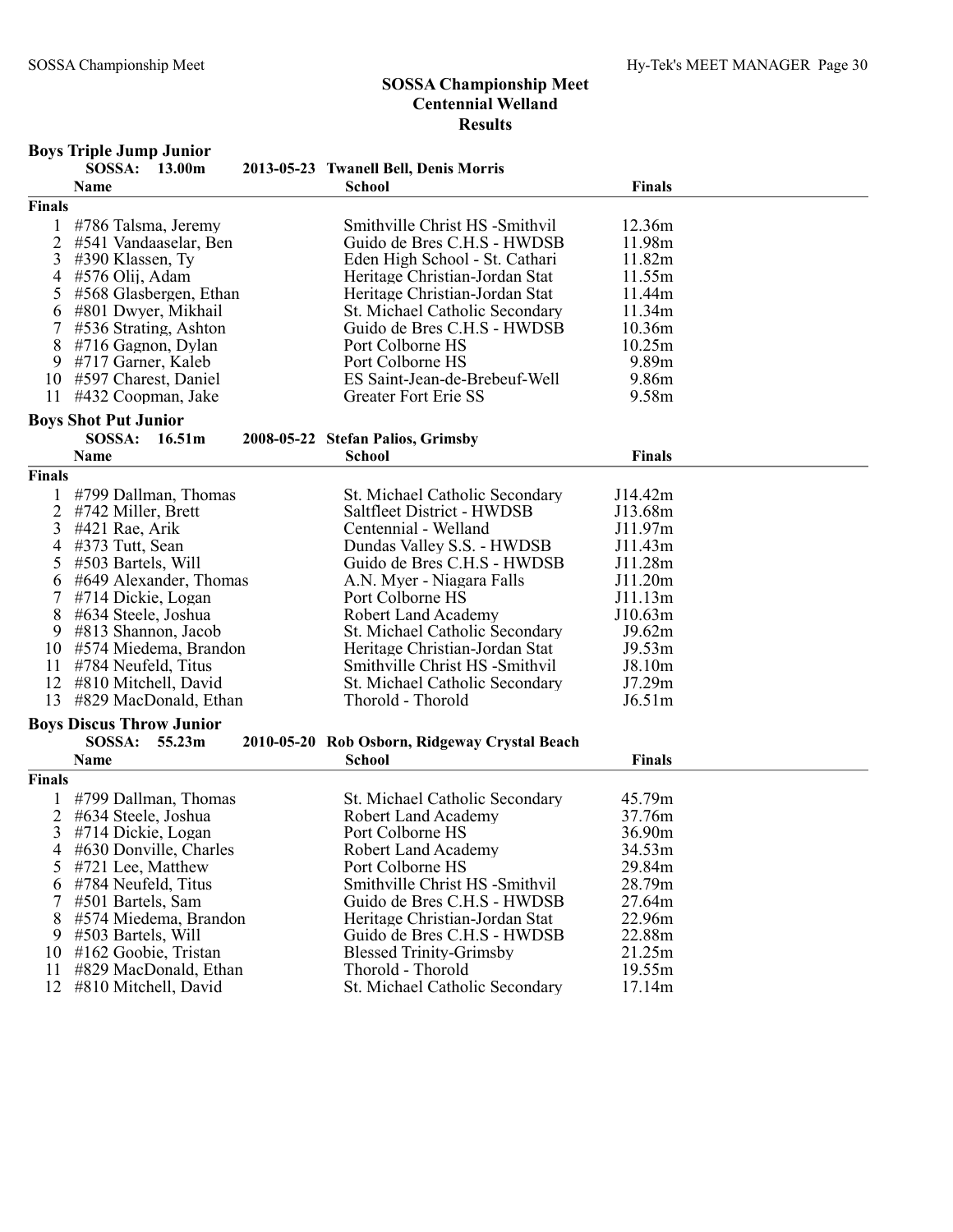#### Boys Javelin Throw Junior

|               | роўэ батыш тіпом б<br>SOSSA: 54.90m              | 2008-05-22 Ray Dykstra, Grimsby                               |                |                                            |
|---------------|--------------------------------------------------|---------------------------------------------------------------|----------------|--------------------------------------------|
|               | Name                                             | <b>School</b>                                                 | <b>Finals</b>  |                                            |
| <b>Finals</b> |                                                  |                                                               |                |                                            |
|               | 1 #469 Kennedy, Kaleb                            | Grimsby Secondary School                                      | 52.34m         |                                            |
| 2             | #290 Van Niekerk, Ethan                          | E. L. Crossley - Fonthill                                     | 38.49m         |                                            |
| 3             | #249 Bernardi, Brandon                           | E. L. Crossley - Fonthill                                     | 37.17m         |                                            |
| 4             | #541 Vandaaselar, Ben                            | Guido de Bres C.H.S - HWDSB                                   | 36.85m         |                                            |
| 5             | #799 Dallman, Thomas                             | St. Michael Catholic Secondary                                | 35.70m         |                                            |
| 6             | #581 Vandenbrink, Seth                           | Heritage Christian-Jordan Stat                                | 33.80m         |                                            |
| 7             | #279 Pigeon, Dylan                               | E. L. Crossley - Fonthill                                     | 31.54m         |                                            |
| 8             | #833 Ben, Wark                                   | Westdale S.S. - HWDSB                                         | 30.40m         |                                            |
| 9             | #373 Tutt, Sean                                  | Dundas Valley S.S. - HWDSB                                    | 30.05m         |                                            |
|               | 10 #461 Chrystian, Zachary                       | Grimsby Secondary School                                      | 28.50m         |                                            |
|               | 11 #501 Bartels, Sam                             | Guido de Bres C.H.S - HWDSB                                   | 25.15m         |                                            |
|               | 12 #574 Miedema, Brandon                         | Heritage Christian-Jordan Stat                                | 19.85m         |                                            |
|               | <b>Boys 100 Meter Dash Senior</b>                |                                                               |                |                                            |
|               | SOSSA:<br>10.85                                  | 2019-05-22 Myles Misener Daley, Westdale                      |                |                                            |
|               | Name                                             | <b>School</b>                                                 | <b>Prelims</b> | H#                                         |
|               | <b>Preliminaries</b>                             |                                                               |                |                                            |
|               |                                                  |                                                               |                |                                            |
| 1             | #880 Banfield, Jack                              | Westmount S.S. - HWDSB                                        | 11.24 Q        | $\mathbf{1}$                               |
| 2             | #139 Nelson, Quintin                             | Ancaster High School - HWDSB                                  | 11.36 Q        | $\overline{c}$                             |
| 3             | #697 Guerrero, Edward                            | Nora Francis Henderson S.S. -                                 | 11.41 Q        | $\sqrt{2}$                                 |
| 4             | #406 Cowan, Michael                              | Eastdale - Welland                                            | 11.42 Q        | $\mathbf{1}$                               |
| 5             | #658 McEachern, Braden                           | A.N. Myer - Niagara Falls                                     | 11.52 Q        | $\mathbf{1}$                               |
| 6             | #239 Williams, Janal                             | Sir Winston Churchill -                                       | 11.69 Q        | $\overline{c}$                             |
| 7             | #879 Bailey, Judah                               | Westmount S.S. - HWDSB                                        | 11.67 $q$      | $\mathbf{1}$                               |
| 8             | #627 Wilsonne, Kharisma                          | Lakeshore Catholic Secondary                                  | 11.69 $q$      | 1                                          |
| 9             | #491 Kowcun, Nathan                              | Governor Simcoe-St. Catharines                                | 11.70          | $\mathbf{1}$                               |
|               | 10 #203 Forde, De?Ondre                          | Sir Winston Churchill -                                       | 11.87          |                                            |
|               | 11 #671 Bennett-Francois, Jeukwa                 | Notre Dame Welland                                            | 11.92          | $\begin{array}{c} 2 \\ 2 \\ 2 \end{array}$ |
|               | 12 #672 Bissainthe, Jack                         | Notre Dame Welland                                            | 12.06          |                                            |
| 13            | #731 Costantini, Phoenix                         | Saint Paul Catholic High Schoo                                | 12.20          |                                            |
|               | 14 #150 Gaka, Sean                               | Beamsville - Beamsville                                       | 12.30          | $\mathbf{1}$                               |
|               | <b>Boys 100 Meter Dash Senior</b>                |                                                               |                |                                            |
|               | SOSSA:<br>10.85                                  | 2019-05-22 Myles Misener Daley, Westdale                      |                |                                            |
|               | <b>Name</b>                                      | <b>School</b>                                                 | <b>Finals</b>  |                                            |
| <b>Finals</b> |                                                  |                                                               |                |                                            |
| 1             | #880 Banfield, Jack                              | Westmount S.S. - HWDSB                                        | 11.26          |                                            |
| 2             | #139 Nelson, Quintin                             | Ancaster High School - HWDSB                                  | 11.49          |                                            |
| 3             | #406 Cowan, Michael                              | Eastdale - Welland                                            | 11.58          |                                            |
| 4             | #658 McEachern, Braden                           | A.N. Myer - Niagara Falls                                     | 11.66          |                                            |
| 5             |                                                  |                                                               |                |                                            |
|               |                                                  |                                                               |                |                                            |
| 6             | #627 Wilsonne, Kharisma<br>#697 Guerrero, Edward | Lakeshore Catholic Secondary<br>Nora Francis Henderson S.S. - | 11.70<br>11.73 |                                            |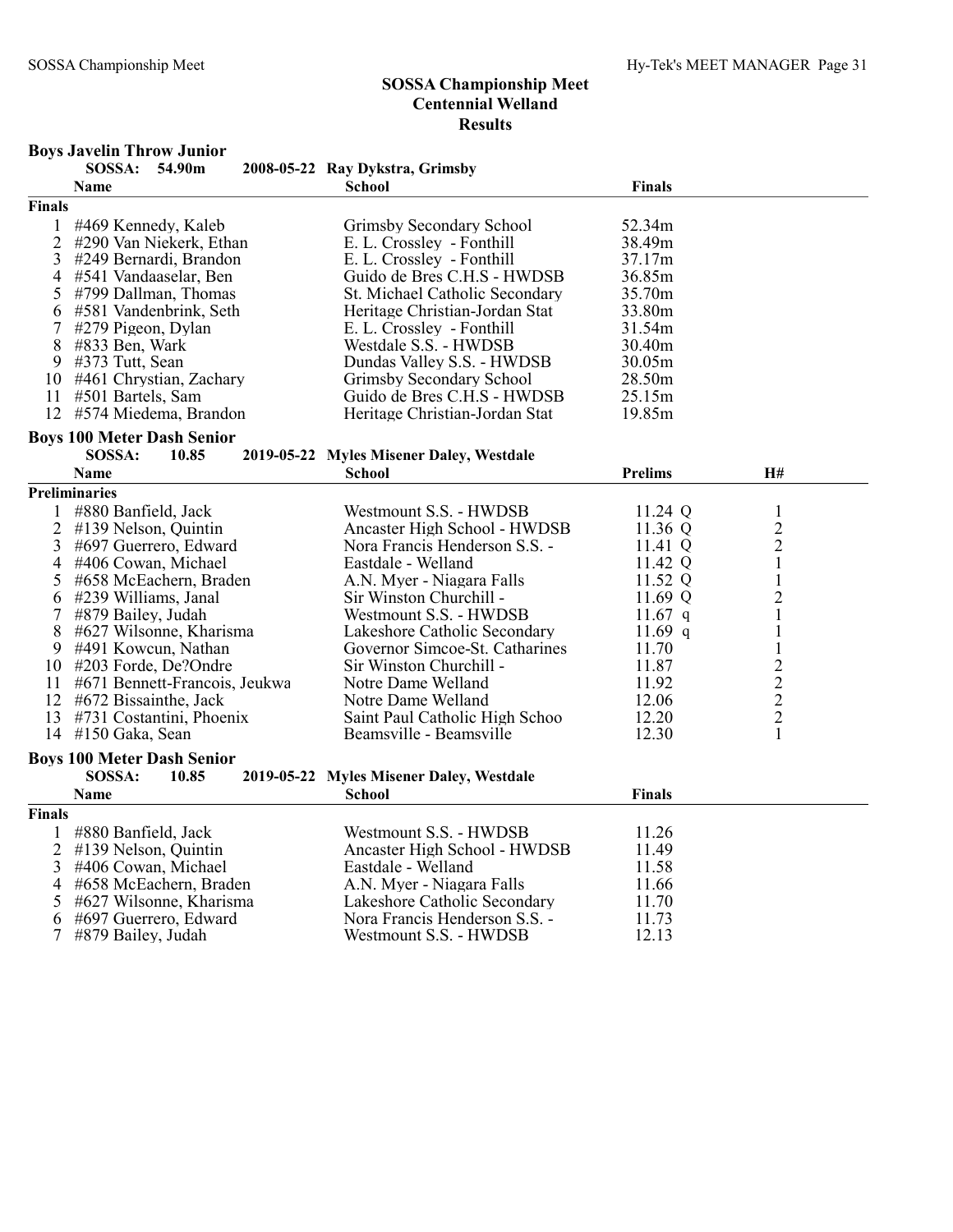## Boys 200 Meter Dash Senior

|                | SOSSA:                            | 21.55 | 2019-05-23 Myles Misener Daley, Westdale |               |                                            |  |
|----------------|-----------------------------------|-------|------------------------------------------|---------------|--------------------------------------------|--|
|                | Name                              |       | <b>School</b>                            | <b>Finals</b> | H#                                         |  |
| <b>Finals</b>  |                                   |       |                                          |               |                                            |  |
| 1              | #880 Banfield, Jack               |       | Westmount S.S. - HWDSB                   | 22.56         | $\overline{c}$                             |  |
| 2              | #697 Guerrero, Edward             |       | Nora Francis Henderson S.S. -            | 23.04         | $\overline{2}$                             |  |
| 3              | #406 Cowan, Michael               |       | Eastdale - Welland                       | 23.16         | $\mathbf{1}$                               |  |
| 4              | #177 Prato, Zavio                 |       | <b>Blessed Trinity-Grimsby</b>           | 23.34         | $\overline{c}$                             |  |
| 5              | #658 McEachern, Braden            |       | A.N. Myer - Niagara Falls                | 23.36         | $\mathbf{1}$                               |  |
| 6              | #627 Wilsonne, Kharisma           |       | Lakeshore Catholic Secondary             | 23.37         | $\overline{c}$                             |  |
|                | #715 Dunlop, Jaden                |       | Port Colborne HS                         | 23.48         | $\mathbf{1}$                               |  |
| 8              | #141 Stechey, Joseph              |       | Ancaster High School - HWDSB             | 23.69         |                                            |  |
| 9              | #239 Williams, Janal              |       | Sir Winston Churchill -                  | 24.00         | $\frac{2}{2}$                              |  |
| 10             | #659 McEachern, Connor            |       | A.N. Myer - Niagara Falls                | 24.45         | $\overline{c}$                             |  |
| 11             | #645 Kwon, Minsan                 |       | Laura Secord - St. Catharines            | 24.68         | $\mathbf{1}$                               |  |
| 12             | #646 Leblanc, Sonny               |       | Laura Secord - St. Catharines            | 24.78         | $\mathbf{1}$                               |  |
| 13             | #307 Klassen, Tyrae               |       | Denis Morris Catholic High Sch           | 25.62         | $\mathbf{1}$                               |  |
| 14             | #575 Miedema, Nick                |       | Heritage Christian-Jordan Stat           | 25.70         | $\mathbf{1}$                               |  |
| 15             | #166 Kolenko, Nicholas            |       | <b>Blessed Trinity-Grimsby</b>           | 25.79         | 1                                          |  |
|                |                                   |       |                                          |               |                                            |  |
|                | <b>Boys 400 Meter Dash Senior</b> |       |                                          |               |                                            |  |
|                | SOSSA:                            | 47.16 | 2018-05-24 Myles Misener-Daley, Westdale |               |                                            |  |
|                | Name                              |       | <b>School</b>                            | <b>Finals</b> | H#                                         |  |
| <b>Finals</b>  |                                   |       |                                          |               |                                            |  |
|                | #177 Prato, Zavio                 |       | <b>Blessed Trinity-Grimsby</b>           | 51.44         |                                            |  |
| 2              | #141 Stechey, Joseph              |       | Ancaster High School - HWDSB             | 52.99         |                                            |  |
| 3              | #401 Thorpe, Chad                 |       | Eden High School - St. Cathari           | 53.01         |                                            |  |
| 4              | #239 Williams, Janal              |       | Sir Winston Churchill -                  | 54.10         | $\begin{array}{c} 2 \\ 2 \\ 2 \end{array}$ |  |
| 5              | #660 Penuela, Shayel              |       | A.N. Myer - Niagara Falls                | 54.72         | $\mathbf{1}$                               |  |
| 6              | #712 Norton, Cooper               |       | Orchard Park S.S. - HWDSB                | 54.75         | $\mathbf{1}$                               |  |
| 6              | #646 Leblanc, Sonny               |       | Laura Secord - St. Catharines            | 54.75         |                                            |  |
| 8              | #129 Coleman, Connor              |       | Ancaster High School - HWDSB             | 55.14         | $\frac{2}{2}$                              |  |
| 9              | $\#108$ Mugabe, Ethan             |       | Niagara Christian Collegiate             | 55.42         |                                            |  |
|                | 10 #411 Falardeau, Kade           |       | Centennial - Welland                     | 56.97         | $\mathbf 1$                                |  |
| 11             | #785 Ricker, Theo                 |       | Smithville Christ HS -Smithvil           | 57.40         | $\mathbf{1}$                               |  |
| 12             | #426 Stone, Gavin                 |       | Centennial - Welland                     | 58.91         | 1                                          |  |
| 13             | #315 Serravalle, Kohen            |       | Denis Morris Catholic High Sch           | 1:03.44       | $\mathbf{1}$                               |  |
| 14             | #812 Roperti, Ayden               |       | St. Michael Catholic Secondary           | 1:05.21       | $\mathbf{1}$                               |  |
| 15             | #179 Presti, Luca                 |       | <b>Blessed Trinity-Grimsby</b>           | 1:07.52       | $\mathbf{1}$                               |  |
|                |                                   |       |                                          |               |                                            |  |
|                | <b>Boys 800 Meter Run Senior</b>  |       |                                          |               |                                            |  |
|                | SOSSA: 1:53.97                    |       | 2010-05-20 Chris Meidema, Lakeshore CHS  |               |                                            |  |
|                | Name                              |       | <b>School</b>                            | <b>Finals</b> | H#                                         |  |
| <b>Finals</b>  |                                   |       |                                          |               |                                            |  |
| $\mathbf{1}$   | #269 Kleinsmith, Adam             |       | E. L. Crossley - Fonthill                | 2:04.34       | 2                                          |  |
| $\overline{2}$ | #646 Leblanc, Sonny               |       | Laura Secord - St. Catharines            | 2:06.21       | $\overline{c}$                             |  |
| 3              | #892 Lackhanpal, Porter           |       | Westmount S.S. - HWDSB                   | 2:06.34       |                                            |  |
| 4              | #401 Thorpe, Chad                 |       | Eden High School - St. Cathari           | 2:09.07       | $\frac{2}{2}$                              |  |
| 5              | #712 Norton, Cooper               |       | Orchard Park S.S. - HWDSB                | 2:09.78       |                                            |  |
| 6              | #650 Ashraf, Saad                 |       | A.N. Myer - Niagara Falls                | 2:10.27       | $\sqrt{2}$                                 |  |
| 7              | #129 Coleman, Connor              |       | Ancaster High School - HWDSB             | 2:11.42       | $\overline{2}$                             |  |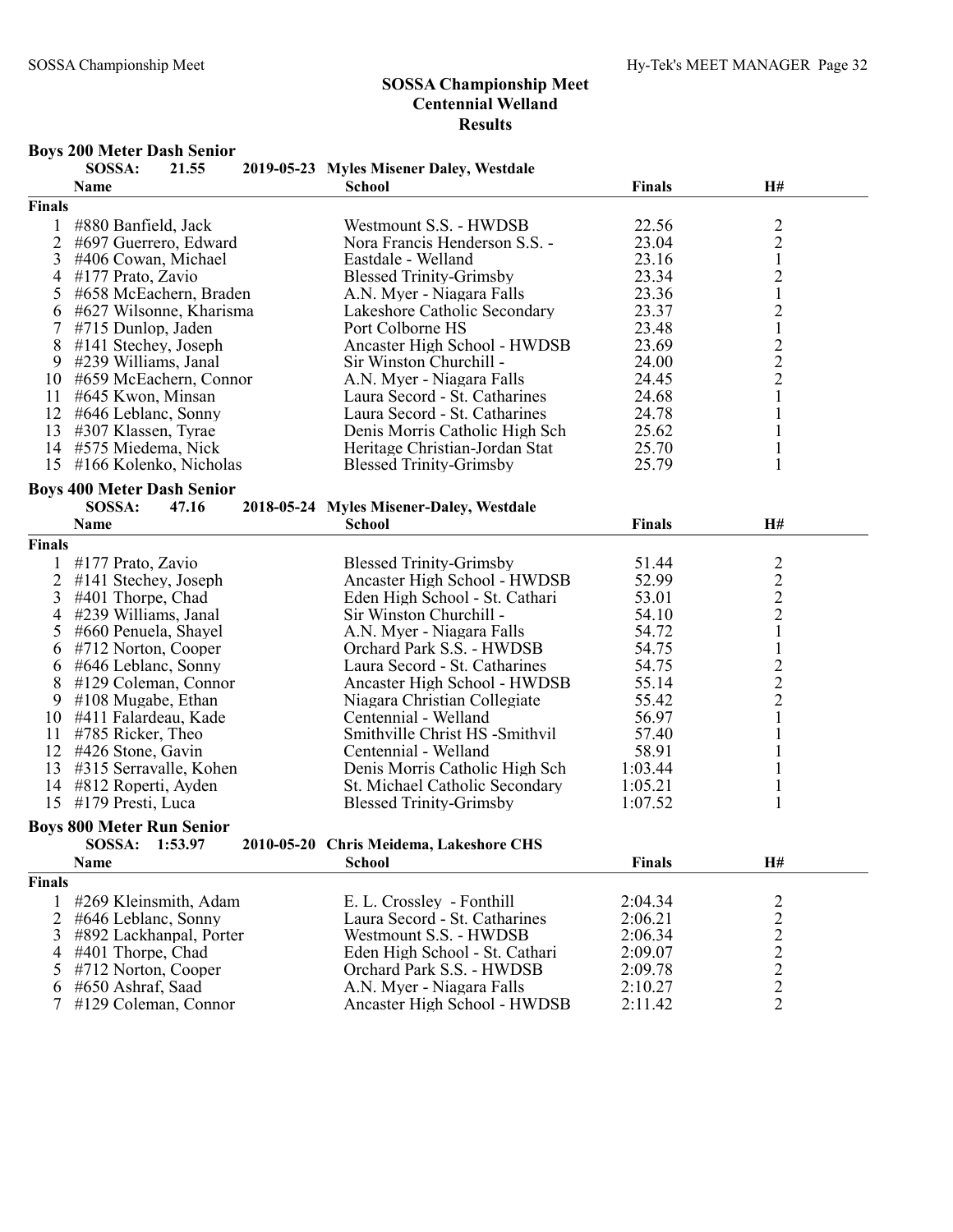|               | Finals  (Boys 800 Meter Run Senior)             |                                               |                      |                |  |
|---------------|-------------------------------------------------|-----------------------------------------------|----------------------|----------------|--|
|               | Name                                            | <b>School</b>                                 | <b>Finals</b>        | H#             |  |
| 8             | #692 Sotelo, Santiago                           | Notre Dame Welland                            | 2:17.75              | $\mathbf{1}$   |  |
| 9.            | #215 Maxwell, Redding                           | Sir Winston Churchill -                       | 2:21.63              | $\overline{c}$ |  |
| 10            | #149 Duggan, Kaleb                              | Beamsville - Beamsville                       | 2:29.51              | $\mathbf 1$    |  |
| 11            | #686 McKee, Tyler                               | Notre Dame Welland                            | 2:35.99              | $\mathbf{1}$   |  |
|               | <b>Boys 1500 Meter Run Senior</b>               |                                               |                      |                |  |
|               | SOSSA: 3:55.18                                  |                                               |                      |                |  |
|               |                                                 | 2009-05-21 Jeremy Rae, Lakeshore CHS          |                      |                |  |
|               | Name                                            | <b>School</b>                                 | <b>Finals</b>        |                |  |
| <b>Finals</b> |                                                 |                                               |                      |                |  |
|               | #200 Di Felice, Marco                           | Sir Winston Churchill -                       | 4:17.57              |                |  |
| 2             | #269 Kleinsmith, Adam                           | E. L. Crossley - Fonthill                     | 4:19.67              |                |  |
| 3             | #842 Keller, Ben                                | Westdale S.S. - HWDSB                         | 4:23.82              |                |  |
| 4             | #157 Beach, Evan                                | <b>Blessed Trinity-Grimsby</b>                | 4:27.09              |                |  |
| 5             | #603 Molnar, Hayden                             | ES Saint-Jean-de-Brebeuf-Well                 | 4:29.66              |                |  |
| 6             | #893 Lakhanpal, Porter                          | Westmount S.S. - HWDSB                        | 4:34.33              |                |  |
| 7             | #480 Tselepakis, Thomas                         | Grimsby Secondary School                      | 4:34.36              |                |  |
| 8             | #526 Lanting, Albert                            | Guido de Bres C.H.S - HWDSB                   | 4:42.36              |                |  |
| 9             | #650 Ashraf, Saad                               | A.N. Myer - Niagara Falls                     | 4:45.80              |                |  |
| 10            | #226 Rollo, Walker                              | Sir Winston Churchill -                       | 4:47.83              |                |  |
| 11            | $#160$ DiFlavio, Luc                            | <b>Blessed Trinity-Grimsby</b>                | 4:52.56              |                |  |
| 12            | #692 Sotelo, Santiago                           | Notre Dame Welland                            | 4:53.70              |                |  |
| 12            | #137 Mills, Oskar                               | Ancaster High School - HWDSB                  | 4:53.70              |                |  |
| 14            | #633 Quinn, Jackson                             | Robert Land Academy                           | 5:00.43              |                |  |
| 15            | #171 Morrow, Maxwell                            | <b>Blessed Trinity-Grimsby</b>                | 5:13.05              |                |  |
|               | <b>Boys 3000 Meter Run Senior</b>               |                                               |                      |                |  |
|               | SOSSA: 8:31.82                                  | 2009-05-21 Mohammed Ahmed, St.Catharines C.I. |                      |                |  |
|               | Name                                            | <b>School</b>                                 | <b>Finals</b>        |                |  |
| <b>Finals</b> |                                                 |                                               |                      |                |  |
|               | #842 Keller, Ben                                | Westdale S.S. - HWDSB                         | 9:16.78              |                |  |
| 2             | #200 Di Felice, Marco                           | Sir Winston Churchill -                       | 9:18.19              |                |  |
| 3             | #782 Munnings, Owen                             | Smithville Christ HS -Smithvil                | 9:26.62              |                |  |
| 4             | #156 Arnold, Reese                              | <b>Blessed Trinity-Grimsby</b>                | 9:35.58              |                |  |
| 5             | #157 Beach, Evan                                | <b>Blessed Trinity-Grimsby</b>                | 9:45.54              |                |  |
| 6             | #526 Lanting, Albert                            | Guido de Bres C.H.S - HWDSB                   | 9:51.94              |                |  |
| 7             | #336 Deighton, Foster                           | Dundas Valley S.S. - HWDSB                    | 10:01.93             |                |  |
| 8             | #234 Taubeneck, Matt                            | Sir Winston Churchill -                       | 10:08.79             |                |  |
|               | $#160$ DiFlavio, Luc                            | <b>Blessed Trinity-Grimsby</b>                |                      |                |  |
| 9<br>10       |                                                 |                                               | 10:14.23<br>10:14.41 |                |  |
|               | #480 Tselepakis, Thomas<br>11 #356 Neary, Bryce | Grimsby Secondary School                      | 10:39.58             |                |  |
|               |                                                 | Dundas Valley S.S. - HWDSB                    |                      |                |  |
| 12            | #628 Barry, Calvin                              | <b>Robert Land Academy</b>                    | 11:30.60             |                |  |
|               | <b>Boys 110 Meter Hurdles Senior</b>            |                                               |                      |                |  |
|               | SOSSA:<br>14.58                                 | 2009-05-21 Townsend Benard, Laura Secord      |                      |                |  |
|               | Name                                            | <b>School</b>                                 | <b>Prelims</b>       | H#             |  |
|               | <b>Preliminaries</b>                            |                                               |                      |                |  |
|               | #265 Jeffery, Samuel                            | E. L. Crossley - Fonthill                     | 16.19 Q              | $\perp$        |  |
| 2             | #324 Alsop, Luke                                | Dundas Valley S.S. - HWDSB                    | 17.24 Q              | $\overline{c}$ |  |
| 3             | #664 Soppitt, Isaac                             | A.N. Myer - Niagara Falls                     | 17.87 Q              | $\sqrt{2}$     |  |
| 4             | #228 Sawano, Daiki                              | Sir Winston Churchill -                       | 18.76 Q              | 1              |  |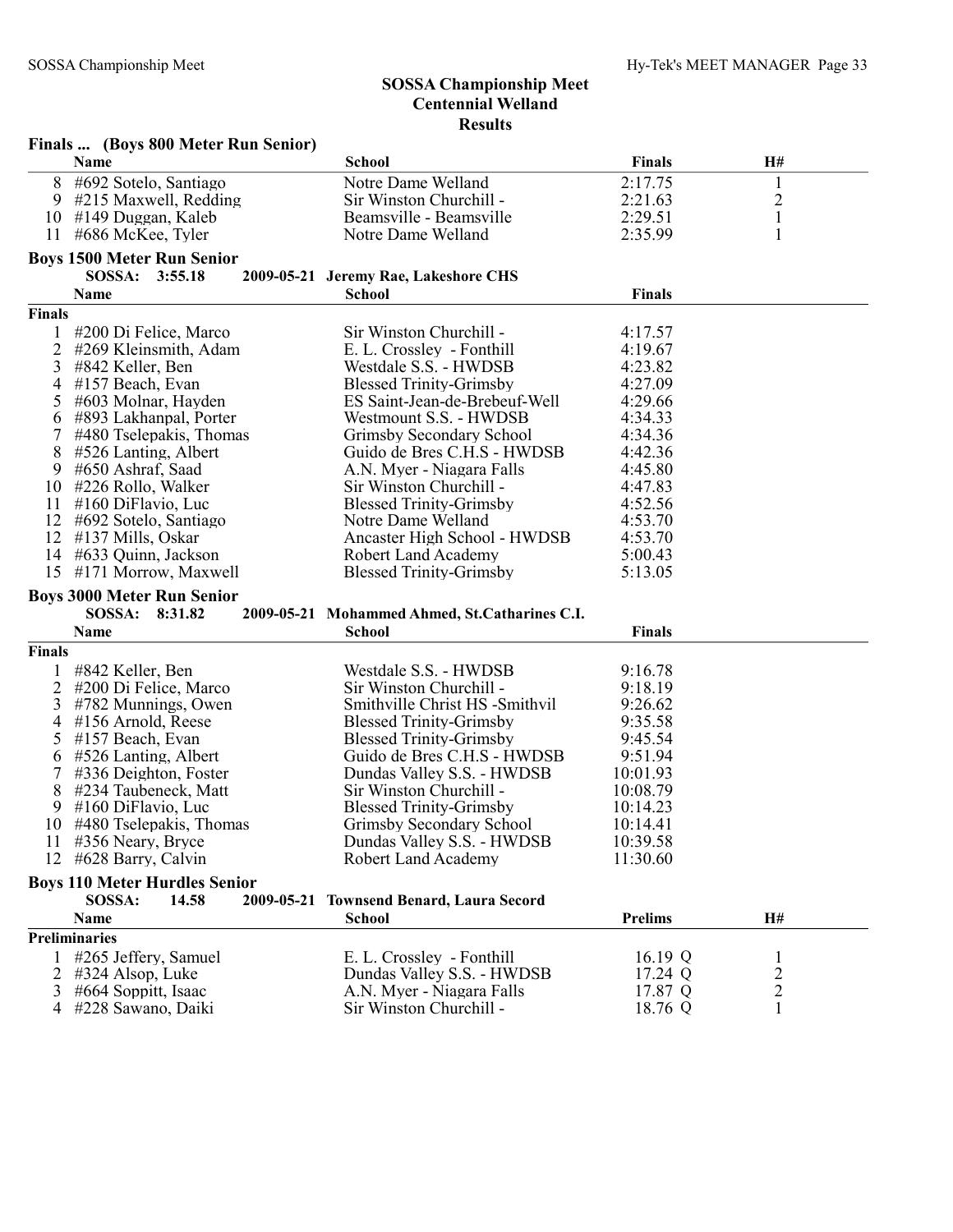|               | Preliminaries  (Boys 110 Meter Hurdles Senior)          |                                                   |                                                  |                |                            |
|---------------|---------------------------------------------------------|---------------------------------------------------|--------------------------------------------------|----------------|----------------------------|
|               | Name                                                    | <b>School</b>                                     |                                                  | <b>Prelims</b> | H#                         |
| 5             | #894 Lavoie, Asher                                      | Westmount S.S. - HWDSB                            |                                                  | 20.07 Q        | $\mathbf{1}$               |
| 6             | #890 He, Conrad                                         | Westmount S.S. - HWDSB                            |                                                  | 23.19 Q        | $\overline{c}$             |
| 7             | #169 Mannella, Brenden                                  | <b>Blessed Trinity-Grimsby</b>                    |                                                  | $20.66$ q      | $\mathbf{1}$               |
| 8             | #857 Bilon, Aidan                                       | Westlane - Niagara Falls                          |                                                  | $21.16$ q      | 1                          |
|               | <b>Boys 110 Meter Hurdles Senior</b>                    |                                                   |                                                  |                |                            |
|               | SOSSA:<br>14.58                                         | 2009-05-21 Townsend Benard, Laura Secord          |                                                  |                |                            |
|               | Name                                                    | <b>School</b>                                     |                                                  | <b>Finals</b>  |                            |
| <b>Finals</b> |                                                         |                                                   |                                                  |                |                            |
| 1             | #265 Jeffery, Samuel                                    | E. L. Crossley - Fonthill                         |                                                  | 15.91          |                            |
| 2             | #664 Soppitt, Isaac                                     | A.N. Myer - Niagara Falls                         |                                                  | 16.90          |                            |
| 3             | $\#324$ Alsop, Luke                                     | Dundas Valley S.S. - HWDSB                        |                                                  | 17.25          |                            |
| 4<br>5        | #228 Sawano, Daiki<br>#894 Lavoie, Asher                | Sir Winston Churchill -<br>Westmount S.S. - HWDSB |                                                  | 17.81<br>19.72 |                            |
| 6             | #890 He, Conrad                                         | Westmount S.S. - HWDSB                            |                                                  | 20.76          |                            |
| 7             | #857 Bilon, Aidan                                       | Westlane - Niagara Falls                          |                                                  | 21.12          |                            |
|               |                                                         |                                                   |                                                  |                |                            |
|               | <b>Boys 400 Meter Hurdles Senior</b><br>SOSSA:<br>56.87 | 2009-05-21 Connor Fanning, Highland               |                                                  |                |                            |
|               | <b>Name</b>                                             | <b>School</b>                                     |                                                  | <b>Finals</b>  |                            |
| <b>Finals</b> |                                                         |                                                   |                                                  |                |                            |
| 1             | #401 Thorpe, Chad                                       | Eden High School - St. Cathari                    |                                                  | 1:01.70        |                            |
| 2             | #407 McPhee, Mikhai                                     | Eastdale - Welland                                |                                                  | 1:02.51        |                            |
| 3             | #418 Larman, Cameron                                    | Centennial - Welland                              |                                                  | 1:03.34        |                            |
| 4             | #411 Falardeau, Kade                                    | Centennial - Welland                              |                                                  | 1:03.36        |                            |
| 5             | #660 Penuela, Shayel                                    | A.N. Myer - Niagara Falls                         |                                                  | 1:03.87        |                            |
|               | <b>Boys 4x100 Meter Relay Senior</b>                    |                                                   |                                                  |                |                            |
|               | SOSSA:<br>43.82                                         | 2016-05-19 A.N.Myer, Niagara Falls                |                                                  |                |                            |
|               | <b>Team</b>                                             | Relay                                             |                                                  | <b>Finals</b>  | H#                         |
| <b>Finals</b> |                                                         |                                                   |                                                  |                |                            |
| 1             | Westmount S.S. - HWDSB                                  |                                                   |                                                  | 45.71          | 2                          |
|               | 1) #886 Frketich, Matthew                               | $2)$ #883 Clark, Drew                             | 3) #879 Bailey, Judah                            |                | 4) #880 Banfield, Jack     |
|               | 5) #885 Dezoete, Justin                                 | 6) #894 Lavoie, Asher                             |                                                  |                |                            |
|               | 2 A.N. Myer - Niagara Falls                             |                                                   |                                                  | 45.92          | 2                          |
|               | 1) #655 Ivanov, Michael                                 | 2) #658 McEachern, Braden                         | 3) #659 McEachern, Connor 4) #664 Soppitt, Isaac |                |                            |
|               | 5) #666 Walters, Graham                                 |                                                   |                                                  |                |                            |
| 3             | E. L. Crossley - Fonthill<br>1) #260 Gyugyei, Kayden    | 2) #265 Jeffery, Samuel                           | 3) #282 Senthil, Aakash                          | 47.34          | 2<br>4) #277 Paquin, Tyler |
|               | 5) #273 Motola, Lucas                                   | 6) #275 Nuziato, Lucas                            |                                                  |                |                            |
|               | 4 Guido de Bres C.H.S - HWDSI                           |                                                   |                                                  | 47.40          | 2                          |
|               | 1) #528 Leistra, Joel                                   | 2) #534 Schulenberg, Nate                         | 3) #506 Bontekoe, Reuben                         |                | 4) #544 Vanraalte, Daniel  |
|               | 5) #545 Vanraalte, Matt                                 | 6) #500 Bartels, Isaac                            |                                                  |                |                            |
| 5             | Ancaster High School - HWDS                             |                                                   |                                                  | 47.44          | 2                          |
|               | 1) #141 Stechey, Joseph                                 | $2)$ #135 John, Emmanuel                          | $3)$ #139 Nelson, Quintin                        |                | 4) #128 Caplice, Nole      |
|               |                                                         |                                                   |                                                  |                |                            |
|               | 5) #140 Shaughnessy, Cameron                            |                                                   |                                                  |                |                            |
|               | 6 Notre Dame Welland                                    |                                                   |                                                  | 47.52          | 2                          |
|               | 1) #671 Bennett-Francois, Jeuk2) #679 Gill, Trysten     |                                                   | 3) #689 Ogunkoya, Victor                         |                | 4) #672 Bissainthe, Jack   |
| $\frac{1}{2}$ | <b>Blessed Trinity-Grimsby</b><br>1) #179 Presti, Luca  | 2) #174 Panaccione, Joshua                        | 3) #166 Kolenko, Nicholas                        | 48.16          | 4) #173 Olomide, Caleb     |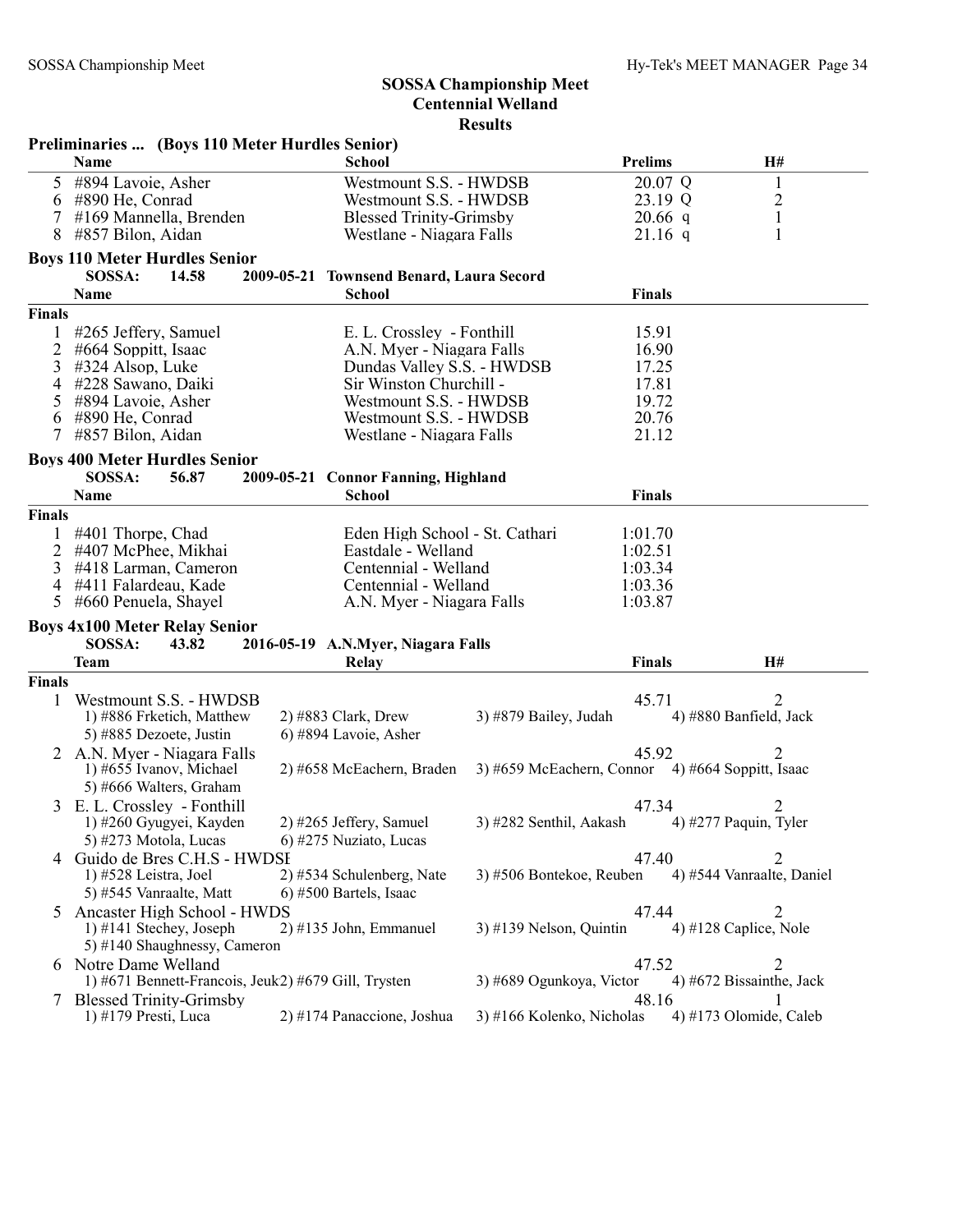#### Finals ... (Boys 4x100 Meter Relay Senior)

|        | $\mathbf{r}$ mans $\mathbf{m}$ (Doys Talov McGC Renay Semol) |                                                                                 |                                                   |               |                             |
|--------|--------------------------------------------------------------|---------------------------------------------------------------------------------|---------------------------------------------------|---------------|-----------------------------|
|        | <b>Team</b>                                                  | <b>Relay</b>                                                                    |                                                   | <b>Finals</b> | H#                          |
| 8      | Sir Winston Churchill -                                      |                                                                                 |                                                   | 48.45         | $\overline{2}$              |
|        | 1) #201 Dreifelds, Mark                                      | $2)$ #203 Forde, De?Ondre                                                       | $3)$ #218 Naziry, Dawod                           |               | 4) #228 Sawano, Daiki       |
|        | 5) #238 Walker, Brayden                                      | $(6)$ #239 Williams, Janal                                                      |                                                   |               |                             |
| 9      | Centennial - Welland                                         |                                                                                 |                                                   | 48.85         | 2                           |
|        | 1) #411 Falardeau, Kade                                      | 2) #418 Larman, Cameron                                                         | 3) #919 Smith, Jake                               |               | 4) #421 Rae, Arik           |
|        | 5) #428 Thompson, Camar                                      |                                                                                 |                                                   |               |                             |
| 10     | Heritage Christian-Jordan Stat                               |                                                                                 |                                                   | 49.42         |                             |
|        | 1) #575 Miedema, Nick                                        | $2)$ #573 Kemper, Kyle                                                          | 3) #579 Slingerland, Lucas                        |               | 4) #571 Huizinga, Jared     |
|        | 5) #587 Veldhuizen, Tyson                                    |                                                                                 |                                                   |               |                             |
|        | Nora Francis Henderson S.S. -                                |                                                                                 |                                                   | 49.70         |                             |
|        | 1) #695 Brown, Mekhai                                        | 2) #700 Hernandez, Ezequiel 3) #701 Owusu-Ansah, Omare 4) #697 Guerrero, Edward |                                                   |               |                             |
|        | 5) #708 Tran, Kien                                           |                                                                                 |                                                   |               |                             |
| 12     | Smithville Christ HS -Smithvil                               |                                                                                 |                                                   | 50.30         |                             |
|        | 1) #780 Mokuye, Daniel                                       | 2) #775 Kok, John                                                               | 3) #788 VanderWier, Colby 4) #783 Mushegera, Alex |               |                             |
| 13     | St. Catharines Collegiate                                    |                                                                                 |                                                   | 55.64         |                             |
|        | $(1)$ #730 Turnbull, Aiden                                   | $2)$ #728 Petten, Nolan                                                         | 3) #727 McCann, Kieran                            |               | 4) #726 Casey, Cash         |
|        | Denis Morris Catholic High Sc                                |                                                                                 |                                                   | <b>DQ</b>     |                             |
|        | 1) $\#310$ Maltby, Dylan                                     | $2)$ #307 Klassen, Tyrae                                                        | $3)$ #314 Serif, Noah                             |               | 4) #309 Lee-Appiah, Daeshon |
|        |                                                              | 5) #306 Imenwanmhin, Graciou6) #318 Ukiomogbe, Michael                          |                                                   |               |                             |
|        | Niagara Christian Collegiate                                 |                                                                                 |                                                   | DO            |                             |
|        | 1) #109 Okene, Michael                                       | $2)$ #108 Mugabe, Ethan                                                         | 3) #112 Oluwa, Oluwadamilare4) #113 Omodu, David  |               |                             |
|        | 5) #107 Bayne, Elijah                                        |                                                                                 |                                                   |               |                             |
|        | <b>Boys High Jump Senior</b>                                 |                                                                                 |                                                   |               |                             |
|        | SOSSA:<br>2.00 <sub>m</sub>                                  | 2017-05-18 Quimm Heimstra, St. Michael                                          |                                                   |               |                             |
|        | <b>Name</b>                                                  | <b>School</b>                                                                   |                                                   | <b>Finals</b> |                             |
| Finals |                                                              |                                                                                 |                                                   |               |                             |
|        | #655 Ivanov, Michael                                         | A.N. Myer - Niagara Falls                                                       |                                                   | J1.85m        |                             |
| 2      | $#206$ Greene, Cameron                                       | Sir Winston Churchill -                                                         |                                                   | J1.85m        |                             |

|        | 3 #282 Senthil, Aakash        | E. L. Crossley - Fonthill                       | J1.70m                         |  |
|--------|-------------------------------|-------------------------------------------------|--------------------------------|--|
|        | 4 #549 Ciona, Alex            | Hamilton District C.H.S. - HWD                  | J1.70m                         |  |
|        | 5 #775 Kok, John              | Smithville Christ HS -Smithvil                  | J1.65m                         |  |
|        | $6$ #579 Slingerland, Lucas   | Heritage Christian-Jordan Stat                  | J1.65m                         |  |
|        | $6$ #770 Huinink, Ephraim     | Smithville Christ HS -Smithvil                  | J1.65m                         |  |
|        | 8 #528 Leistra, Joel          | Guido de Bres C.H.S - HWDSB                     | J1.65m                         |  |
|        | 9 #500 Bartels, Isaac         | Guido de Bres C.H.S - HWDSB                     | J1.65m                         |  |
|        | 10 #724 Szabo, Kylan          | Port Colborne HS                                | J1.55m                         |  |
|        | <b>Boys Pole Vault Senior</b> |                                                 |                                |  |
|        | SOSSA:<br>4.20 <sub>m</sub>   | 2013-05-23 Jesse Marcil, Ridgeway Crystal Beach |                                |  |
|        | <b>Name</b>                   | <b>School</b>                                   | <b>Finals</b>                  |  |
| Finals |                               |                                                 |                                |  |
|        | --------                      |                                                 | $\mathbf{r} \wedge \mathbf{r}$ |  |

| гшав |                        |                            |                    |
|------|------------------------|----------------------------|--------------------|
|      | #655 Ivanov, Michael   | A.N. Myer - Niagara Falls  | J2.90 <sub>m</sub> |
|      | 2 #265 Jeffery, Samuel | E. L. Crossley - Fonthill  | J2.80 <sub>m</sub> |
|      | 3 #664 Soppitt, Isaac  | A.N. Myer - Niagara Falls  | J2.60m             |
|      | 4 #250 Bolhouis, Simon | E. L. Crossley - Fonthill  | J2.60m             |
|      | 5 #356 Neary, Bryce    | Dundas Valley S.S. - HWDSB | J2.40m             |
|      |                        |                            |                    |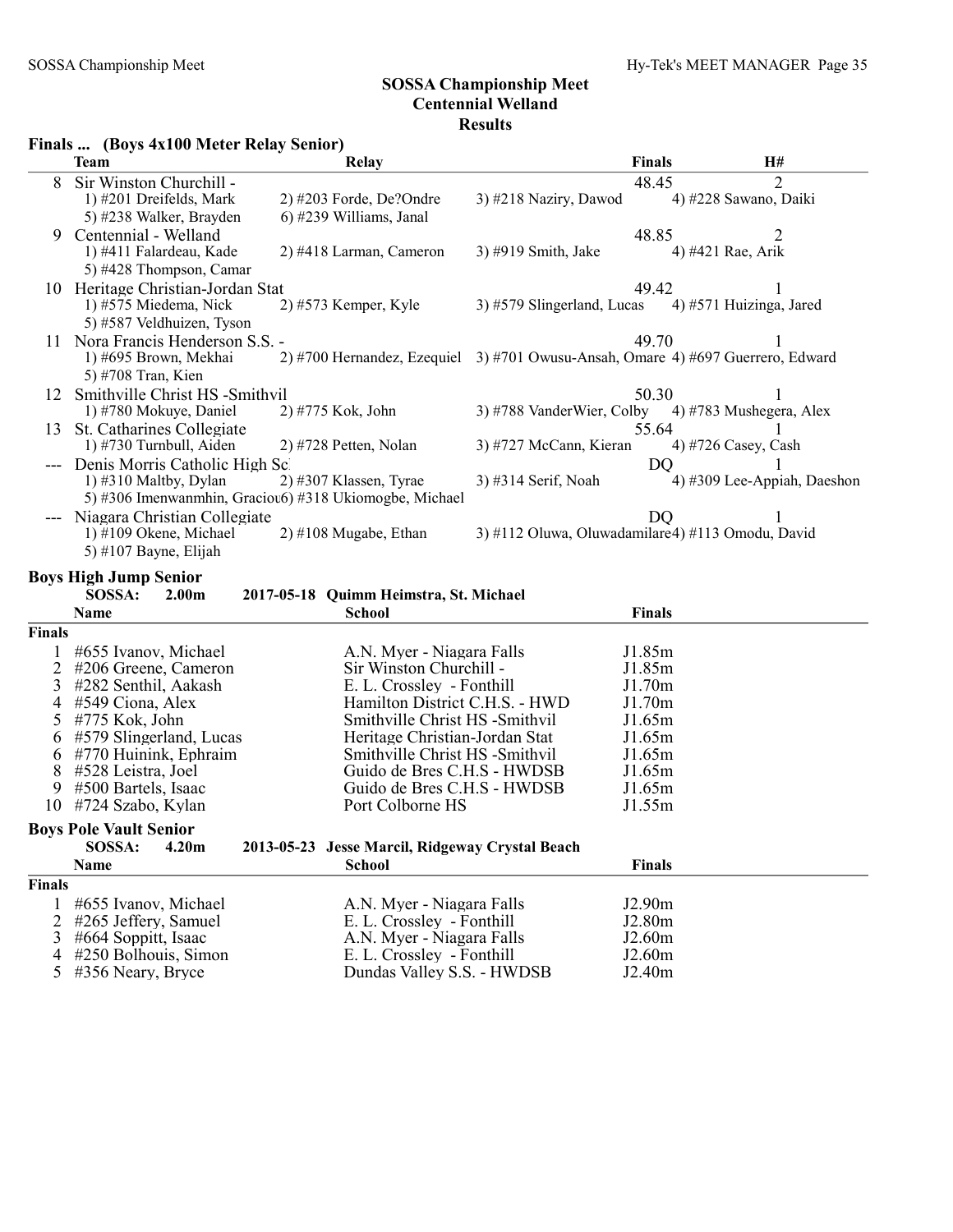Boys Long Jump Senior

#### SOSSA Championship Meet Centennial Welland Results

#### SOSSA: 6.92m 2019-05-23 Johnathan Jacob, LCHS-Port Colbou Name **School** School **Finals** Finals 1 #491 Kowcun, Nathan Governor Simcoe-St. Catharines J6.70m 2 #655 Ivanov, Michael A.N. Myer - Niagara Falls 56.63m<br>
2 #265 Jeffery, Samuel E.L. Crosslev - Fonthill 56.37m 3 #265 Jeffery, Samuel E. L. Crossley - Fonthill J6.37m E. L. Crossley - Fonthill 5 #124 Burch, Joel Sir Allan MacNab S.S. - HWDSB J6.19m<br>6 #664 Soppitt, Isaac A.N. Myer - Niagara Falls J6.19m 6 #664 Soppitt, Isaac A.N. Myer - Niagara Falls J6.19m 7 #133 Finucan, Jonah Ancaster High School - HWDSB 8 #399 Stephenson, Carlos Eden High School - St. Cathari J5.64m 9 #783 Mushegera, Alex Smithville Christ HS -Smithvil J5.63m<br>0 #672 Bissainthe. Jack Notre Dame Welland J5.54m  $10 \#672$  Bissainthe, Jack 11 #573 Kemper, Kyle Heritage Christian-Jordan Stat J5.46m 12 #679 Gill, Trysten 13 #166 Kolenko, Nicholas Blessed Trinity-Grimsby J4.98m 14 #689 Ogunkoya, Victor Notre Dame Welland J5.37m Boys Triple Jump Senior 2014-05-22 Jaquan Selman, Denis Morris Name **School** School **Finals** Finals 1 #528 Leistra, Joel Guido de Bres C.H.S - HWDSB 12.66m 2 #110 Okonkwo, Greatman Niagara Christian Collegiate 11.92m<br>3 #831 Walker, Isaac Thorold - Thorold 11.76m 3 #831 Walker, Isaac Thorold - Thorold 11.76m 4 #579 Slingerland, Lucas Heritage Christian-Jordan Stat 11.72m Ancaster High School - HWDSB 11.70m<br>Port Colborne HS 11.61m 6 #724 Szabo, Kylan Port Colborne HS 11.61m 7 #544 Vanraalte, Daniel Guido de Bres C.H.S - HWDSB 11.59m 8 #645 Kwon, Minsan Laura Secord - St. Catharines 11.55m 9 Smithville Christ HS -Smithvil 10.98m<br>
10.76m<br>
10.76m  $10$  #428 Thompson, Camar 11 #689 Ogunkoya, Victor Notre Dame Welland 10.47m 12 #250 Bolhouis, Simon E. L. Crossley - Fonthill 9.68m Boys Shot Put Senior SOSSA: 19.35m 2005-05-19 Mike Barnes, Saltfleet Name **School** School **Finals** Finals 1 #719 Grover, Caleb Port Colborne HS 13.47m 2 #111 Okpere, Jason Niagara Christian Collegiate 12.36m Dundas Valley S.S. - HWDSB 4 #209 Hevessy, Tomas Sir Winston Churchill - 11.60m<br>5 #175 Paterson, Rhonin Blessed Trinity-Grimsby 11.40m 5 #175 Paterson, Rhonin Blessed Trinity-Grimsby 11.40m<br>6 #502 Bartels. Tyler Guido de Bres C.H.S - HWDSB 11.01m Guido de Bres C.H.S - HWDSB 7 #272 Larochelle, Josh E. L. Crossley - Fonthill 10.91m 8 #766 Damm, Gavin Smithville Christ HS -Smithvil 10.54m<br>
9 #500 Bartels, Isaac Guido de Bres C.H.S - HWDSB 10.29m Guido de Bres C.H.S - HWDSB 10 #825 Simmons, Caleb Stamford - Niagara Falls 10.25m<br>11 #590 Wagter, Ryan Heritage Christian-Jordan Stat 9.78m Heritage Christian-Jordan Stat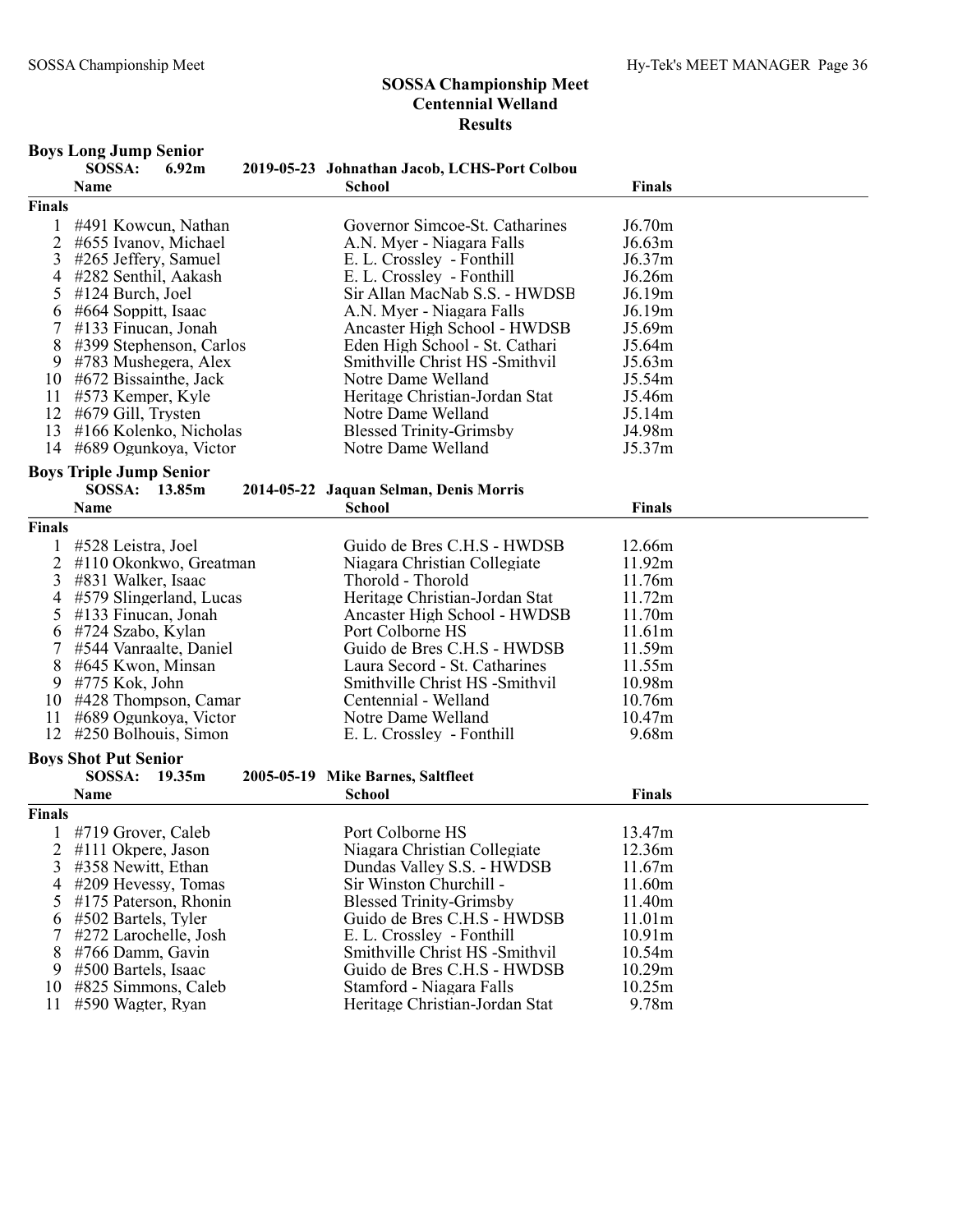|               | <b>Finals </b> (Boys Shot Put Senior)                              |                                                                 |                    |  |  |  |  |
|---------------|--------------------------------------------------------------------|-----------------------------------------------------------------|--------------------|--|--|--|--|
|               | Name                                                               | <b>School</b>                                                   | <b>Finals</b>      |  |  |  |  |
| 12            | #773 Janssen, Evan                                                 | Smithville Christ HS -Smithvil                                  | 9.18m              |  |  |  |  |
| 13            | #318 Ukiomogbe, Michael                                            | Denis Morris Catholic High Sch                                  | 9.10 <sub>m</sub>  |  |  |  |  |
| 14            | #683 Kapumba, Albert                                               | Notre Dame Welland                                              | 6.35m              |  |  |  |  |
|               | <b>Boys Discus Throw Senior</b>                                    |                                                                 |                    |  |  |  |  |
|               | SOSSA: 53.93m                                                      | 2005-05-19 Mike Barnes, Saltfleet                               |                    |  |  |  |  |
|               | Name                                                               | <b>School</b>                                                   | <b>Finals</b>      |  |  |  |  |
| <b>Finals</b> |                                                                    |                                                                 |                    |  |  |  |  |
|               | #719 Grover, Caleb                                                 | Port Colborne HS                                                | J41.57m            |  |  |  |  |
| 1<br>2        | #494 McDougall, Tristan                                            | Governor Simcoe-St. Catharines                                  | J37.40m            |  |  |  |  |
| 3             | #272 Larochelle, Josh                                              | E. L. Crossley - Fonthill                                       | J33.55m            |  |  |  |  |
| 4             | #186 Wely, Aiden                                                   | <b>Blessed Trinity-Grimsby</b>                                  | J31.73m            |  |  |  |  |
| 5             | $#111$ Okpere, Jason                                               | Niagara Christian Collegiate                                    | J30.53m            |  |  |  |  |
| 6             | #631 Hansen, Hunter                                                | Robert Land Academy                                             | 29.55m             |  |  |  |  |
| 7             | #209 Hevessy, Tomas                                                | Sir Winston Churchill -                                         | 27.67m             |  |  |  |  |
| 8             | #590 Wagter, Ryan                                                  | Heritage Christian-Jordan Stat                                  | 27.36m             |  |  |  |  |
| 9             | #391 Kovac, Philip                                                 | Eden High School - St. Cathari                                  | 25.43m             |  |  |  |  |
| 10            | #339 Ewen, Dylan                                                   | Dundas Valley S.S. - HWDSB                                      | 22.68m             |  |  |  |  |
| 11            | #683 Kapumba, Albert                                               | Notre Dame Welland                                              | 21.59m             |  |  |  |  |
| 12            | #538 Timmerman, Gideon                                             | Guido de Bres C.H.S - HWDSB                                     | 20.55m             |  |  |  |  |
| 13            | #691 Penny, Matthew                                                | Notre Dame Welland                                              | 14.08m             |  |  |  |  |
|               | <b>Boys Javelin Throw Senior</b>                                   |                                                                 |                    |  |  |  |  |
|               | SOSSA:<br>68.38m                                                   | 2010-05-20 Ray Dykstra, Grimsby                                 |                    |  |  |  |  |
|               | Name                                                               | <b>School</b>                                                   | <b>Finals</b>      |  |  |  |  |
| <b>Finals</b> |                                                                    |                                                                 |                    |  |  |  |  |
|               |                                                                    |                                                                 |                    |  |  |  |  |
|               | #494 McDougall, Tristan                                            | Governor Simcoe-St. Catharines                                  | 53.32m             |  |  |  |  |
| 2<br>3        | #631 Hansen, Hunter                                                | <b>Robert Land Academy</b><br>Guido de Bres C.H.S - HWDSB       | 43.06m<br>40.18m   |  |  |  |  |
| 4             | #502 Bartels, Tyler<br>#738 Murray, Matthew                        | Saint Paul Catholic High Schoo                                  | 39.09m             |  |  |  |  |
| 5             | #773 Janssen, Evan                                                 | Smithville Christ HS -Smithvil                                  | 37.97m             |  |  |  |  |
| 6             | #538 Timmerman, Gideon                                             | Guido de Bres C.H.S - HWDSB                                     | 36.44m             |  |  |  |  |
| 7             | #186 Wely, Aiden                                                   | <b>Blessed Trinity-Grimsby</b>                                  | 34.53m             |  |  |  |  |
| 8             | #209 Hevessy, Tomas                                                | Sir Winston Churchill -                                         | 34.25m             |  |  |  |  |
| 9             | #282 Senthil, Aakash                                               | E. L. Crossley - Fonthill                                       | 34.20m             |  |  |  |  |
| 10            | #894 Lavoie, Asher                                                 | Westmount S.S. - HWDSB                                          | 33.76m             |  |  |  |  |
| 11            | #260 Gyugyei, Kayden                                               | E. L. Crossley - Fonthill                                       | 32.91m             |  |  |  |  |
| 12            | #391 Kovac, Philip                                                 | Eden High School - St. Cathari                                  | 32.08m             |  |  |  |  |
| 13            | #310 Maltby, Dylan                                                 | Denis Morris Catholic High Sch                                  | 28.85m             |  |  |  |  |
|               | 14 #629 Burrows, Aidan                                             | Robert Land Academy                                             | 26.77m             |  |  |  |  |
| 15            | #175 Paterson, Rhonin                                              | <b>Blessed Trinity-Grimsby</b>                                  | 25.84m             |  |  |  |  |
|               | <b>Boys 2000 Meter Steeplechase Open</b>                           |                                                                 |                    |  |  |  |  |
|               | SOSSA:<br>6:15.44<br>2015-05-21<br>Cain Hassim, SWC St. Catharines |                                                                 |                    |  |  |  |  |
|               | <b>Name</b>                                                        | <b>School</b>                                                   | <b>Finals</b>      |  |  |  |  |
| <b>Finals</b> |                                                                    |                                                                 |                    |  |  |  |  |
|               |                                                                    |                                                                 |                    |  |  |  |  |
|               | #782 Munnings, Owen<br>#603 Molnar, Hayden                         | Smithville Christ HS -Smithvil<br>ES Saint-Jean-de-Brebeuf-Well | 6:40.66<br>6:47.03 |  |  |  |  |
| 2<br>3        | #156 Arnold, Reese                                                 | <b>Blessed Trinity-Grimsby</b>                                  | 6:48.26            |  |  |  |  |
| 4             | #336 Deighton, Foster                                              | Dundas Valley S.S. - HWDSB                                      | 7:01.18            |  |  |  |  |
|               |                                                                    |                                                                 |                    |  |  |  |  |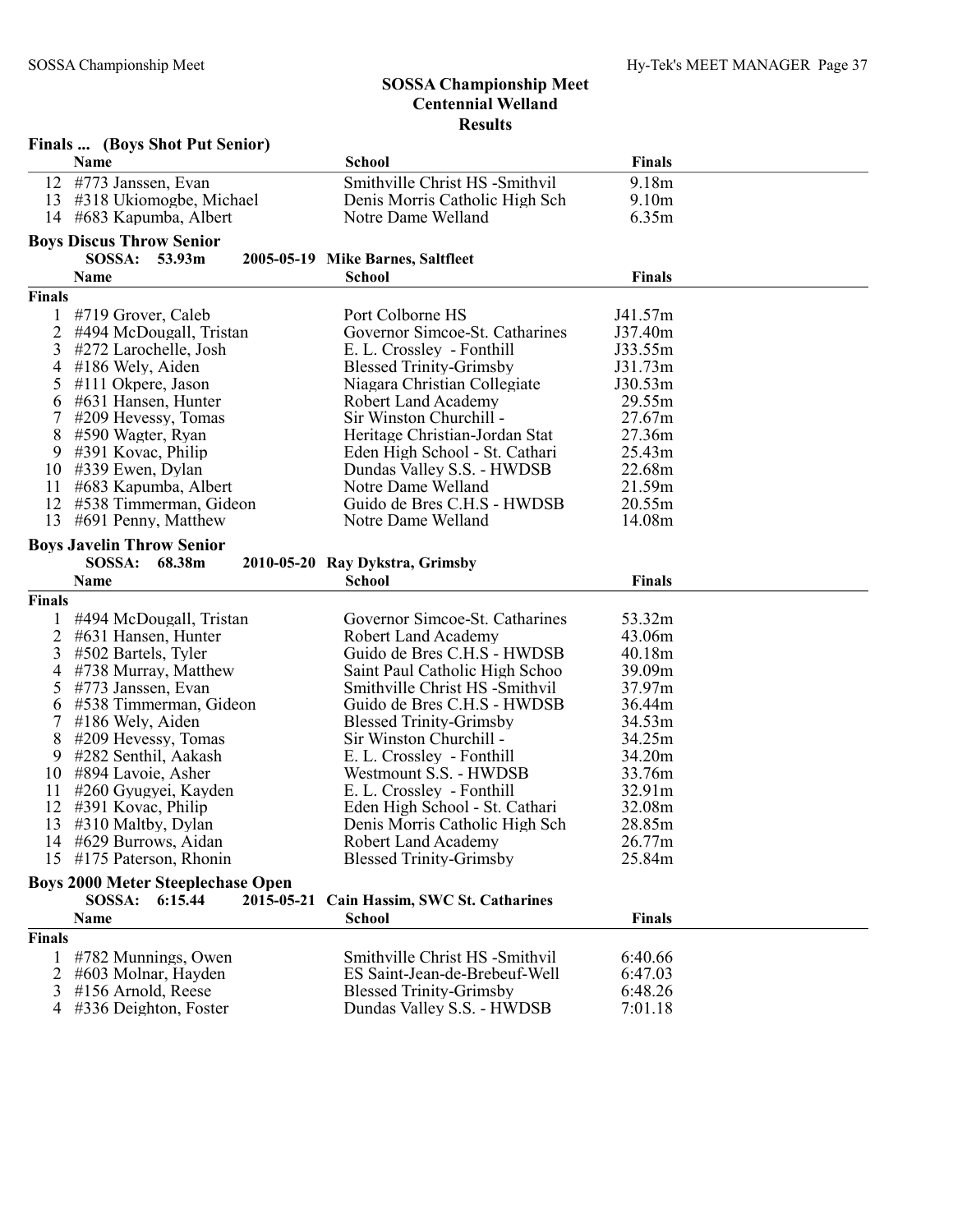#### Finals ... (Boys 2000 Meter Steeplechase Open)

| <b>Name</b>               | School                          | <b>Finals</b> |
|---------------------------|---------------------------------|---------------|
| 5 #356 Neary, Bryce       | Dundas Valley S.S. - HWDSB      | 7:26.92       |
| $6$ #726 Casey, Cash      | St. Catharines Collegiate       | 7:56.09       |
| $7$ #755 Smith, Fisher    | Sherwood S.S. - HWDSB           | 8:07.57       |
| 8 #771 Huinink, Noel      | Smithville Christ HS - Smithvil | 8:17.79       |
| 9 #301 Bradley, Zachary   | Denis Morris Catholic High Sch  | 8:49.66       |
| $10$ #344 Kirdimir, Aydin | Dundas Valley S.S. - HWDSB      | 8:49.81       |
| 11 $\#258$ deRoos, Colin  | E. L. Crossley - Fonthill       | 10:29.09      |

# Boys 4x400 Meter Relay Open<br>SOSSA: 3:28.83 20

## SOSSA: 3:28.83 2005-05-19 Barton, Hamilton<br>Team Belay

| Team                        | <b>Relay</b>                |                                                                                                                                                                                                                | <b>Finals</b>        | H#                                                                                                                                         |                                                                                                                                                                                                                                                                                                                 |
|-----------------------------|-----------------------------|----------------------------------------------------------------------------------------------------------------------------------------------------------------------------------------------------------------|----------------------|--------------------------------------------------------------------------------------------------------------------------------------------|-----------------------------------------------------------------------------------------------------------------------------------------------------------------------------------------------------------------------------------------------------------------------------------------------------------------|
| Finals                      |                             |                                                                                                                                                                                                                |                      |                                                                                                                                            |                                                                                                                                                                                                                                                                                                                 |
| 1 E. L. Crossley - Fonthill |                             |                                                                                                                                                                                                                |                      |                                                                                                                                            |                                                                                                                                                                                                                                                                                                                 |
| 1) #269 Kleinsmith, Adam    | 2) #270 Kleinsmith, Matt    |                                                                                                                                                                                                                |                      |                                                                                                                                            |                                                                                                                                                                                                                                                                                                                 |
| 5) #284 Sider, Jackson      | 6) #274 Myers, Max          |                                                                                                                                                                                                                |                      |                                                                                                                                            |                                                                                                                                                                                                                                                                                                                 |
|                             |                             |                                                                                                                                                                                                                |                      |                                                                                                                                            |                                                                                                                                                                                                                                                                                                                 |
| 1) #765 Breukelman, Silas   | $2)$ #767 Doornbos, Tyler   | $3)$ #785 Ricker, Theo                                                                                                                                                                                         |                      |                                                                                                                                            |                                                                                                                                                                                                                                                                                                                 |
| 5) #777 May, Connor         | $(6)$ #776 Koole, Riley     |                                                                                                                                                                                                                |                      |                                                                                                                                            |                                                                                                                                                                                                                                                                                                                 |
| Sir Winston Churchill -     |                             |                                                                                                                                                                                                                |                      | 2                                                                                                                                          |                                                                                                                                                                                                                                                                                                                 |
| $1)$ #211 Lewis, Owen       | $2)$ #217 Molloy, Jack      |                                                                                                                                                                                                                |                      |                                                                                                                                            |                                                                                                                                                                                                                                                                                                                 |
| 5) #238 Walker, Brayden     | 6) #239 Williams, Janal     |                                                                                                                                                                                                                |                      |                                                                                                                                            |                                                                                                                                                                                                                                                                                                                 |
|                             |                             |                                                                                                                                                                                                                |                      | 2                                                                                                                                          |                                                                                                                                                                                                                                                                                                                 |
| 1) $#526$ Lanting, Albert   | $2)$ #528 Leistra, Joel     |                                                                                                                                                                                                                |                      |                                                                                                                                            |                                                                                                                                                                                                                                                                                                                 |
| 5) #545 Vanraalte, Matt     | 6) #534 Schulenberg, Nate   |                                                                                                                                                                                                                |                      |                                                                                                                                            |                                                                                                                                                                                                                                                                                                                 |
|                             |                             |                                                                                                                                                                                                                |                      |                                                                                                                                            |                                                                                                                                                                                                                                                                                                                 |
| $1)$ #348 Ledger, Cohen     | $2)$ #338 Ewen, Daniel      |                                                                                                                                                                                                                |                      |                                                                                                                                            |                                                                                                                                                                                                                                                                                                                 |
|                             | 6) #369 Sulentic, Kai       |                                                                                                                                                                                                                |                      |                                                                                                                                            |                                                                                                                                                                                                                                                                                                                 |
| Westdale S.S. - HWDSB       |                             |                                                                                                                                                                                                                |                      |                                                                                                                                            |                                                                                                                                                                                                                                                                                                                 |
| 1) #842 Keller, Ben         | 2) #851 Parashis, Spiro     |                                                                                                                                                                                                                |                      |                                                                                                                                            |                                                                                                                                                                                                                                                                                                                 |
| 5) #852 Park, David         | 6) #853 Pasternak, Emmanuel |                                                                                                                                                                                                                |                      |                                                                                                                                            |                                                                                                                                                                                                                                                                                                                 |
|                             |                             |                                                                                                                                                                                                                |                      | $\mathcal{D}_{\mathcal{L}}$                                                                                                                |                                                                                                                                                                                                                                                                                                                 |
| 1) #581 Vandenbrink, Seth   |                             |                                                                                                                                                                                                                |                      |                                                                                                                                            |                                                                                                                                                                                                                                                                                                                 |
| 5) #567 Douma, Jesse        |                             |                                                                                                                                                                                                                |                      |                                                                                                                                            |                                                                                                                                                                                                                                                                                                                 |
| Saint Francis-St. Cath      |                             |                                                                                                                                                                                                                |                      |                                                                                                                                            |                                                                                                                                                                                                                                                                                                                 |
|                             |                             | $3)$ #449 Mason, Lucas                                                                                                                                                                                         |                      |                                                                                                                                            |                                                                                                                                                                                                                                                                                                                 |
| 5) #453 Nazaire, Marvin     | 6) #442 Fralick, Dryden     |                                                                                                                                                                                                                |                      |                                                                                                                                            |                                                                                                                                                                                                                                                                                                                 |
|                             | 5) #377 Xu, William         | Smithville Christ HS -Smithvil<br>4 Guido de Bres C.H.S - HWDSI<br>Dundas Valley S.S. - HWDSB<br>7 Heritage Christian-Jordan Stat<br>2) #592 Ybema, Cam<br>1) #443 Friesen Aguayo, Gary 2) #445 Johnsen, Lucas | 3) #577 Post, Landon | 3) #265 Jeffery, Samuel<br>3) #222 Perron, Giuseppe<br>3) #544 Vanraalte, Daniel<br>$3)$ #370 Thompson, Iain<br>3) #855 Pynckel, Christian | 3:40.62<br>4) #245 Alexander, Keagan<br>3:48.42<br>4) #786 Talsma, Jeremy<br>3:52.59<br>4) #234 Taubeneck, Matt<br>3:52.92<br>4) #506 Bontekoe, Reuben<br>3:55.79<br>4) #374 Vandenheuvel, Martin<br>4:04.32<br>4) #840 Hto, Robbie<br>4:08.27<br>4) $#580$ Snyder, Nick<br>4:10.38<br>4) #457 Tichband, Kester |

#### Boys 100 Meter Dash Intellectually Imp

|               | SOSSA:<br>12.63           | 2016-05-19 Owen Konkle, Beamsville DSS |               |  |
|---------------|---------------------------|----------------------------------------|---------------|--|
|               | <b>Name</b>               | <b>School</b>                          | <b>Finals</b> |  |
| <b>Finals</b> |                           |                                        |               |  |
|               | 1 #311 Michael, Stephan   | Denis Morris Catholic High Sch         | 14.09         |  |
|               | 2 #710 Gerdingh, Parker   | Orchard Park S.S. - HWDSB              | 15.04         |  |
|               | $3$ #159 Crivea, Jude     | <b>Blessed Trinity-Grimsby</b>         | 15.74         |  |
|               | $4 \#839$ Gill, Jacob     | Westdale S.S. - HWDSB                  | 16.11         |  |
|               | $5$ #850 Omre, Jagur      | Westdale S.S. - HWDSB                  | 17.04         |  |
|               | 6 #854 Ploughman, Brandan | Westdale S.S. - HWDSB                  | 18.37         |  |
|               |                           |                                        |               |  |